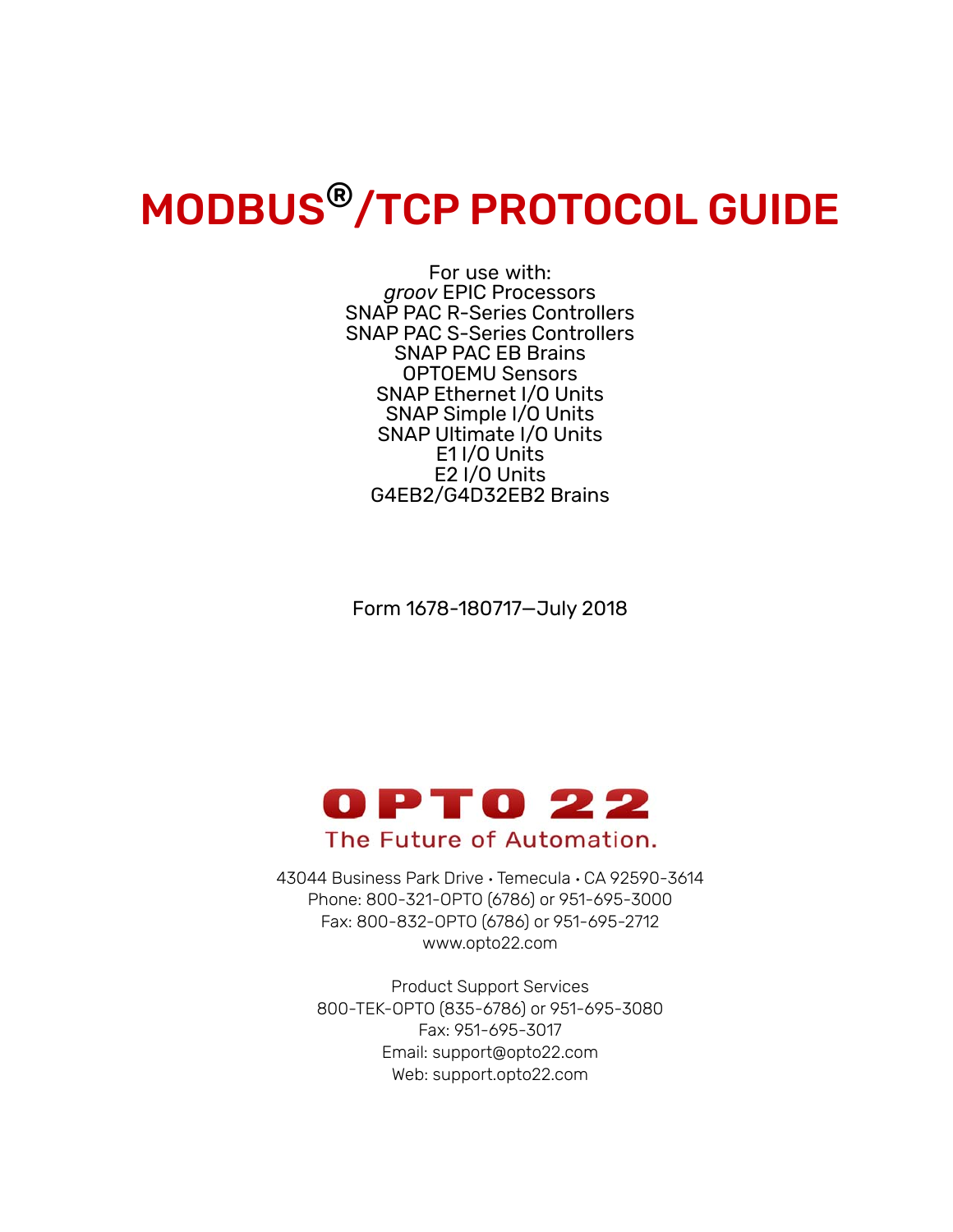Modbus/TCP Protocol Guide Form 1678-180717—July 2018

Copyright © 2007–2018 Opto 22. All rights reserved. Printed in the United States of America.

The information in this manual has been checked carefully and is believed to be accurate; however, Opto 22 assumes no responsibility for possible inaccuracies or omissions. Specifications are subject to change without notice.

Opto 22 warrants all of its products to be free from defects in material or workmanship for 30 months from the manufacturing date code. This warranty is limited to the original cost of the unit only and does not cover installation, labor, or any other contingent costs. Opto 22 I/O modules and solid-state relays with date codes of 1/96 or newer are guaranteed for life. This lifetime warranty excludes reed relay, SNAP serial communication modules, SNAP PID modules, and modules that contain mechanical contacts or switches. Opto 22 does not warrant any product, components, or parts not manufactured by Opto 22; for these items, the warranty from the original manufacturer applies. Refer to Opto 22 form 1042 for complete warranty information.

ActiveX, JScript, Microsoft, MS-DOS, VBScript, Visual Basic, Visual C++, Windows, and Windows Vista are either registered trademarks or trademarks of Microsoft Corporation in the United States and other countries. Linux is a registered trademark of Linus Torvalds. ARCNET is a registered trademark of Datapoint Corporation. Modbus is a registered trademark of Schneider Electric, licensed to the Modbus Organization, Inc. Wiegand is a registered trademark of Sensor Engineering Corporation. Allen-Bradley, CompactLogix, ControlLogix, MicroLogix, SLC, and RSLogix are either registered trademarks or trademarks of Rockwell Automation. CIP and EtherNet/IP are trademarks of ODVA. Raspberry Pi is a trademark of the Raspberry Pi Foundation. The registered trademark Ignition by Inductive Automation® is owned by Inductive Automation and is registered in the United States and may be pending or registered in other countries.

*groov* includes software developed by the OpenSSL Project for use in the OpenSSL Toolkit. (http://www.openssl.org)

All other brand or product names are trademarks or registered trademarks of their respective companies or organizations.

Opto 22 Automation Made Simple.

Wired+Wireless controllers and brains are licensed under one or more of the following patents: U.S. Patent No(s). 5282222, RE37802, 6963617; Canadian Patent No. 2064975; European Patent No. 1142245; French Patent No. 1142245; British Patent No. 1142245; Japanese Patent No. 2002535925A; German Patent No. 60011224.

Opto 22 FactoryFloor, *groov*, *groov* EPIC, Optomux, and Pamux are registered trademarks of Opto 22. Generation 4, *groov* Server, ioControl, ioDisplay, ioManager, ioProject, ioUtilities, *mistic*, Nvio, Nvio.net Web Portal, OptoConnect, OptoControl, OptoDataLink, OptoDisplay, OptoEMU, OptoEMU Sensor, OptoEMU Server, OptoOPCServer, OptoScript, OptoServer, OptoTerminal, OptoUtilities, PAC Control, PAC Display, PAC Manager, PAC Project, PAC Project Basic, PAC Project Professional, SNAP Ethernet I/O, SNAP I/O, SNAP OEM I/O, SNAP PAC System, SNAP Simple I/O, SNAP Ultimate I/O, and Wired+Wireless are trademarks of Opto 22.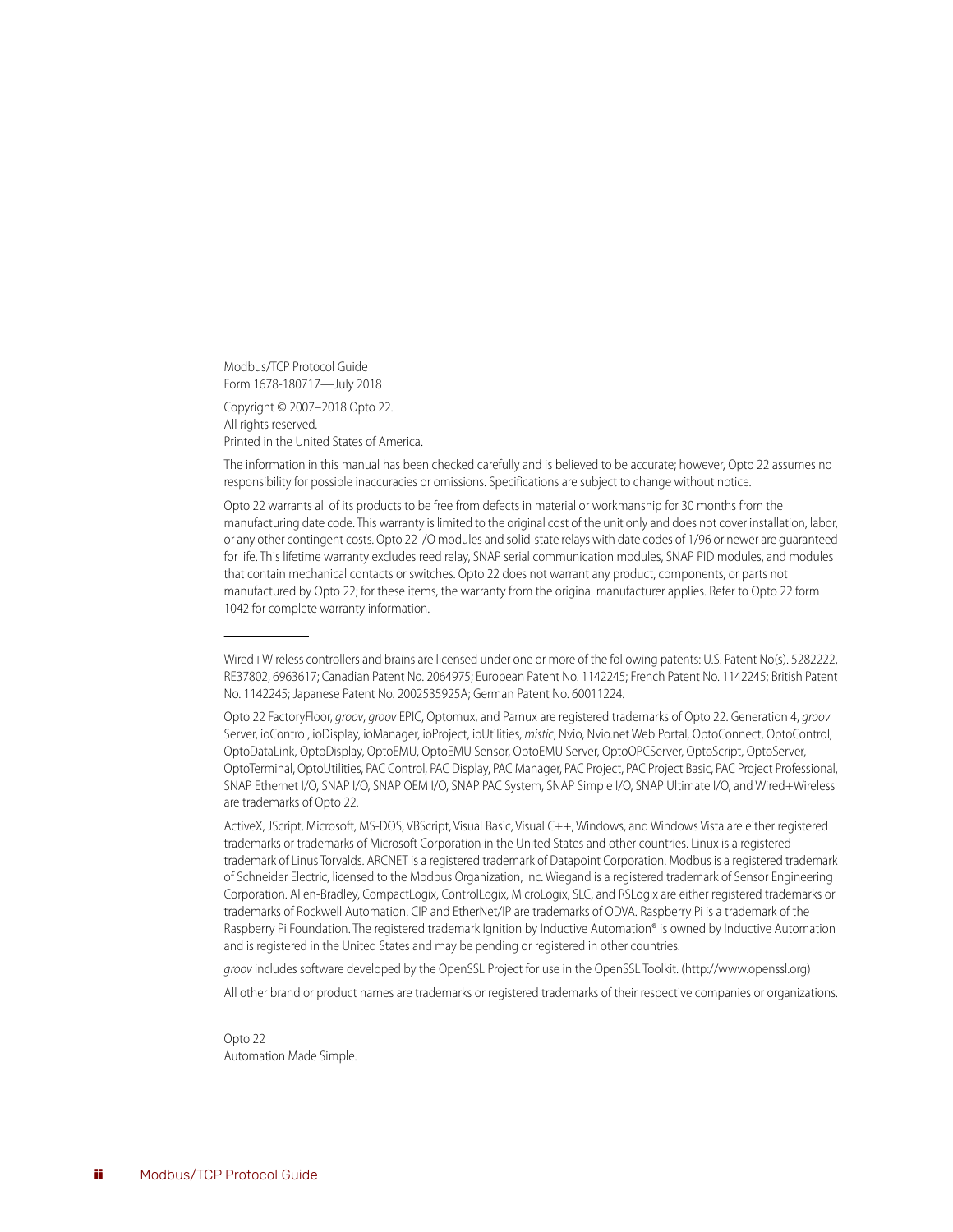# [Table of Contents](#page-4-0)

| $Introduction \dots 39$                                                                 |  |
|-----------------------------------------------------------------------------------------|--|
|                                                                                         |  |
|                                                                                         |  |
|                                                                                         |  |
| SNAP Example 1: Reading/Writing Digital Channel States to Coils and Inputs  11          |  |
| SNAP Example 2: Reading/Writing Analog Channel Values to Input and Holding Registers 12 |  |
|                                                                                         |  |
| E1 Example: Reading/Writing Digital Channel States to Coils and Inputs  14              |  |
| E2 Example: Reading/Writing Analog Channel Values to Input and Holding Registers 15     |  |
|                                                                                         |  |
|                                                                                         |  |
|                                                                                         |  |
|                                                                                         |  |
|                                                                                         |  |
|                                                                                         |  |
|                                                                                         |  |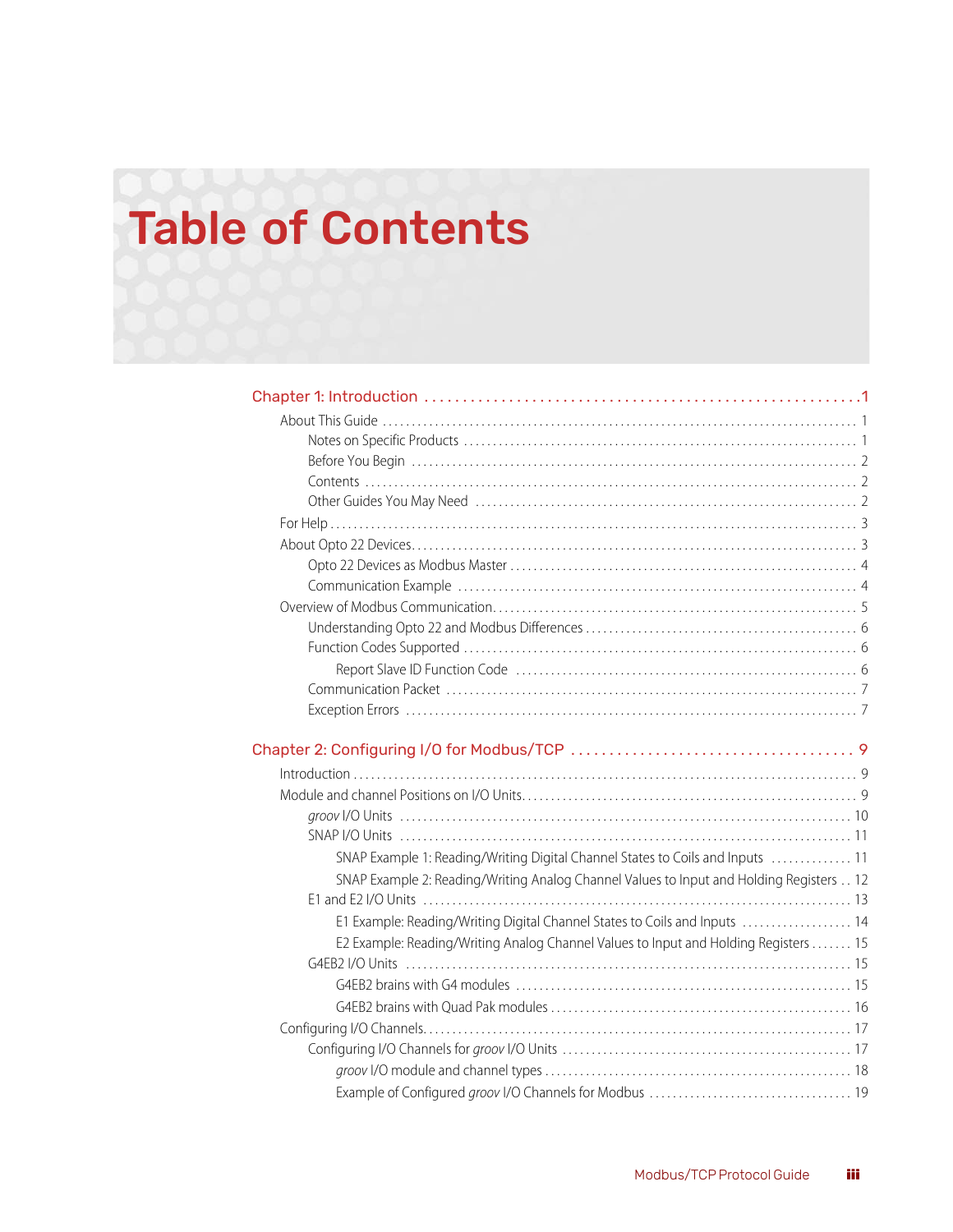| $\blacksquare$ |  |
|----------------|--|
|                |  |
|                |  |
|                |  |
|                |  |
|                |  |
|                |  |
|                |  |
|                |  |
|                |  |
|                |  |
|                |  |
|                |  |
|                |  |
|                |  |
|                |  |
|                |  |
|                |  |
|                |  |
|                |  |
|                |  |
|                |  |
|                |  |
|                |  |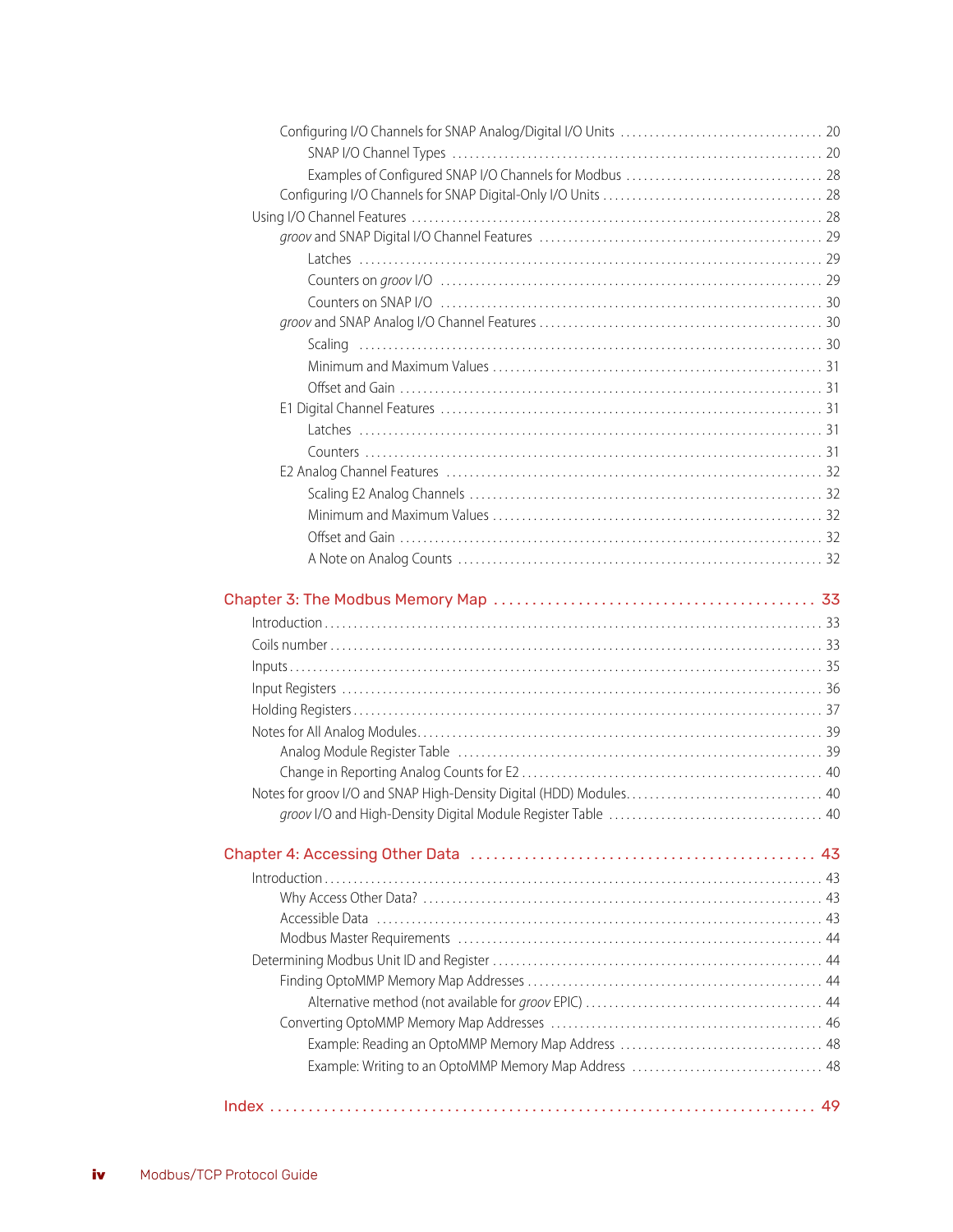# <span id="page-4-4"></span><span id="page-4-0"></span>1: Introduction

# <span id="page-4-1"></span>ABOUT THIS GUIDE

This guide shows you how to use Modbus/TCP to communicate with Opto 22 *groov* EPIC® and SNAP Ethernet-based controllers and I/O units. The following Opto 22 products can communicate using Modbus/TCP:

#### <span id="page-4-3"></span>**I/O units with the following processors:**

| GRV-FPIC-PR1    | SNAP-PAC-EB2-W  |
|-----------------|-----------------|
| SNAP-PAC-R1     | F1              |
| $SNAP-PAC-R1-R$ | F <sub>2</sub>  |
| SNAP-PAC-R1-FM  | G4FB2           |
| SNAP-PAC-R1-W   | G4D32EB2        |
| SNAP-PAC-R2     | G4D32EB2-UPG    |
| SNAP-PAC-R2-FM  | SNAP-B3000-ENET |
| SNAP-PAC-R2-W   | SNAP-FNFT-RTC   |
| SNAP-PAC-FR1    | SNAP-ENET-S64   |
| SNAP-PAC-FR1-FM | SNAP-FNFT-D64   |
| SNAP-PAC-FR1-W  | SNAP-UP1-ADS    |
| SNAP-PAC-FR2    | SNAP-UP1-M64    |
| SNAP-PAC-FR2-FM | SNAP-UP1-D64    |

#### **Standalone controllers:**

| SNAP-PAC-S1    | SNAP-PAC-S2   |
|----------------|---------------|
| SNAP-PAC-S1-FM | SNAP-PAC-S2-W |
| SNAP-PAC-S1-W  |               |

#### **Energy monitoring units:**

| OPTOEMU-SNR-3V | OPTOEMU-SNR-DR1 |
|----------------|-----------------|
|                | OPTOEMU-SNR-DR2 |

#### <span id="page-4-2"></span>Notes on Specific Products

**Opto 22's** *groov* **Box and** *groov* **Server** also communicate with Modbus/TCP devices, but this guide does not apply to them*.* This guide discusses Opto 22 products that act as a Modbus slave; *groov* View in the Box and Server acts as a Modbus master. For information about using Modbus/TCP devices with a *groov* View master, see form 2027, *[groov View User's Guide](http://www.opto22.com/site/documents/doc_drilldown.aspx?aid=4361)*.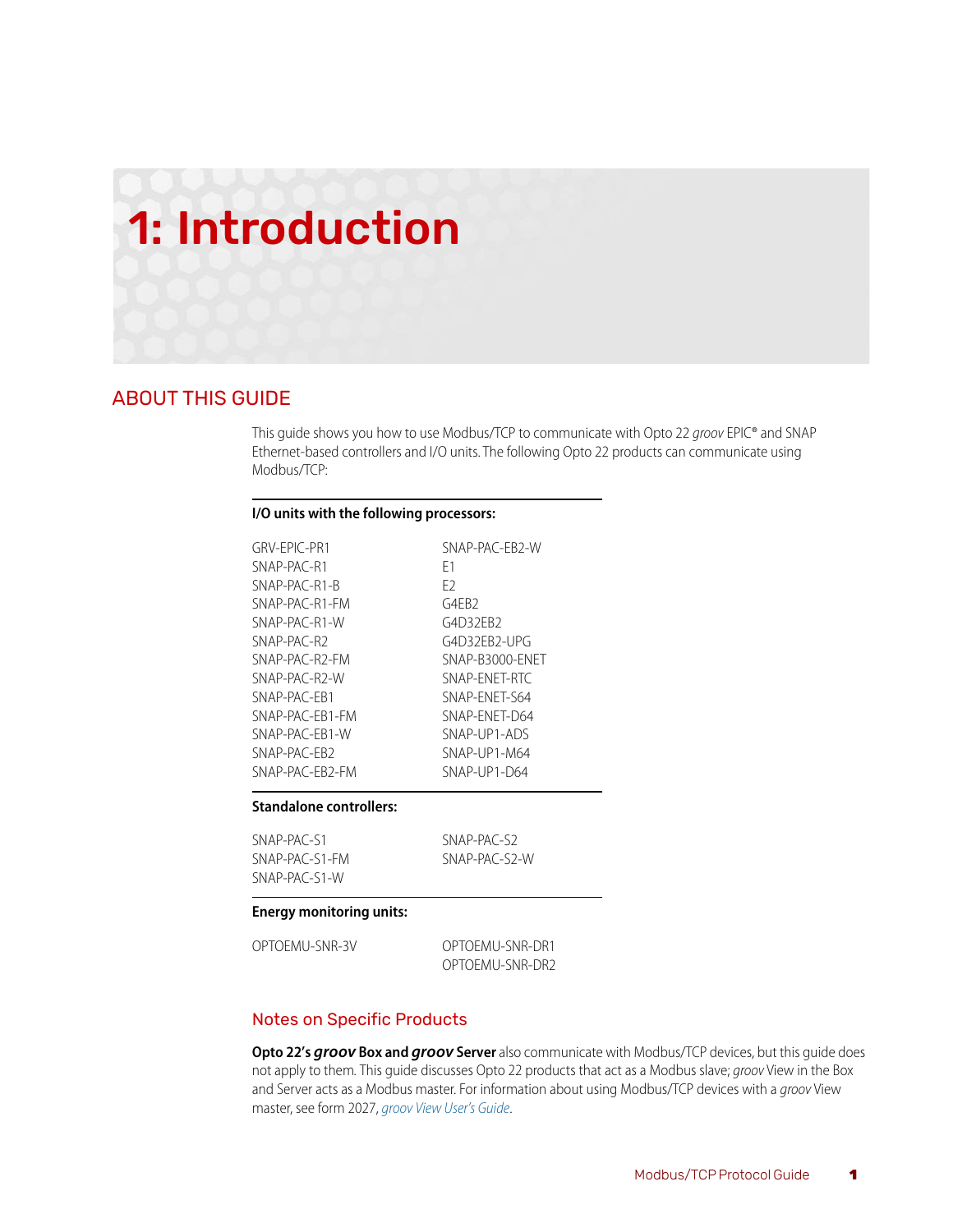**The** *groov* **EPIC processor** (GRV-EPIC-PR1) acts as a Modbus slave, and this guide covers how to use EPIC as a Modbus slave. However, *groov* View running on the EPIC processor acts as a Modbus master; for instructions on using Modbus/TCP devices with a *groov* View master, see the *[groov View User's Guide](http://www.opto22.com/site/documents/doc_drilldown.aspx?aid=4361)*.

**For energy monitoring units,** this guide is only a reference. Find primary information for Modbus communication in form 1958, [OptoEMU Sensor Communication Guide](http://www.opto22.com/site/documents/doc_drilldown.aspx?aid=4128).

#### <span id="page-5-0"></span>Before You Begin

This guide assumes that you already understand Modbus/TCP programming and communications. Use this guide in conjunction with the Modbus/TCP specification, available at [http://www.modbus.org/specs.php.](http://www.modbus.org/specs.php) The *Modbus Protocol Reference Guide* may also be useful; at the time this guide was written it was available from Schneider Electric at

[http://www.schneider-electric.com/download/hk/en/details/2052374-Modbus-Protocol-Reference-Guide-V](http://www.schneider-electric.com/download/hk/en/details/2052374-Modbus-Protocol-Reference-Guide-Version-J/?reference=PIMBUS300) ersion-J/?reference=PIMBUS300

**IMPORTANT:** Before you start, be sure to read form 2011, the *[Using Modbus Devices with Opto 22 Products](http://www.opto22.com/site/documents/doc_drilldown.aspx?aid=4283)* technical note, available on our website. The technical note will help you get started with Modbus and troubleshoot communication.

#### <span id="page-5-1"></span>**Contents**

This guide includes the following:

**[Chapter 1: Introduction](#page-4-0)**—(this chapter) Supported Modbus function codes, communication packet, and exception codes, as well as details about this guide and Opto 22 Product Support.

**[Chapter 2: Configuring I/O for Modbus/TCP](#page-12-3)**—How to configure and use input/output (I/O) channels and channel features with Modbus/TCP.

**[Chapter 3: The Modbus Memory Map](#page-36-3)**—Coils, inputs, input registers, and holding registers used by most Opto 22 devices.

**[Chapter 4: Accessing Other Data](#page-46-4)**—Ways to access data not included in coils, inputs, and registers.

#### <span id="page-5-3"></span><span id="page-5-2"></span>Other Guides You May Need

As you work with the Opto 22 devices using Modbus/TCP, you may need to refer to the following additional guides. All are available on our website, www.opto22.com. The easiest ways to locate one are to click the link below or to search on its form number.

| <b>For this information</b>                                                     | See this quide                                   | Form# |
|---------------------------------------------------------------------------------|--------------------------------------------------|-------|
| Modbus basics and troubleshooting                                               | Using Modbus Devices with Opto 22 Products       | 2011  |
| Installing and using a groov EPIC processor                                     | groov EPIC User's Guide                          | 2267  |
| Installing and using SNAP PAC R-series controllers                              | <b>SNAP PAC R-Series Controller User's Guide</b> | 1595  |
| Installing and using SNAP PAC S-series controllers                              | <b>SNAP PAC S-Series Controller User's Guide</b> | 1592  |
| Installing and using SNAP PAC brains                                            | <b>SNAP PAC Brain User's Guide</b>               | 1690  |
| Installing and using OPTOEMU Sensors                                            | <b>OptoEMU Sensor User's Guide</b>               | 1932  |
| Communicating with OPTOEMU Sensors using<br>Modbus and Modbus/TCP               | <b>OptoEMU Sensor Communication Guide</b>        | 1958  |
| Installing and using E1 and E2 brain boards                                     | E1 and E2 User's Guide                           | 1563  |
| Installing and using SNAP Ethernet, SNAP Simple,<br>and SNAP Ultimate I/O units | SNAP Ethernet-Based I/O Units User's Guide       | 1460  |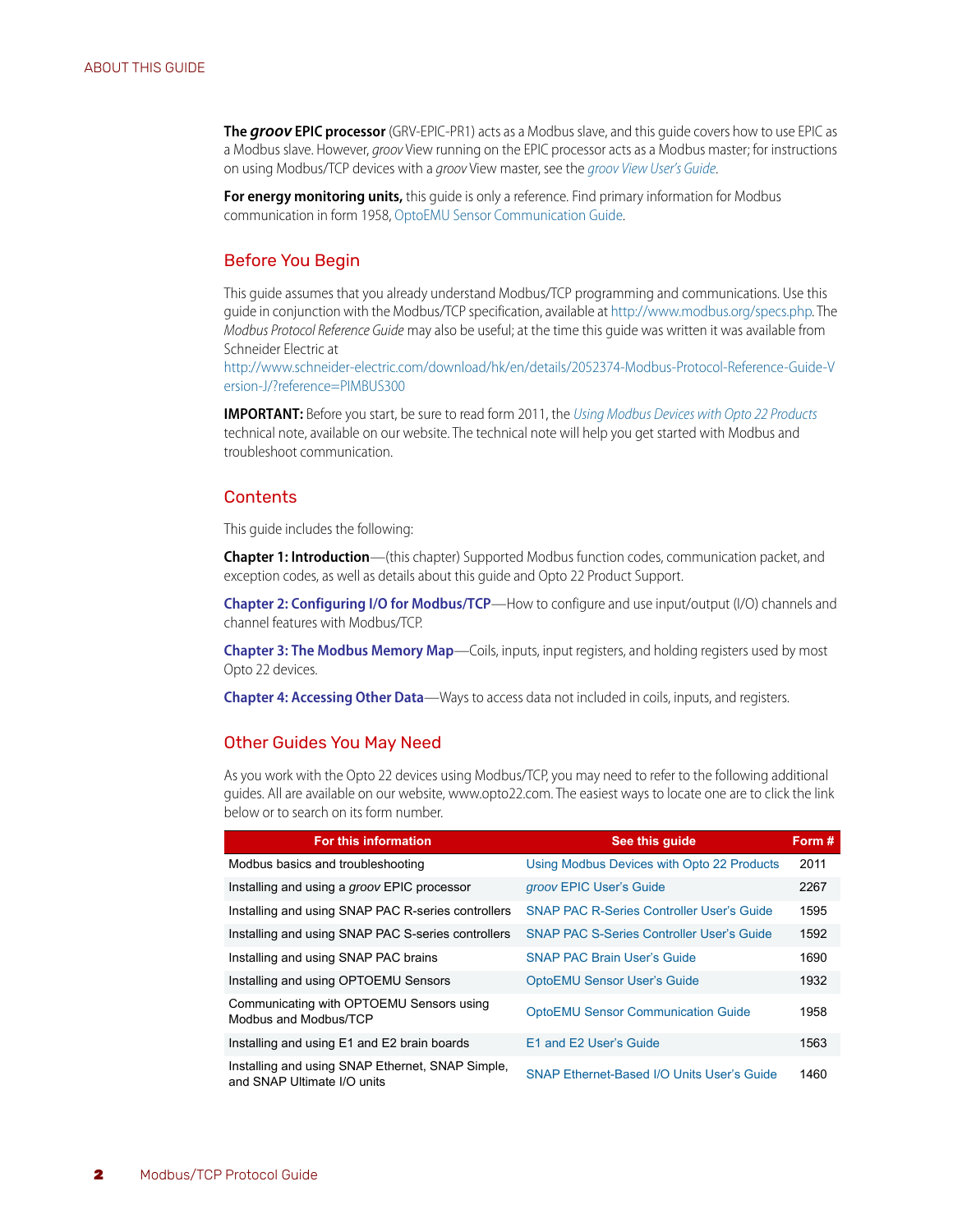| For this information                                                                                               | See this quide                                  | Form # |
|--------------------------------------------------------------------------------------------------------------------|-------------------------------------------------|--------|
| Writing custom applications using the OptoMMP pro-<br>tocol over Ethernet; finding OptoMMP memory map<br>addresses | <b>OptoMMP Protocol Guide</b>                   | 1465   |
| Configuring and working with SNAP PAC controllers<br>and brains using the software tool PAC Manager                | <b>PAC Manager User's Guide</b>                 | 1704   |
| Configuring and working with both SNAP PAC and<br>legacy I/O units using the software tool PAC Man-<br>ager        | <b>PAC Manager User's Guide, Legacy Edition</b> | 1714   |

## <span id="page-6-3"></span><span id="page-6-0"></span>FOR HELP

If you have problems using Modbus/TCP with Opto 22 products and cannot find the help you need in this guide or on our website, contact Opto 22 Product Support.

| <b>Phone:</b> | 800-TEK-OPTO (800-835-6786 toll-free<br>in the U.S. and Canada)<br>951-695-3080<br>Monday through Friday,<br>7 a.m. to 5 p.m. Pacific Time | NOTE: Email messages and phone calls<br>to Opto 22 Product Support are<br>grouped together and answered in the<br>order received. |  |  |
|---------------|--------------------------------------------------------------------------------------------------------------------------------------------|-----------------------------------------------------------------------------------------------------------------------------------|--|--|
| Fax:          | 951-695-3017                                                                                                                               |                                                                                                                                   |  |  |
| Email:        | support@opto22.com                                                                                                                         |                                                                                                                                   |  |  |

#### **Opto 22 website:** [www.opto22.com](https://www.opto22.com)

When calling for technical support, you can help us help you *faster* if you can provide the following information to the Product Support engineer:

- **•** A screen capture of the Help > About dialog box showing software product and version (available by clicking Help > About in the application's menu bar).
- **•** Opto 22 hardware part numbers or models that you're working with.
- **•** Firmware version (available in PAC Manager by clicking Tools > Inspect).
- **•** Specific error messages you saw.
- **•** Version of your computer's operating system.

# <span id="page-6-1"></span>ABOUT OPTO 22 DEVICES

<span id="page-6-2"></span>Opto 22 devices that can communicate using Modbus/TCP include Ethernet-based I/O units, SNAP PAC standalone controllers, OptoEMU Sensor energy monitoring units, and *groov* products*.*

The term *I/O unit* refers to one Opto 22 mounting rack or chassis populated with I/O modules and an I/O processor (on-the-rack controller, brain, or brain board; see processor part numbers on [page 1](#page-4-3)). Each I/O module can contain 1 to 32 I/O channels, depending on the module.

Using Modbus/TCP, you can send data to and from each of these I/O channels using the communication method described in this chapter. The coils, inputs, and registers you use for I/O channel data are described in [Chapter 3: The Modbus Memory Map](#page-36-3).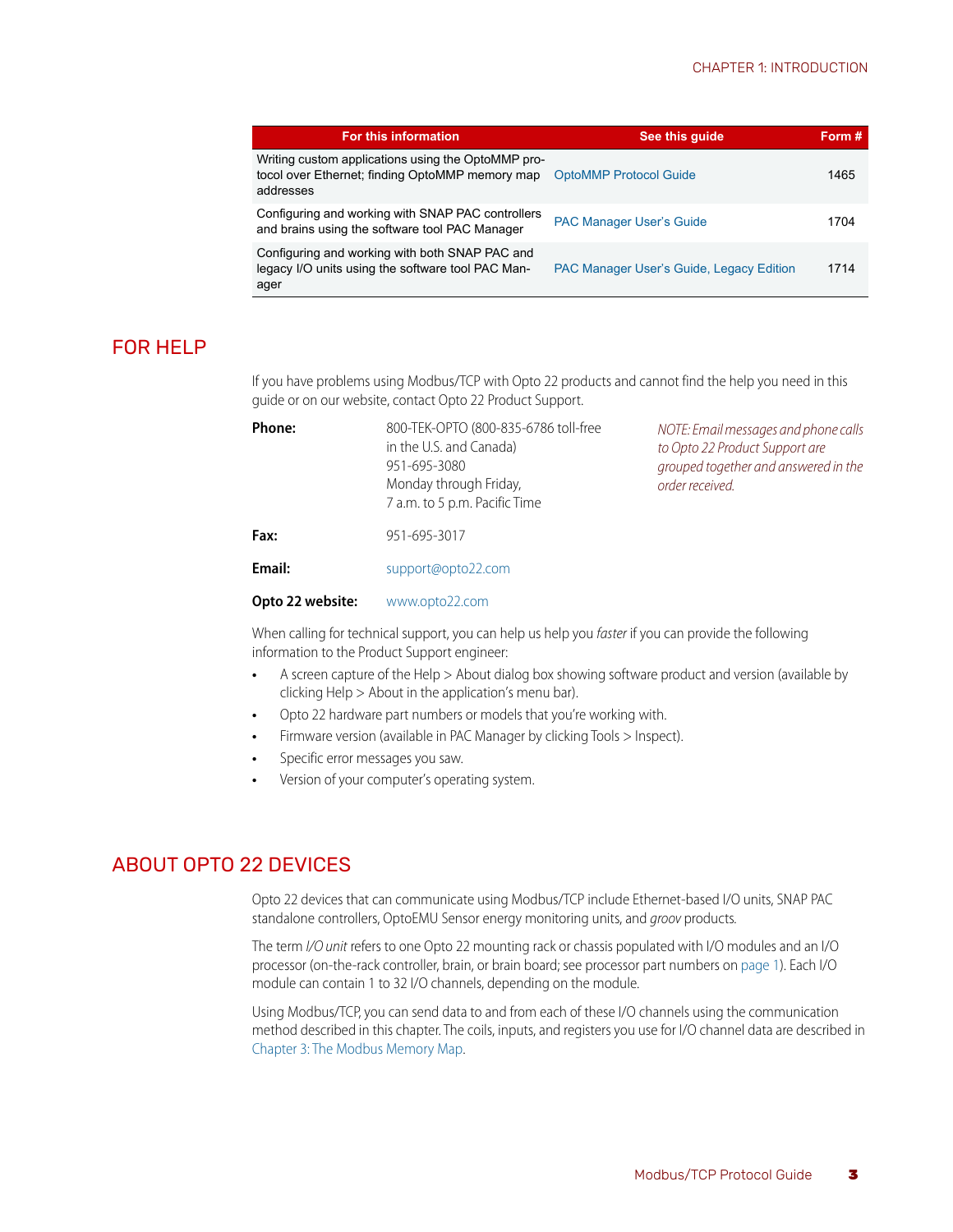<span id="page-7-4"></span>Opto 22 Ethernet-based devices use a memory-mapped protocol (OptoMMP), which is based on the IEEE 1394 standard. The coils, inputs, and registers described in [Chapter 3: The Modbus Memory Map](#page-36-3) are mapped to areas within the I/O processor's memory map.

Although the most common use for communication between Modbus systems and Opto 22 systems is sending and receiving I/O channel data on an I/O unit, you may also need to obtain other data, from either an I/O unit or a controller. This other data, such as Scratch Pad data, exists in the I/O unit's or controller's memory map and can be accessed by following the steps in [Chapter 4: Accessing Other Data](#page-46-4).

In all these cases the Opto 22 device acts as the Modbus slave.

#### <span id="page-7-0"></span>Opto 22 Devices as Modbus Master

**This guide covers the use of Opto 22 devices as Modbus slaves.** Opto 22 *groov* EPIC processors, SNAP PAC controllers, and OptoEMU Sensor energy monitoring units can also act as a Modbus master. *groov* View software in *groov* EPIC, the *groov* Box, and *groov* Server for Windows always acts as a Modbus master.

- **•** For *groov* View, see form 2027, the *[groov View User's Guide](https://www.opto22.com/support/resources-tools/documents/2027-groov-view-users-guide)*.
- **•** For OptoEMU Sensors, see form 1958, *[OptoEMU Sensor Communication Guide](http://www.opto22.com/site/documents/doc_drilldown.aspx?aid=4128)*.
- **•** For Opto 22 EPIC processors and SNAP PAC controllers, download a free integration kit from our website, www.opto22.com. Choose the Modbus integration kit you need based on your controller and network.

Before you begin, be sure to read form 2011, the *[Using Modbus Devices with Opto 22 Products](https://www.opto22.com/support/resources-tools/documents/2011-using-modbus-devices-with-opto-22-products)* technical note.

#### <span id="page-7-1"></span>Communication Example

<span id="page-7-3"></span>The diagram on the following page shows an example of how an Opto 22 system might communicate with a Modbus system. This is just one example; many other configurations are possible.

<span id="page-7-2"></span>In this example, the SNAP-PAC-S1 standalone controller runs a PAC Control strategy that monitors and controls the I/O units and all the I/O channels on them. Simultaneously, the Modbus system can exchange data with the Opto 22 system.

Because the two Ethernet network interfaces on the SNAP-PAC-S1 are independent interfaces with separate IP addresses, the Opto 22 control network can be segmented from the computer network. This example shows this type of segmentation, as the PC is attached to Ethernet switch #1 and the control network is on Ethernet switch #2.

Because the Modbus/TCP hardware is also on switch #2, it can send data to and from every I/O unit shown. In this example the Modbus/TCP software running on the PC, attached to switch #1, can access data only from the controller; for instance, it might access data placed in the controller's Scratch Pad by the PAC Control strategy.

*CAUTION: If you use PAC Control, be careful that Modbus writes to I/O channels don't conflict with strategy logic. We recommend our free [Modbus Integration Kit for PAC Control](https://www.opto22.com/products/pac-int-mb) (part number PAC-INT-MB), available from the Opto 22 website .*

If you are not using PAC Control, Modbus/TCP hardware or software on the same network segment as I/O units can provide full control for I/O channels.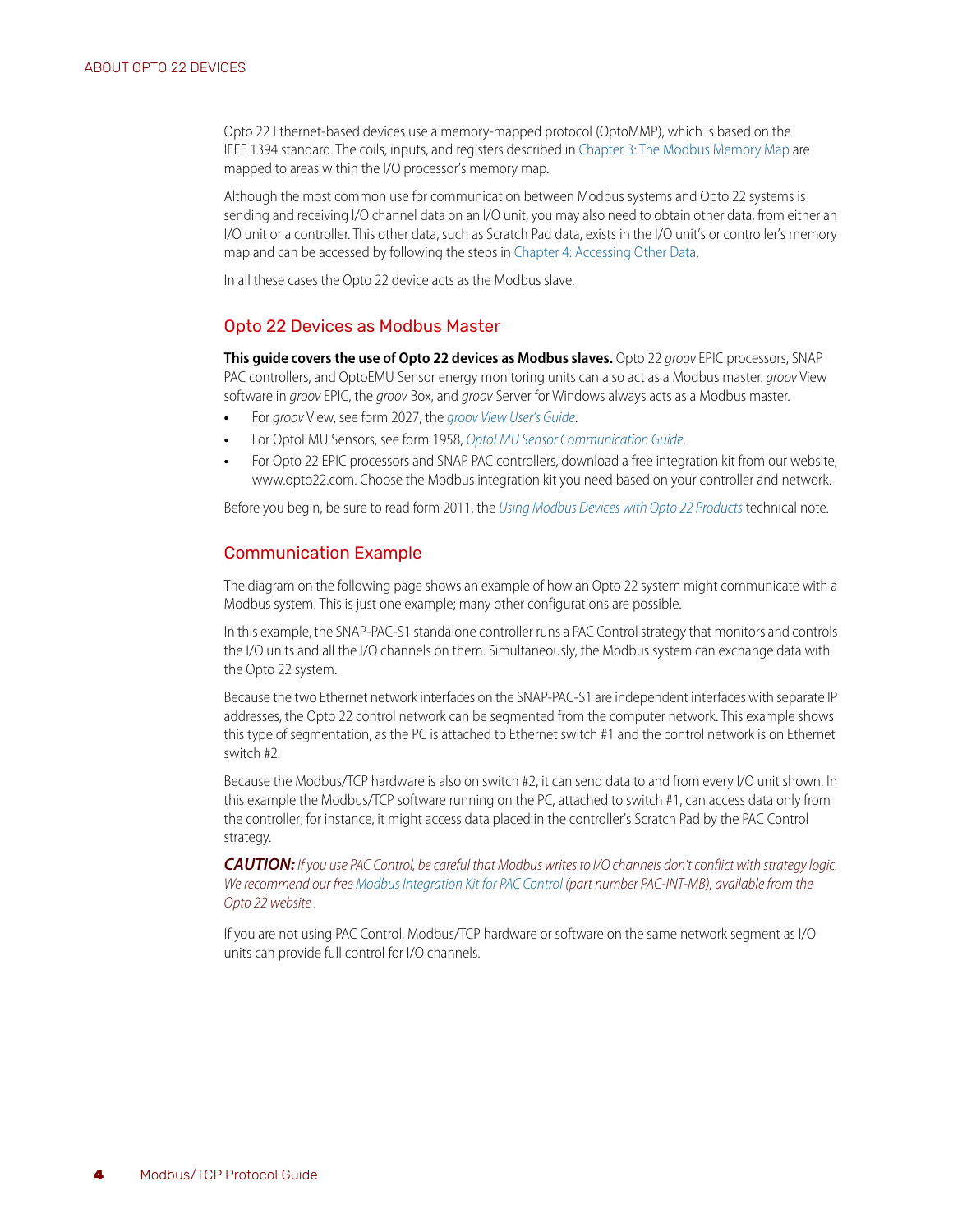

# <span id="page-8-0"></span>OVERVIEW OF MODBUS COMMUNICATION

<span id="page-8-1"></span>Communicating with Opto 22 Ethernet-based devices using Modbus/TCP requires four basic steps: connect, configure, read/write, and disconnect.

When opening a TCP/IP connection to the system, you normally use port 502. (This is the default port; it can be changed for security reasons using PAC Manager. See form 1704, *[PAC Manager User's Guide](https://www.opto22.com/support/resources-tools/documents/1704-pac-manager-users-guide)*, for more information.)

Opto 22 devices can handle a maximum of eight connections from Modbus masters. (Requires firmware R9.4B or higher—or, for E1 and E2, firmware R1.2a. Lower firmware versions handle a maximum of two connections.)

For all coils, inputs, and registers listed in [Chapter 3: The Modbus Memory Map,](#page-36-3) use a slave ID (Unit ID) of 1 for the device.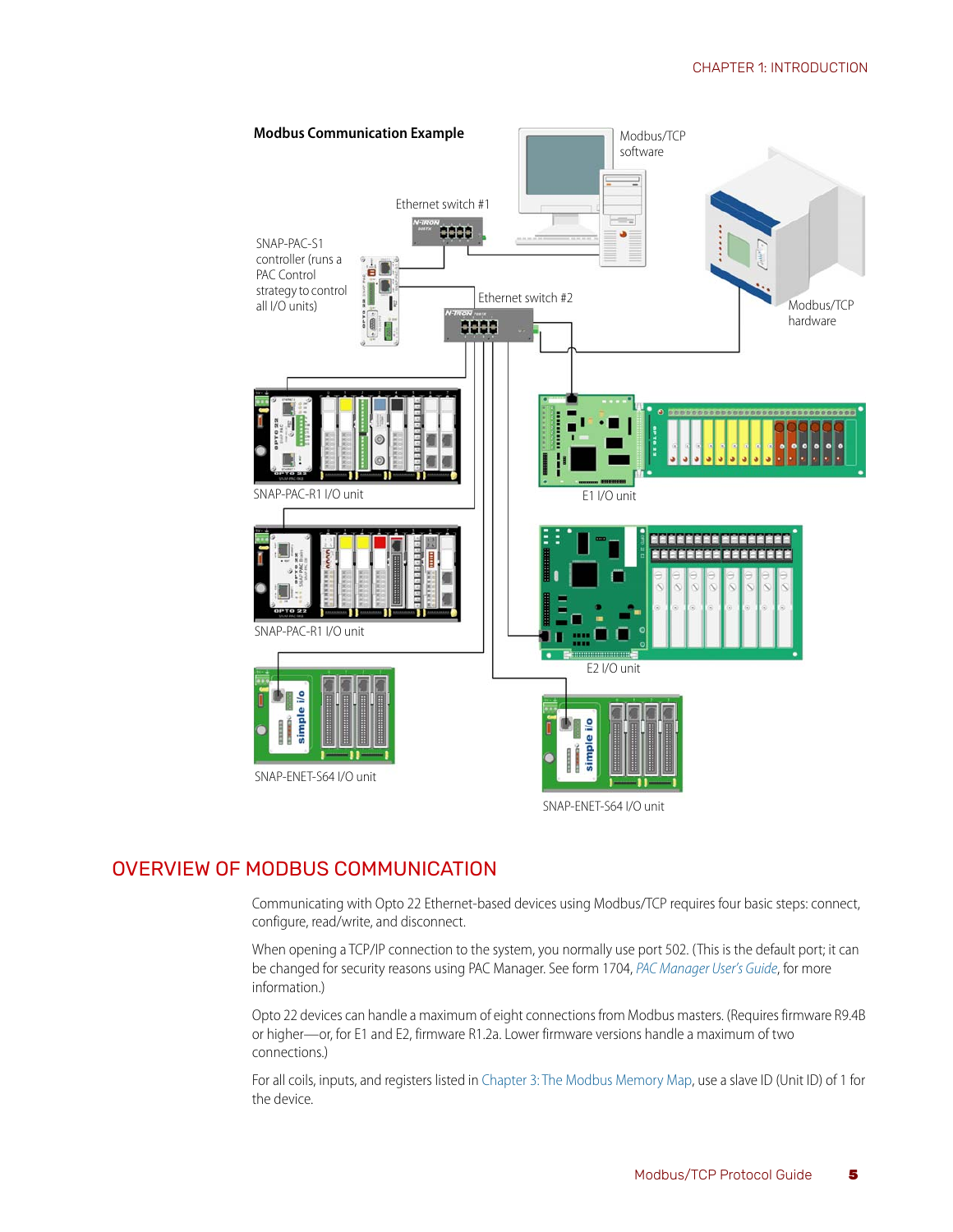#### <span id="page-9-0"></span>Understanding Opto 22 and Modbus Differences

Notice that Opto 22 module and channel numbers on the I/O unit commonly start numbering at 0 (zero), while Modbus coil or input numbers start at 1; so Modbus coil 1 or input 1 usually equals Opto 22 channel 0 on the module in position 0 on the rack.

Also notice the way Opto 22 uses Modbus registers:

| <b>Modbus Registers</b> | Opto 22 Use     | <b>Modbus Registers</b> | Opto 22 Use                      |
|-------------------------|-----------------|-------------------------|----------------------------------|
| Coils                   | Digital outputs | Register inputs         | Analog inputs                    |
| Inputs                  | Digital inputs  | Holding registers       | Analog outputs and miscellaneous |

#### <span id="page-9-3"></span><span id="page-9-1"></span>Function Codes Supported

Opto 22 devices use the Modbus function code plus the register number to map to the appropriate memory map address in the brain.

*NOTE: Data on a SNAP PAC standalone controller can be accessed only through advanced Modbus programming. See [Chapter 4: Accessing Other Data](#page-46-4) for information.*

The following table shows Modbus function codes supported for I/O units. (Function codes for a specific I/O unit depend on the analog/digital capabilities of the brain.)

| <b>Modbus Function</b><br>Code (Hex) | <b>Definition</b>         | <b>Opto 22 Equivalent</b>                                                                    |
|--------------------------------------|---------------------------|----------------------------------------------------------------------------------------------|
| 01                                   | Read coil status          | Read digital output                                                                          |
| 02                                   | Read input status         | Read digital input                                                                           |
| 03                                   | Read holding registers    | Read analog output                                                                           |
| 04                                   | Read input registers      | Read analog input                                                                            |
| 05                                   | Force single coil         | Turn on/off one digital output                                                               |
| 06                                   | Preset single register    | Write one analog output                                                                      |
| 0F                                   | Force multiple coils      | Turn on/off multiple digital outputs                                                         |
| 10                                   | Preset multiple registers | Write multiple analog outputs                                                                |
| 11                                   | Report slave ID           | Report hardware and firmware revision levels<br>(See below: "Report Slave ID Function Code") |

#### <span id="page-9-4"></span><span id="page-9-2"></span>Report Slave ID Function Code

Function code 0x11, Report slave ID, returns data bytes as shown in the following table.

Bytes 1 and 2 are always in the formats shown. The 0x22 in byte 1 indicates an Opto 22 brain; 0xFF appears in byte 2 because, since the brain is a slave, it is always running.

| Byte 1 | Byte 2                 | Bytes 3–6         |      |      |      | <b>Bytes 7–10</b>                                       |      |      |      | Bytes 11-14                    |                 |      |      |
|--------|------------------------|-------------------|------|------|------|---------------------------------------------------------|------|------|------|--------------------------------|-----------------|------|------|
| Slave  | Run                    | Hardware Version* |      |      |      | Kernel Version*                                         |      |      |      |                                | Loader Version* |      |      |
| ID     | Indicator <sup>1</sup> | Maior             |      |      |      | Minor   A/B/R   Letter   Maior   Minor   A/B/R   Letter |      |      |      | Maior   Minor   A/B/R   Letter |                 |      |      |
| 0x22   | 0xFF                   | 0x01              | 0x01 | 0x01 | 0x01 | 0x01                                                    | 0x01 | 0x01 | 0x01 | 0x01                           | 0x01            | 0x01 | 0x01 |

\* Hardware, kernel (firmware), and loader versions each include four bytes, indicating:

1st byte—major version number

2nd byte—minor version number

3rd byte—revision type: 0=A (alpha), 1=B (beta), 2=R (release)

4th byte—version letter: 0=a, 1=b, 2=c, 3=d, and so on

*Example:* 0x03080200 would indicate version R3.8a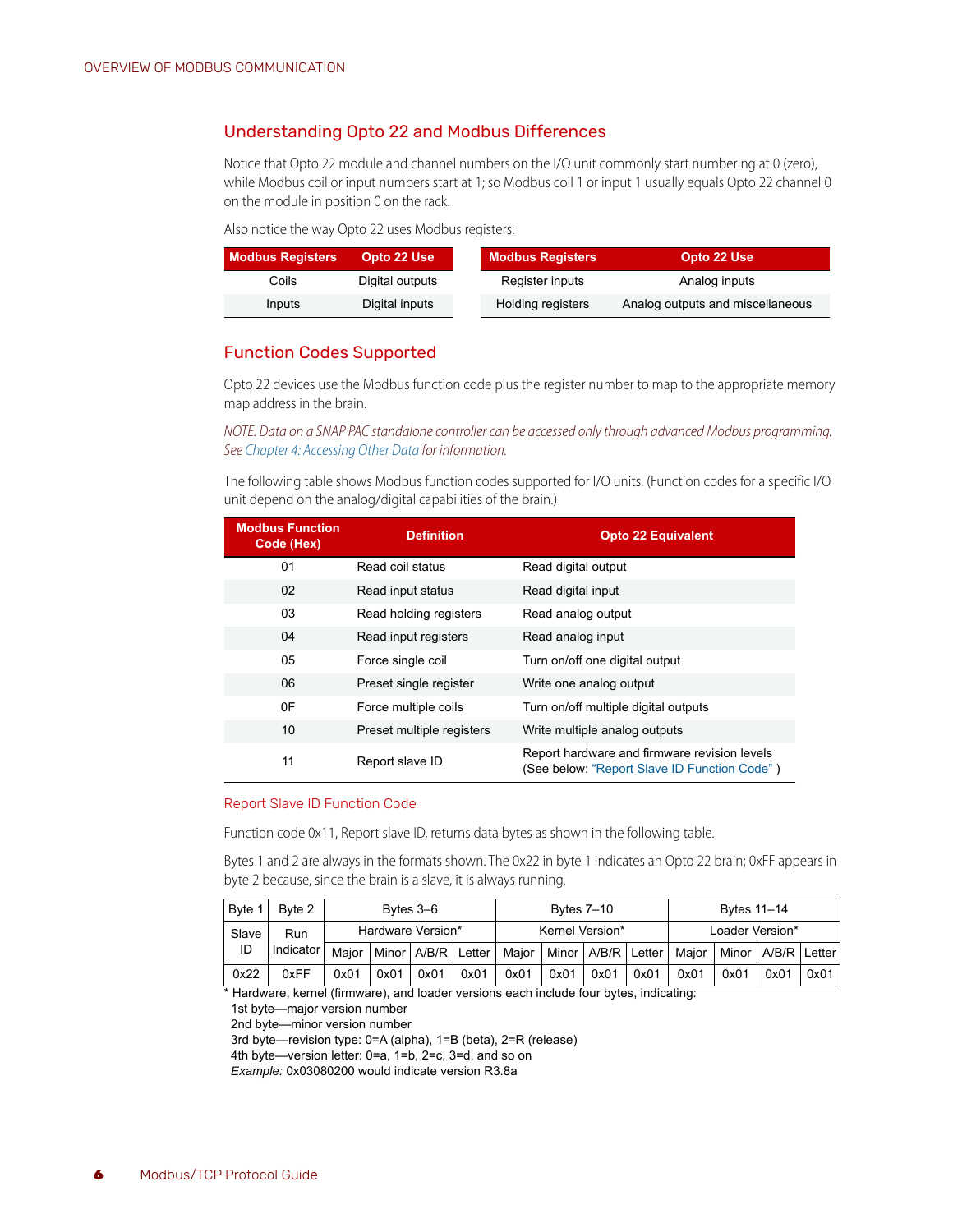#### <span id="page-10-2"></span><span id="page-10-0"></span>Communication Packet

As the Modbus/TCP specification requires, Opto 22 devices use a Modbus packet inside a TCP/IP packet. The Modbus checksum is not used; instead, the Ethernet TCP/IP link layer checksum guarantees data. The size of the packet is limited to 256 bytes. The packet follows the standard Modbus/TCP format.

*Note: You can read a maximum of 127 input or holding registers in one command 03 or 04.* 

#### <span id="page-10-3"></span><span id="page-10-1"></span>Exception Errors

If an error occurs, standard Modbus exception codes are returned in the Modbus packet. The following table, reprinted from the *Modicon Modbus Protocol Reference Guide*, shows the Modbus exception codes. If you need more information, see the Modicon documentation.

| Code | <b>Name</b>                           | <b>Meaning</b>                                                                                                                                                                                                                                                                                                   |
|------|---------------------------------------|------------------------------------------------------------------------------------------------------------------------------------------------------------------------------------------------------------------------------------------------------------------------------------------------------------------|
| 01   | <b>ILLEGAL FUNCTION</b>               | The function code received in the query is not an allowable action for<br>the slave                                                                                                                                                                                                                              |
| 02   | <b>ILLEGAL DATA</b><br><b>ADDRESS</b> | The data address received in the query is not an allowable address for<br>the slave                                                                                                                                                                                                                              |
| 03   | <b>ILLEGAL DATA VALUE</b>             | A value contained in the query data field is not an allowable value for<br>the slave                                                                                                                                                                                                                             |
| 04   | <b>SLAVE DEVICE FAILURE</b>           | An unrecoverable error occurred while the slave was attempting to per-<br>form the requested action.                                                                                                                                                                                                             |
| 05   | <b>ACKNOWLEDGE</b>                    | The slave has accepted the request and is processing it, but a long dura-<br>tion of time will be required to do so. This response is returned to prevent<br>a timeout error from occurring in the master. The master can next issue a<br>Poll Program Complete message to determine if processing is completed. |
| 06   | SLAVE DEVICE BUSY                     | The slave is engaged in processing a long-duration program command.<br>The master should retransmit the message later when the slave is free.                                                                                                                                                                    |
| 07   | <b>NFGATIVE</b><br><b>ACKNOWLEDGE</b> | The slave cannot perform the program function received in the query. This<br>code is returned for an unsuccessful programming request using function<br>code 13 or 14 decimal. The master should request diagnostic or error<br>information from the slave                                                       |
| 08   | <b>MEMORY PARITY</b><br><b>ERROR</b>  | The slave attempted to read extended memory, but detected a parity error<br>in the memory. The master can retry the request, but service may be<br>required on the slave device.                                                                                                                                 |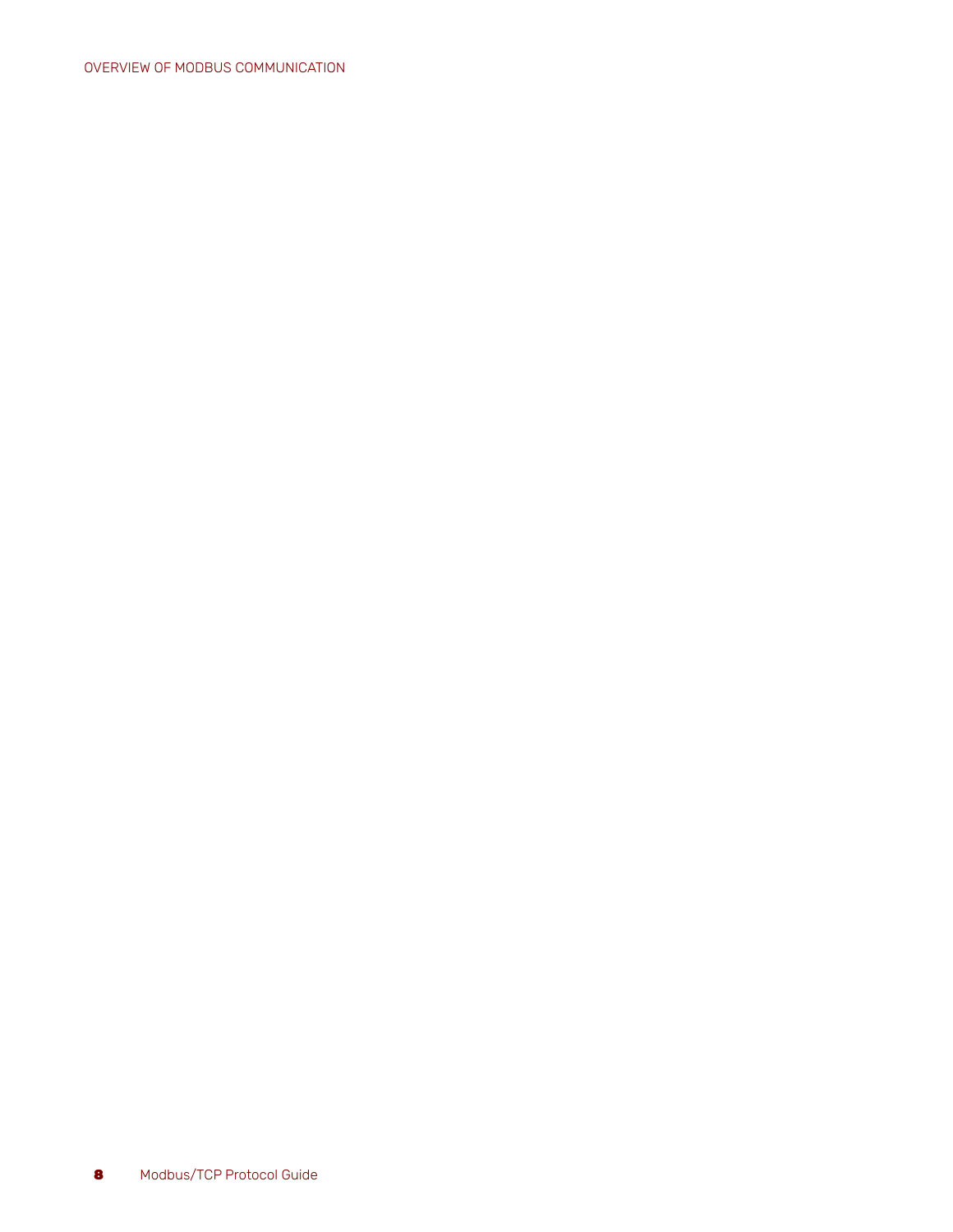# <span id="page-12-3"></span><span id="page-12-0"></span>2: Configuring I/O for Modbus/TCP

# <span id="page-12-1"></span>INTRODUCTION

This chapter includes the following:

- **•** Illustrations of module and channel positions on I/O units and how they relate to coils, inputs, and registers in Modbus/TCP (below)
- **•** I/O channel configuration required for communication with Modbus/TCP systems [\(page 17\)](#page-20-0)
- **•** channel features and how to use them with Modbus/TCP ([page 28](#page-31-2)).

# <span id="page-12-2"></span>MODULE AND CHANNEL POSITIONS ON I/O UNITS

Opto 22 I/O units are zero-based: that is, the first module position on the rack is position 0, and the first channel on each module is channel 0. The number of channels on a module can vary from one to 32, depending on the module family and part number. Because of this numbering and variation, reading and writing channel data to coils, inputs, and registers can be complex.

Module and channel positions differ depending on the module family; see the section for yours:

| <i>groov I/</i> O units | See page 10 |
|-------------------------|-------------|
| SNAP I/O units          | See page 11 |
| E1/E2 I/O units         | See page 13 |
| G4EB2 I/O units         | See page 15 |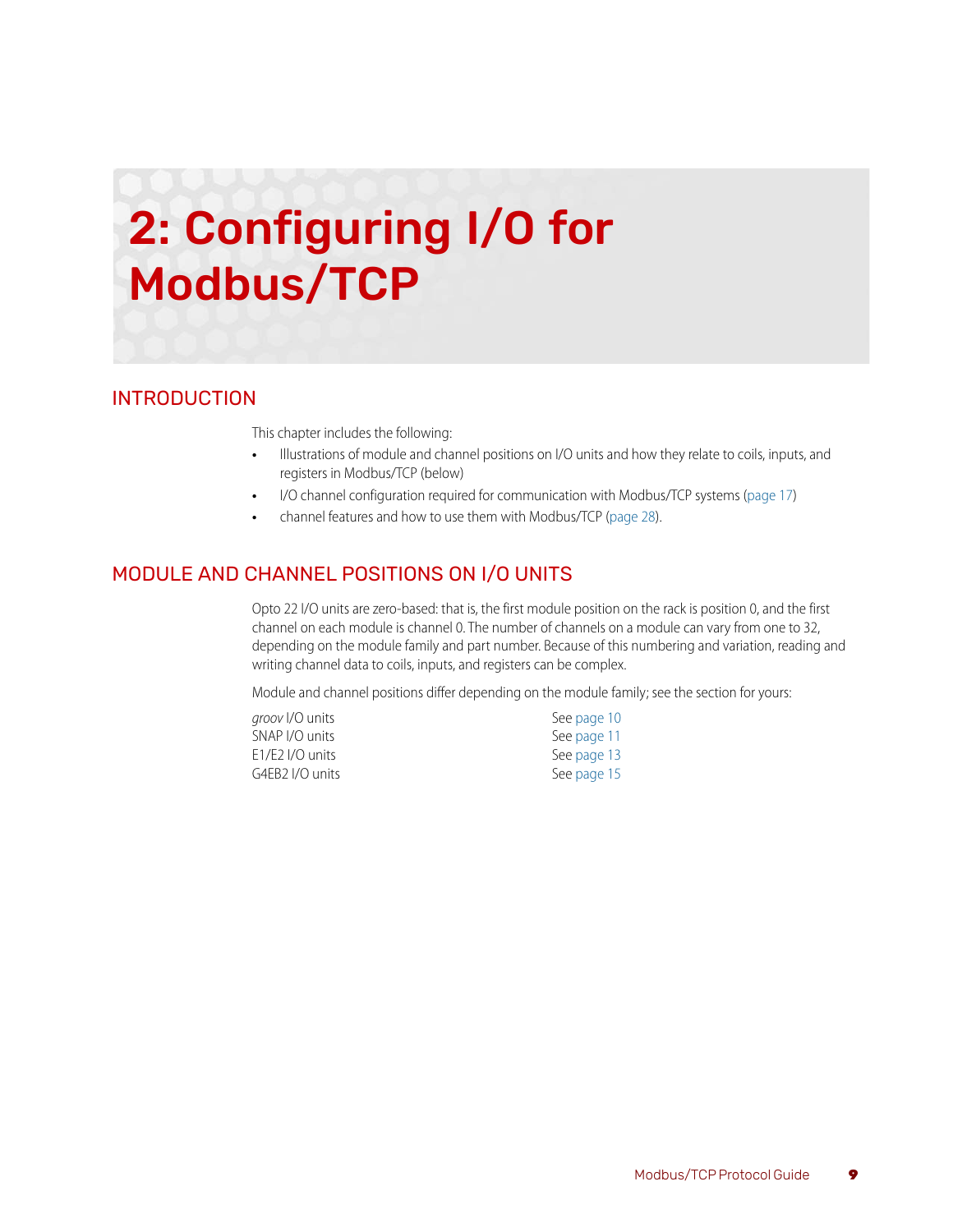#### <span id="page-13-1"></span><span id="page-13-0"></span>*groov* I/O Units

I/O units whose I/O processor is a GRV-EPIC-PR1 are called *groov* I/O units. *groov* I/O chassis hold 4, 8, or 16 I/O modules, and each module contains 8 to 24 channels, depending on the module. Examples of modules are shown in the following diagram.

To read and write to channels, see ["Notes for All Analog Modules" on page 39](#page-42-2) and ["Notes for groov I/O and](#page-43-3)  [SNAP High-Density Digital \(HDD\) Modules" on page 40](#page-43-3).

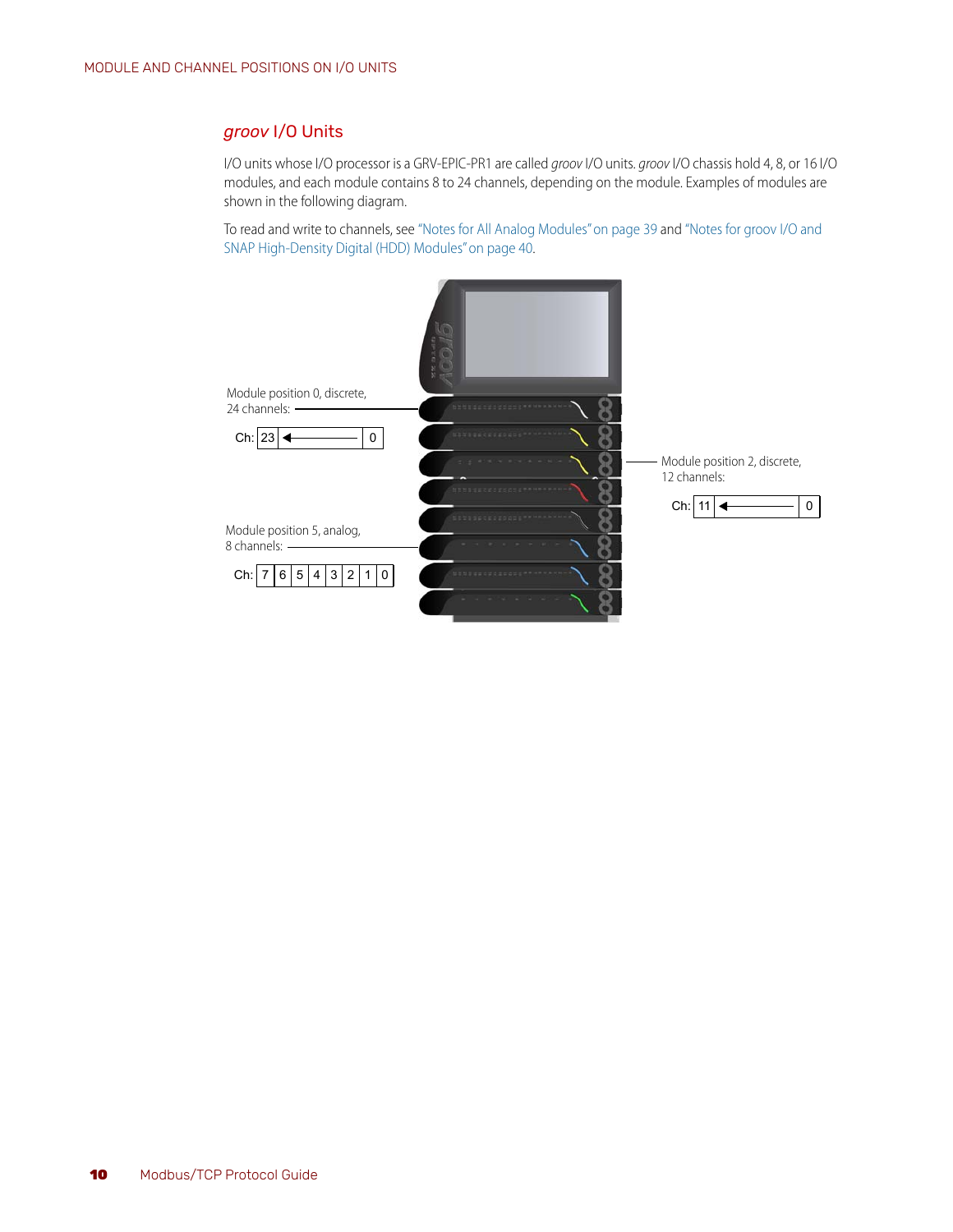#### <span id="page-14-3"></span><span id="page-14-0"></span>SNAP I/O Units

I/O units whose I/O processor's part number begins with "SNAP" are called SNAP I/O units. For example, I/O units with a SNAP-PAC-R1, SNAP-EB1, or SNAP-ENET-S64 as the I/O processor are all SNAP I/O units.

SNAP mounting racks may hold 4, 8, 12, or 16 I/O modules. Although these modules may be analog, digital, or serial, only analog and digital I/O apply to Modbus/TCP communication. Each module contains 1 to 32 points (channels), depending on the module. Examples of modules are shown in the following diagram.



The following examples show how SNAP module and channel numbers relate to Modbus coils, inputs, and registers.

<span id="page-14-2"></span><span id="page-14-1"></span>SNAP Example 1: Reading/Writing Digital Channel States to Coils and Inputs

The following table shows the coils or inputs you would read or write to for channel states on SNAP 4-channel digital modules.

*NOTE: For high-density digital modules (digital modules with more than four channels), different coils and inputs are used. See ["Input Registers" on page 36](#page-39-1) and ["Holding Registers" on page 37](#page-40-1). Also see ["Notes for groov I/O and SNAP](#page-43-3)  [High-Density Digital \(HDD\) Modules" on page 40](#page-43-3).*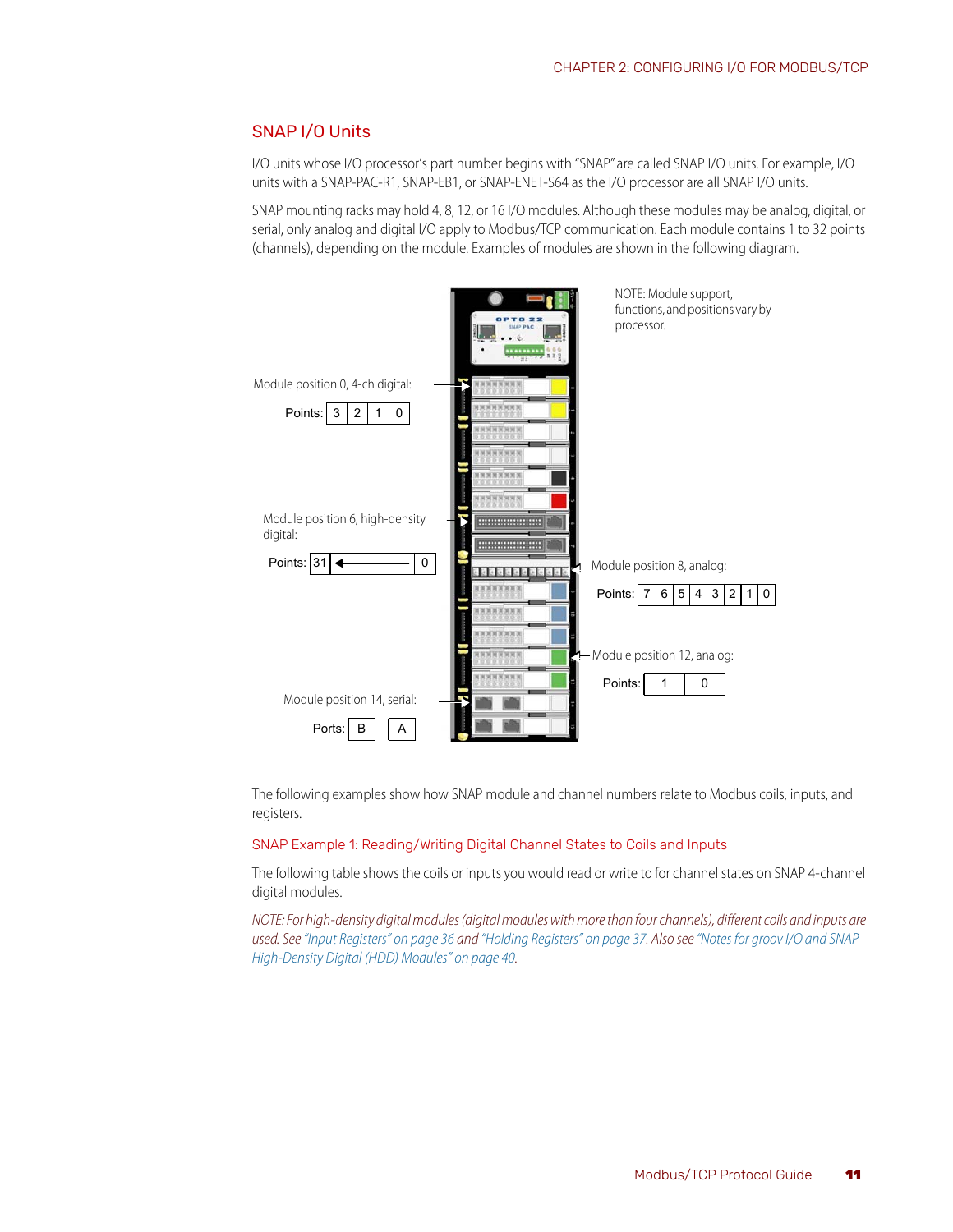<span id="page-15-1"></span>3 24

|                           | <b>SNAP 4-Channel Digital I/O</b> |                           |
|---------------------------|-----------------------------------|---------------------------|
|                           |                                   | Module Channel Coil/Input |
|                           | $\mathbf 0$                       | 1                         |
| $\pmb{0}$                 | $\mathbf{1}$                      | $\sqrt{2}$                |
|                           | $\overline{2}$                    | 3                         |
|                           | $\ensuremath{\mathsf{3}}$         | $\overline{\mathbf{4}}$   |
|                           | $\pmb{0}$                         | $\sqrt{5}$                |
| $\mathbf{1}$              | $\mathbf{1}$                      | $\,6$                     |
|                           | $\overline{2}$                    | $\boldsymbol{7}$          |
|                           | $\ensuremath{\mathsf{3}}$         | 8                         |
|                           | $\pmb{0}$                         | $\boldsymbol{9}$          |
| $\boldsymbol{2}$          | 1                                 | 10                        |
|                           | $\overline{2}$                    | 11                        |
|                           | $\ensuremath{\mathsf{3}}$         | 12                        |
|                           | $\pmb{0}$                         | 13                        |
| $\ensuremath{\mathsf{3}}$ | 1                                 | 14                        |
|                           | $\overline{2}$                    | 15                        |
|                           | $\ensuremath{\mathsf{3}}$         | 16                        |
|                           | $\pmb{0}$                         | 17                        |
| $\overline{\mathbf{4}}$   | 1                                 | 18                        |
|                           | $\overline{2}$                    | 19                        |
|                           | $\ensuremath{\mathsf{3}}$         | 20                        |
|                           | $\mathbf 0$                       | 21                        |
| $\mathbf 5$               | 1                                 | 22                        |
|                           | $\overline{c}$                    | 23                        |

#### **Reading/Writing 4-Channel Digital Channel States to Coils and Inputs**

#### <span id="page-15-0"></span>SNAP Example 2: Reading/Writing Analog Channel Values to Input and Holding Registers

Analog channel values in input and holding registers are in the form of 32-bit floats. Because Modbus registers contain only 16 bits, two consecutive registers are used to read or write the data for one channel. The following table shows the input or holding registers you would use to read or write analog channel values, depending upon the number of channels on the module (one, two, or four channels).

*NOTE: Analog modules with more than four channels use different registers. See ["Input Registers" on page 36](#page-39-1) and*  ["Holding Registers" on page 37.](#page-40-1) Also see the table showing starting registers on [page 40.](#page-43-4)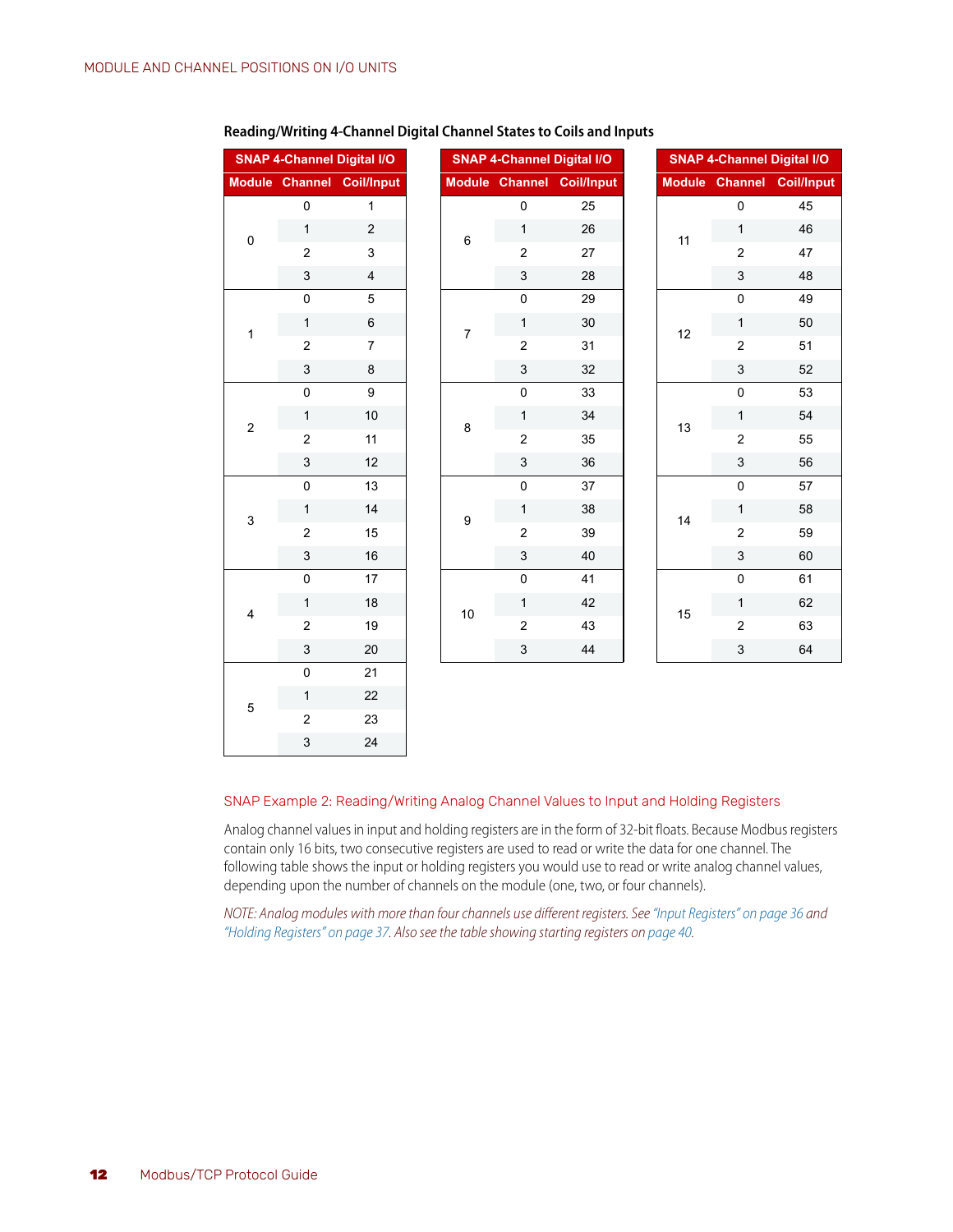|               | <b>SNAP 4-Channel Analog I/O</b> |                  |               | <b>SNAP 2-Channel Analog I/O</b> |                          | <b>SNAP 1-Channel Analog I/O</b> |                          |                  |
|---------------|----------------------------------|------------------|---------------|----------------------------------|--------------------------|----------------------------------|--------------------------|------------------|
| <b>Module</b> | <b>Channel</b>                   | <b>Registers</b> | <b>Module</b> | <b>Channel</b>                   | <b>Registers</b>         | <b>Module</b>                    | <b>Channel</b>           | <b>Registers</b> |
| $\mathbf 0$   | 0                                | $1 - 2$          | 0             | 0                                | $1 - 2$                  | $\mathbf 0$                      | $\pmb{0}$                | $1 - 2$          |
|               | $\mathbf{1}$                     | $3 - 4$          |               | $\mathbf{1}$                     | $3 - 4$                  | --                               | --                       | --               |
|               | $\boldsymbol{2}$                 | $5-6$            | --            | --                               | --                       | $\qquad \qquad -$                | $\qquad \qquad -$        | --               |
|               | 3                                | $7 - 8$          | --            | --                               | --                       | --                               | --                       | --               |
|               | 0                                | $9 - 10$         | 1             | 0                                | $9 - 10$                 | $\mathbf{1}$                     | 0                        | $9 - 10$         |
| $\mathbf{1}$  | $\mathbf{1}$                     | $11 - 12$        |               | $\mathbf 1$                      | $11 - 12$                | ÷                                | --                       | --               |
|               | $\boldsymbol{2}$                 | $13 - 14$        | --            | --                               | --                       | --                               | --                       | --               |
|               | 3                                | $15 - 16$        | --            | --                               |                          | --                               | --                       |                  |
|               | 0                                | $17 - 18$        | 2             | 0                                | $17 - 18$                | $\overline{2}$                   | 0                        | $17 - 18$        |
| $\mathbf 2$   | $\mathbf{1}$                     | 19-20            |               | $\mathbf{1}$                     | 19-20                    | --                               | --                       | --               |
|               | $\overline{c}$                   | $21 - 22$        | --            | --                               | --                       | --                               | --                       | --               |
|               | 3                                | 23-24            | --            | --                               | Щ,                       | --                               | --                       | --               |
|               | 0                                | 25-26            | 3             | 0                                | 25-26                    | 3                                | 0                        | 25-26            |
| 3             | $\mathbf{1}$                     | 27-28            |               | $\mathbf{1}$                     | 27-28                    | −−                               |                          |                  |
|               | 2                                | 29-30            | --            | --                               | --                       | --                               | $\overline{\phantom{a}}$ | --               |
|               | 3                                | 31-32            | --            | --                               |                          | --                               | --                       |                  |
|               | $\mathsf 0$                      | 33-34            | 4             | 0                                | 33-34                    | 4                                | 0                        | 33-34            |
| 4             | $\mathbf{1}$                     | 35-36            |               | $\mathbf{1}$                     | 35-36                    | --                               | --                       |                  |
|               | 2                                | 37-38            | --            | --                               | $\overline{\phantom{a}}$ | --                               | --                       |                  |
|               | $\ensuremath{\mathsf{3}}$        | 39-40            | --            | --                               | --                       | --                               | --                       |                  |
|               | 0                                | 41-42            | 5             | 0                                | 41-42                    | 5                                | 0                        | 41-42            |
| 5             | $\mathbf{1}$                     | 43-44            |               | 1                                | 43-44                    | --                               | --                       | --               |
|               | $\overline{c}$                   | 45-46            | --            | --                               | --                       | --                               | $\overline{a}$           | --               |
|               | 3                                | 47-48            | --            | --                               |                          | --                               | --                       |                  |
|               | 0                                | 49-50            | 6             | 0                                | 49-50                    | 6                                | 0                        | 49-50            |
| 6             | $\mathbf{1}$                     | 51-52            |               | 1                                | 51-52                    | --                               | --                       | --               |
|               | $\boldsymbol{2}$                 | 53-54            | --            | --                               | --                       | $\overline{a}$                   | $\overline{\phantom{a}}$ | --               |
|               | $\ensuremath{\mathsf{3}}$        | 55-56            | --            | --                               | $\overline{\phantom{a}}$ | --                               | $\overline{a}$           | --               |
|               | 0                                | 57-58            | 7             | 0                                | 57-58                    | $\overline{7}$                   | 0                        | 57-58            |
| 7             | $\mathbf{1}$                     | 59-60            |               | 1                                | 59-60                    |                                  |                          |                  |
|               | $\boldsymbol{2}$                 | 61-62            | --            |                                  | $\qquad \qquad -$        | --                               | $\qquad \qquad -$        | --               |
|               | 3                                | 63-64            | --            |                                  | --                       | --                               |                          |                  |

**Reading/Writing Analog Channel Values to Input and Holding Registers** (Modules with four channels or less. Only the first eight modules are shown; the rack may hold up to 16.)

#### <span id="page-16-1"></span><span id="page-16-0"></span>E1 and E2 I/O Units

I/O units using a digital E1 or analog E2 brain board normally use modules containing only one channel, and the maximum number of channels on the rack is 16. Examples of E1 and E2 I/O units are shown below.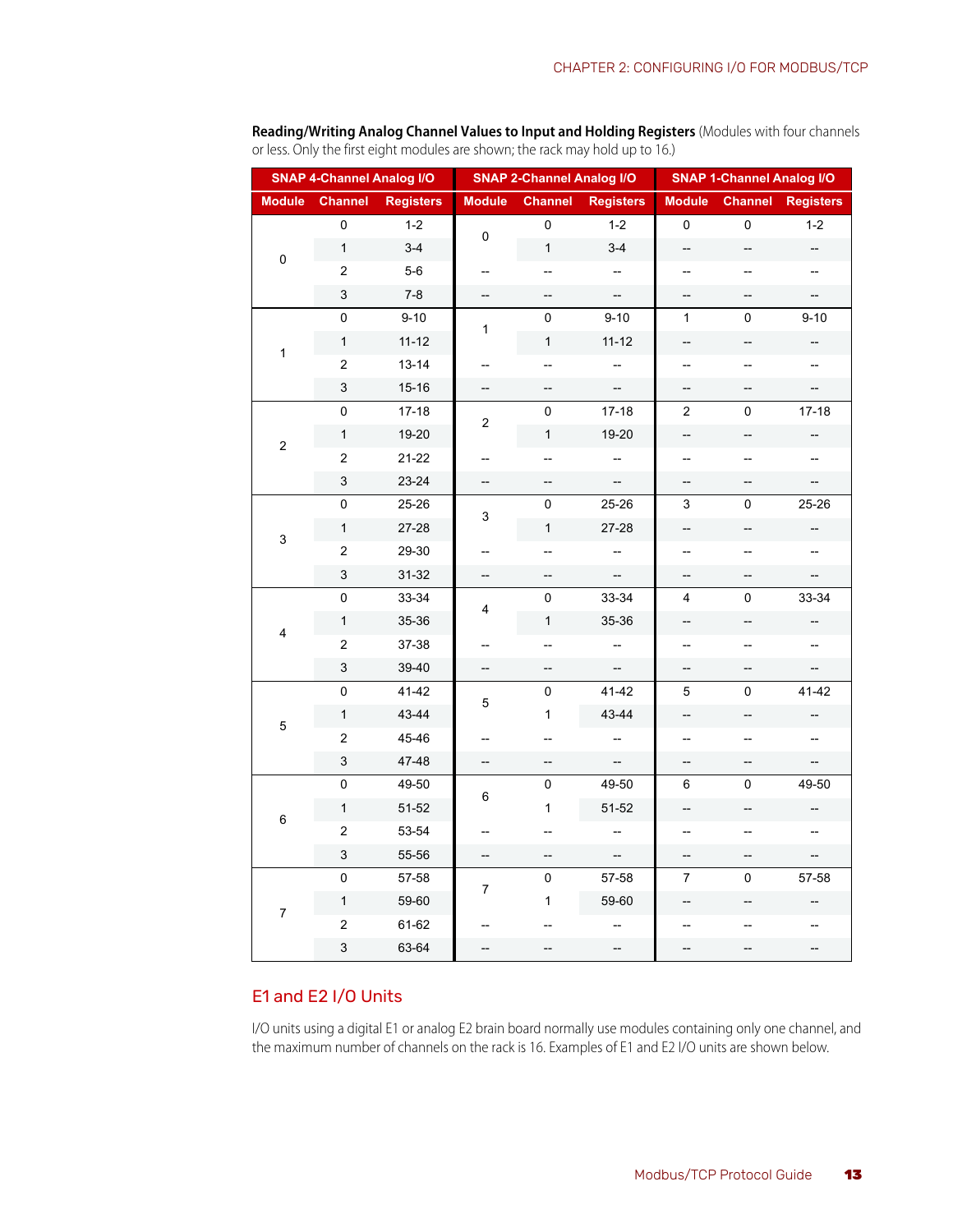#### *E1 with G4 modules.*



#### *E2 with G1 modules.*



#### *E1 with Quad Pak modules.*



Module position 0

<span id="page-17-2"></span>The E1 can also be used with Quad Pak modules, which have four input or four output channels; but each channel is treated as if it were a separate module.

The following examples illustrate how E1 and E2 module and channel numbers relate to Modbus coils, inputs, and registers. For complete coil, input, and register information, see [Chapter 3: The Modbus Memory Map](#page-36-3) on [page 33](#page-36-3).

#### <span id="page-17-1"></span><span id="page-17-0"></span>E1 Example: Reading/Writing Digital Channel States to Coils and Inputs

The following table shows the coils or inputs you would read or write to for channel states on E1 digital modules.

| E1 Digital I/O |                              |  |
|----------------|------------------------------|--|
|                | Module/Channel Coil or Input |  |
|                |                              |  |
|                |                              |  |
|                |                              |  |
| 3              |                              |  |
|                | 5                            |  |

| E1 Digital I/O |                       |  | <b>E1 Digital I/O</b>               |    |
|----------------|-----------------------|--|-------------------------------------|----|
|                | Channel Coil or Input |  | <b>Module/Channel</b> Coil or Input |    |
| 0              |                       |  |                                     |    |
| 1              |                       |  | 9                                   | 10 |
| 2              | 3                     |  | 10                                  | 11 |
| 3              |                       |  | 11                                  | 12 |
| 4              | 5                     |  | 12                                  | 13 |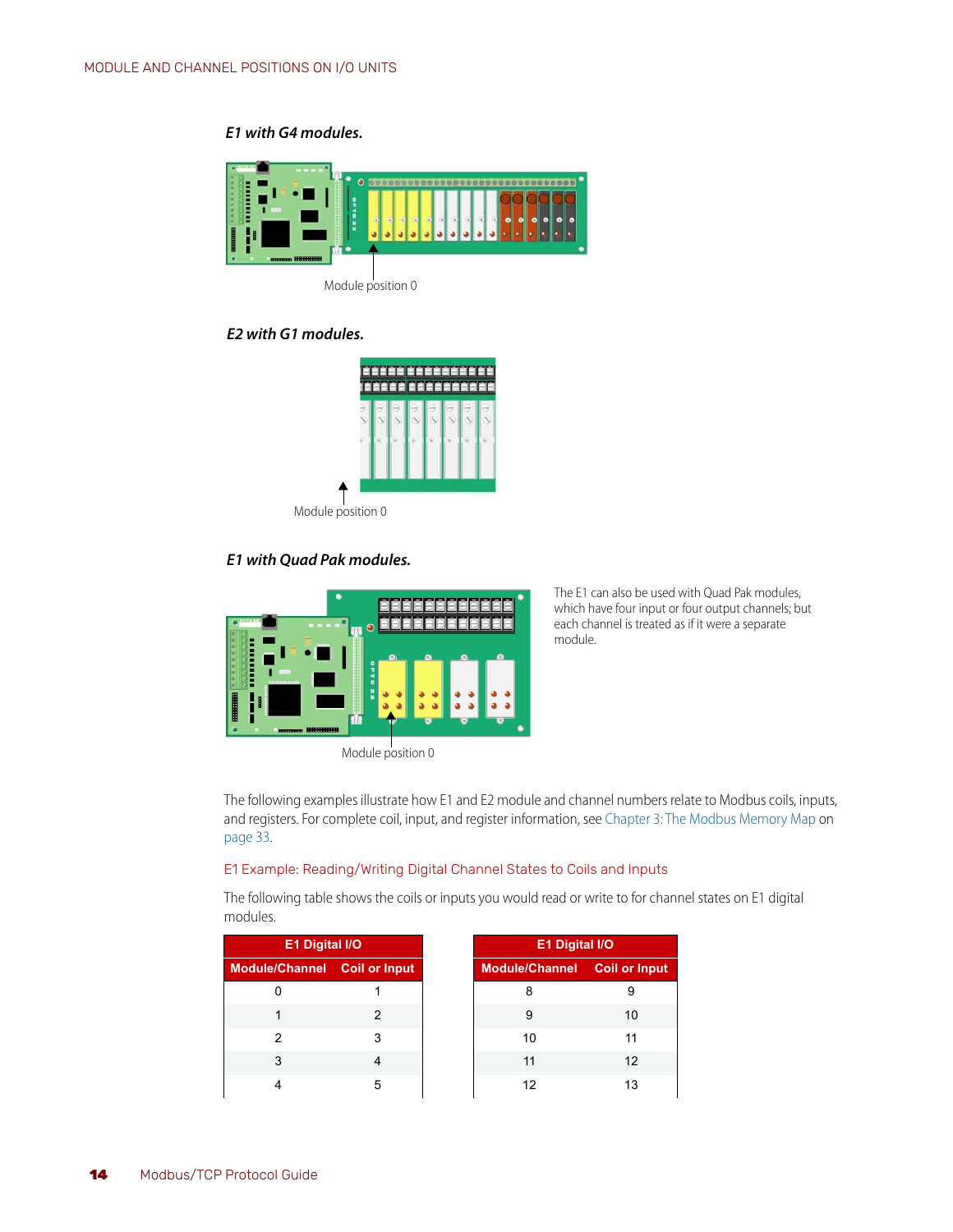#### CHAPTER 2: CONFIGURING I/O FOR MODBUS/TCP

| E1 Digital I/O               |  |  |
|------------------------------|--|--|
| Module/Channel Coil or Input |  |  |
|                              |  |  |
|                              |  |  |
|                              |  |  |

#### <span id="page-18-3"></span><span id="page-18-0"></span>E2 Example: Reading/Writing Analog Channel Values to Input and Holding Registers

Channel values in input and holding registers are in the form of 32-bit floats. Because Modbus registers contain only 16 bits, two consecutive registers are used to read or write the data for one channel. The following table shows the input or holding registers you would use to read or write E2 analog channel values.

| E2 Analog I/O                                                        |           |                       | E2 Analog I/O                               |
|----------------------------------------------------------------------|-----------|-----------------------|---------------------------------------------|
| <b>Input or Holding</b><br><b>Module/Channel</b><br><b>Registers</b> |           | <b>Module/Channel</b> | <b>Input or Holding</b><br><b>Registers</b> |
| $\Omega$                                                             | $1 - 2$   | 8                     | $17 - 18$                                   |
| $\mathbf 1$                                                          | $3 - 4$   | 9                     | 19-20                                       |
| $\mathfrak{p}$                                                       | $5-6$     | 10                    | $21 - 22$                                   |
| 3                                                                    | $7 - 8$   | 11                    | 23-24                                       |
| $\overline{4}$                                                       | $9 - 10$  | 12                    | $25 - 26$                                   |
| 5                                                                    | $11 - 12$ | 13                    | $27 - 28$                                   |
| 6                                                                    | $13 - 14$ | 14                    | 29-30                                       |
| 7                                                                    | $15 - 16$ | 15                    | $31 - 32$                                   |

## <span id="page-18-4"></span><span id="page-18-1"></span>G4EB2 I/O Units

These I/O units include part numbers G4EB2, G4D32EB2, and G4D32EB2-UPG. Each I/O unit has 32 total channels, all of them digital. They may use G4 modules, which each have one channel, or Quad Pak modules, which each have four channels of the same type (all four digital inputs or all four digital outputs).

#### <span id="page-18-2"></span>G4EB2 brains with G4 modules

Each module has just one channel. You can mix input and output modules within the same group of four channels.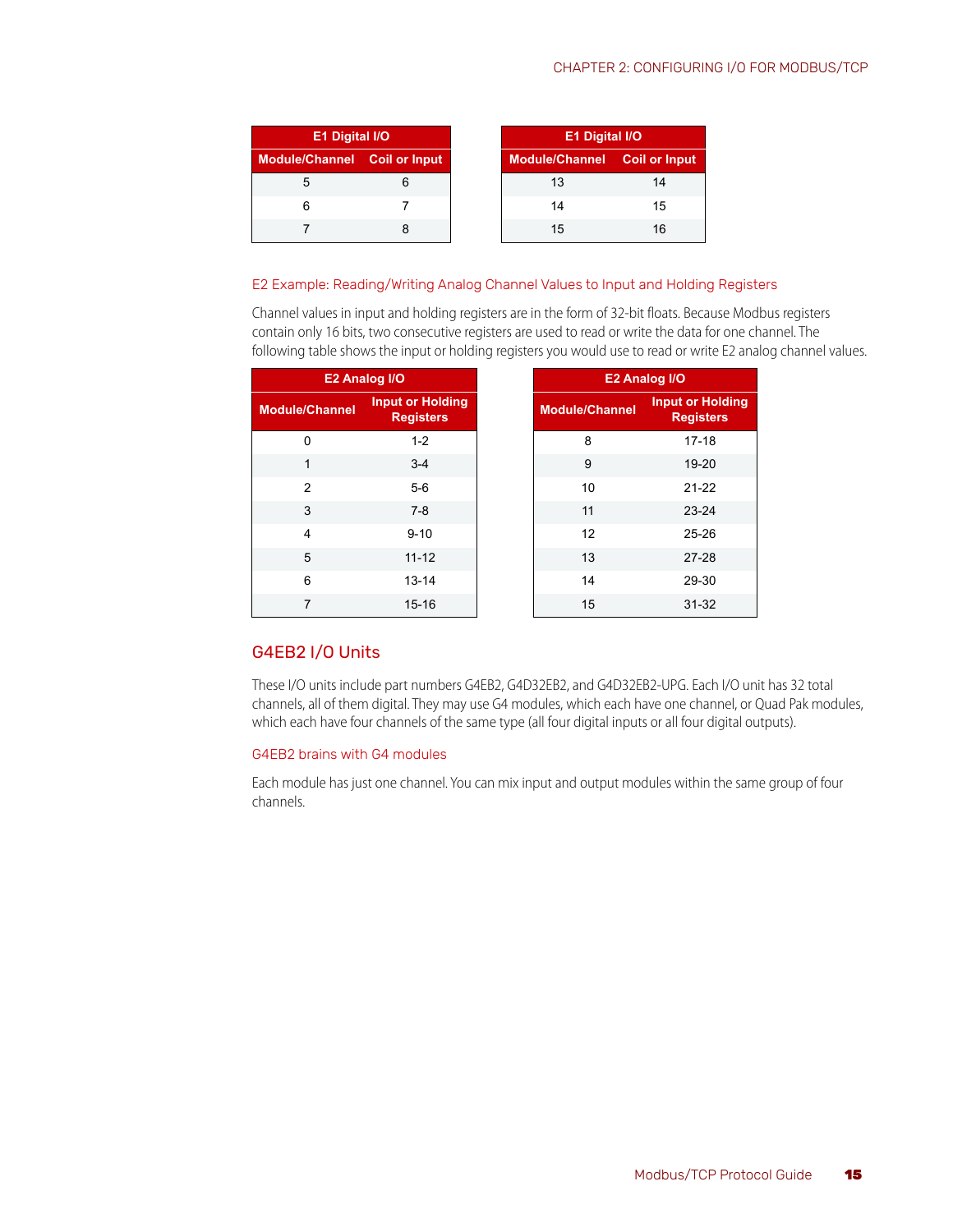

The following table shows the coils or inputs you would read or write to for channel states on G4 modules.

| <b>G4 Digital I/O</b>        |                |
|------------------------------|----------------|
| Module/Channel Coil or Input |                |
| 0                            | 1              |
| $\mathbf{1}$                 | $\overline{c}$ |
| $\overline{c}$               | 3              |
| 3                            | $\overline{4}$ |
| $\overline{\mathbf{4}}$      | 5              |
| 5                            | 6              |
| 6                            | $\overline{7}$ |
| $\overline{7}$               | $\bf 8$        |
| 8                            | 9              |
| 9                            | 10             |
| 10                           | 11             |
| 11                           | 12             |
| 12                           | 13             |
| 13                           | 14             |
| 14                           | 15             |
| 15                           | 16             |

#### <span id="page-19-0"></span>G4EB2 brains with Quad Pak modules

Quad Pak modules have four input or four output channels per module, so the four channels in each group are either inputs or outputs.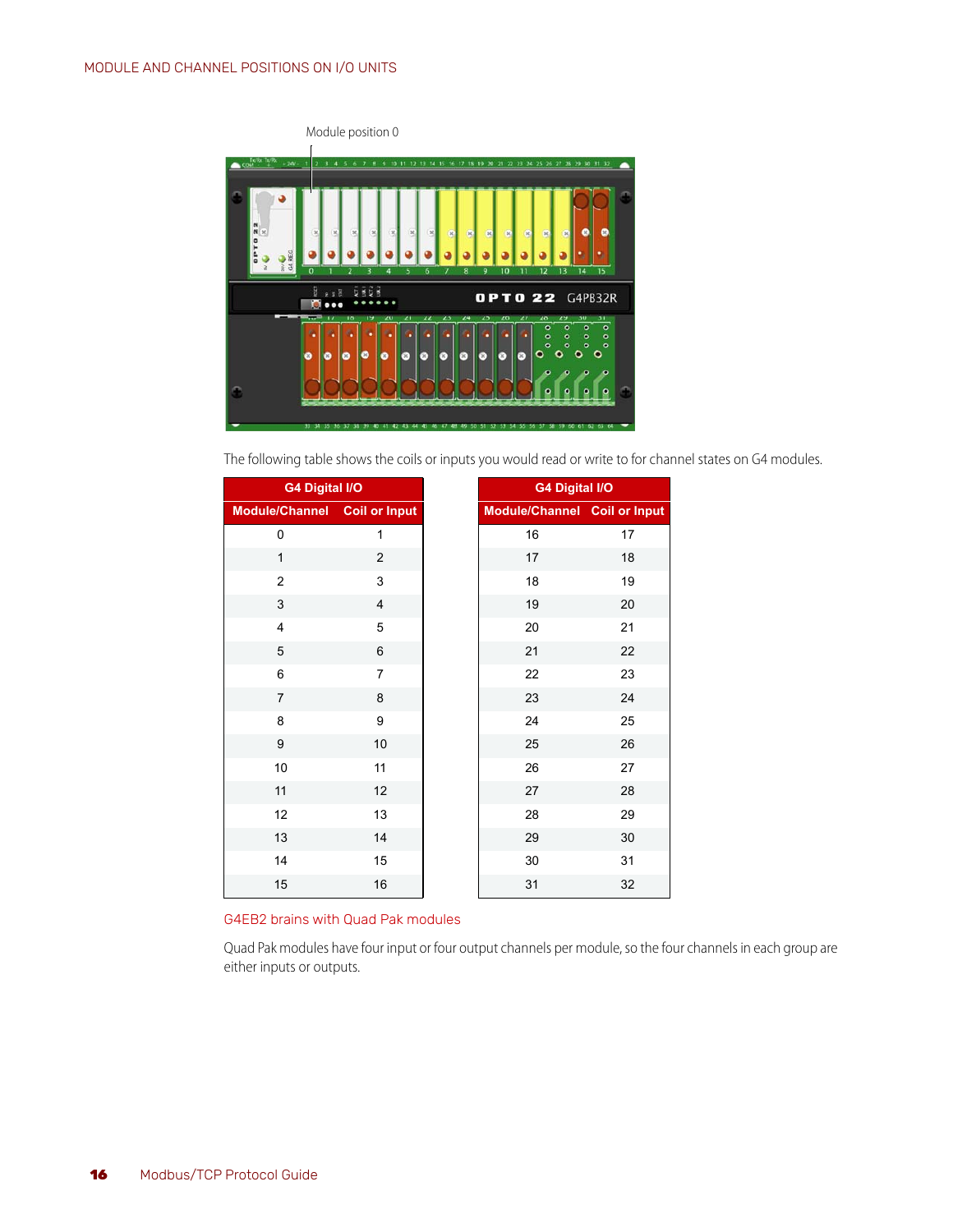

Module position 0 (channels 0–3)

The following table shows the coils or inputs you would read or write to for channel states on Quad Pak modules.

|                | <b>Quad Pak Digital I/O</b> |                              |
|----------------|-----------------------------|------------------------------|
|                |                             | Module Channel Coil or Input |
|                | 0                           | 1                            |
| 0              | $\mathbf{1}$                | $\overline{2}$               |
|                | $\overline{c}$              | 3                            |
|                | 3                           | $\overline{4}$               |
|                | $\overline{4}$<br>5         |                              |
| $\overline{1}$ | 5                           | 6                            |
|                | 6                           | 7                            |
|                | $\overline{7}$              | 8                            |
|                | 8                           | 9                            |
| $\overline{c}$ | 9                           | $\pmb{0}$                    |
|                | 0                           | 11                           |
|                | 11                          | 12                           |
|                | 12                          | 13                           |
| 3              | 13                          | 14                           |
|                | 14                          | 15                           |
|                | 15                          | 16                           |

|                | ak Digital I/O      |
|----------------|---------------------|
|                | annel Coil or Input |
| 0              | 1                   |
| $\mathbf{1}$   | $\overline{2}$      |
| $\overline{c}$ | 3                   |
| 3              | 4                   |
| 4              | 5                   |
| 5              | 6                   |
| 6              | 7                   |
| 7              | 8                   |
| 8              | 9                   |
| 9              | 0                   |
| 0              | 11                  |
| 11             | 12                  |
| 12             | 13                  |
| 13             | 14                  |
| 14             | 15                  |
| 15             | 16                  |

# <span id="page-20-2"></span><span id="page-20-0"></span>CONFIGURING I/O CHANNELS

See the section for your I/O unit:

| <i>groov I/</i> O units       | page 17 |
|-------------------------------|---------|
| SNAP analog/digital I/O units | page 20 |
| SNAP digital-only I/O units   | page 28 |

#### <span id="page-20-3"></span><span id="page-20-1"></span>Configuring I/O Channels for *groov* I/O Units

You can configure *groov* I/O units in three ways:

**• PAC Control**—If you are using PAC Control (R10.0 or higher), configure channels there while you are programming your strategy.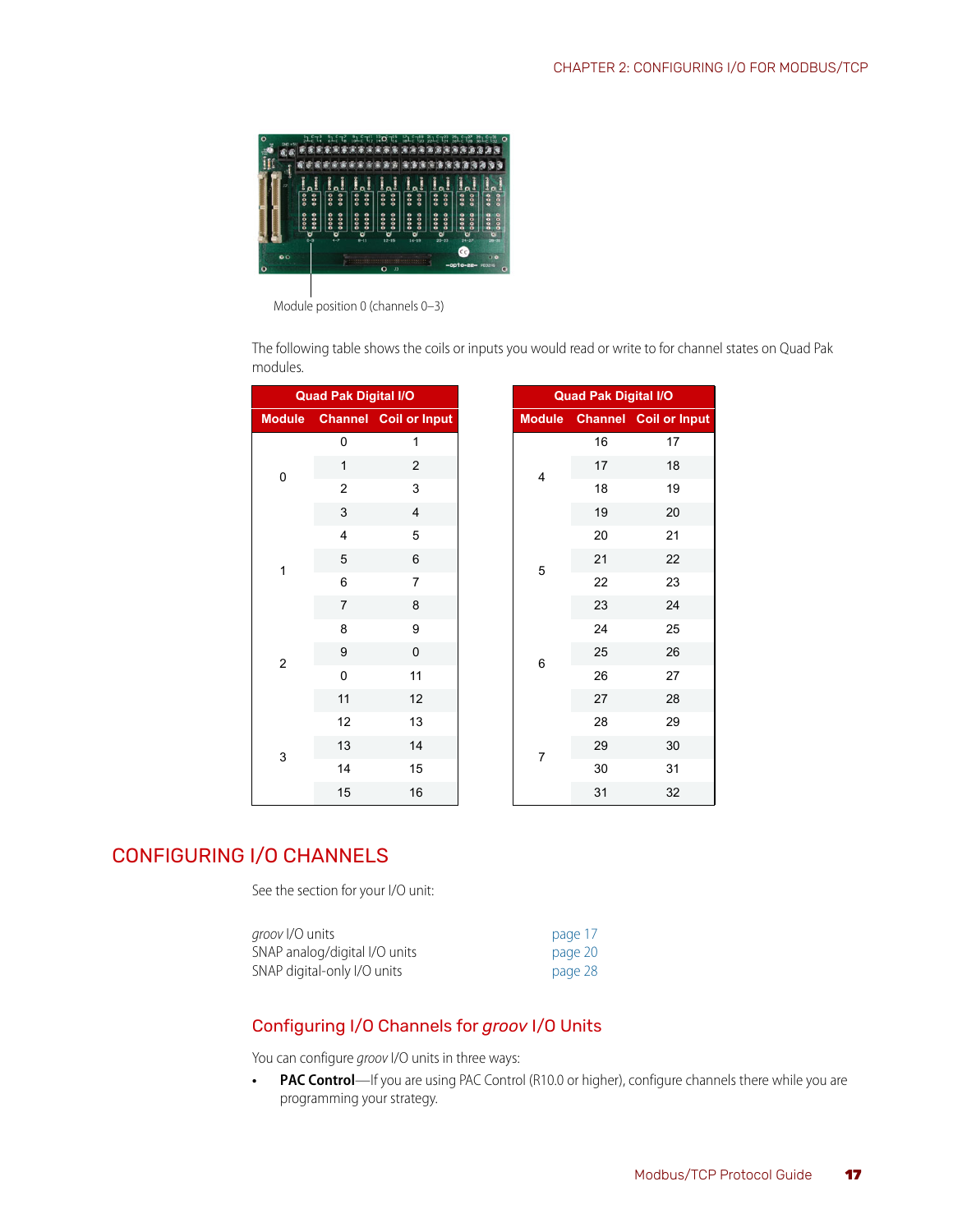- **•** *groov* **Manage**—If you are not using PAC Control, configure channels in *groov* Manage, either on the EPIC processor's touchscreen or remotely from a computer or mobile device. Configurations are automatically saved to flash memory.
- **Modbus/TCP**—If Modbus/TCP is the ONLY communication to the groov I/O unit, then follow the steps in this section to configure I/O channels. Configurations are automatically saved.

#### <span id="page-21-1"></span><span id="page-21-0"></span>*groov* I/O module and channel types

The following table shows *groov* I/O modules and the module and channel types to use for configuration. If a module offers more than one range, choose the range you want from the Description column and read across to the Channel ID (hex) column to find the corresponding configuration value.

| <b>Part number</b> | <b>Description</b>       | Module ID (hex) | Channel ID (hex) | <b>Channels</b> per<br>modul | Default units | Low Scale | <b>Full Scale</b> |
|--------------------|--------------------------|-----------------|------------------|------------------------------|---------------|-----------|-------------------|
| GRV-IAC-24         | Digital Input            | 5000000F        | 50000000         | 24                           | N/A           | N/A       | N/A               |
| GRV-IACDCTTL-24    | Digital Input            | 50000005        | 50000000         | 24                           | N/A           | N/A       | N/A               |
| GRV-IACDCTTLS-24   | Simple Digital Input     | 54000007        | 54000000         | 24                           | N/A           | N/A       | N/A               |
| GRV-IACHV-24       | Digital Input            | 50000010        | 50000000         | 24                           | N/A           | N/A       | N/A               |
| GRV-IACHVS-24      | Simple Digital Input     | 54000008        | 54000000         | 24                           | N/A           | N/A       | N/A               |
| GRV-IACI-12        | Digital Input            | 5000000C        | 50000000         | 12                           | N/A           | N/A       | N/A               |
| GRV-IACIHV-12      | Digital Input            | 5000000D        | 50000000         | 12                           | N/A           | N/A       | N/A               |
| GRV-IACIHVS-12     | Simple Digital Input     | 54000009        | 54000000         | 12                           | N/A           | N/A       | N/A               |
| GRV-IACIS-12       | Simple Digital Input     | 5400000A        | 54000000         | 12                           | N/A           | N/A       | N/A               |
| GRV-IACS-24        | Simple Digital Input     | 5400001D        | 54000000         | 24                           | N/A           | N/A       | N/A               |
| GRV-IDC-24         | Digital Input            | 50000011        | 50000000         | 24                           | N/A           | N/A       | N/A               |
| GRV-IDCI-12        | Digital Input            | 5000000E        | 50000000         | 12                           | N/A           | N/A       | N/A               |
| GRV-IDCIS-12       | Simple Digital Input     | 5400000B        | 54000000         | 12                           | N/A           | N/A       | N/A               |
| GRV-IDCS-24        | Simple Digital Input     | 54000016        | 54000000         | 24                           | N/A           | N/A       | N/A               |
| GRV-IMA-24         | ±20 mA                   | 60000001        | 60000014         | 24                           | mA            | $-20$     | 20                |
| GRV-IMA-24         | 0-20 mA                  | 60000001        | 60000015         | 24                           | mA            | 0         | 20                |
| GRV-IMA-24         | 4-20 mA                  | 60000001        | 60000016         | 24                           | mA            | 4         | 20                |
| GRV-ITMI-8         | ±1200 mV                 | 60000006        | 60000002         | 8                            | mV            | $-1200$   | 1200              |
| GRV-ITMI-8         | ±600 mV                  | 60000006        | 60000003         | 8                            | mV            | $-600$    | 600               |
| GRV-ITMI-8         | ±300 mV                  | 60000006        | 60000004         | 8                            | mV            | $-300$    | 300               |
| GRV-ITMI-8         | ±150 mV                  | 60000006        | 60000005         | 8                            | mV            | $-150$    | 150               |
| GRV-ITMI-8         | ±75 mV                   | 60000006        | 60000006         | 8                            | mV            | $-75$     | 75                |
| GRV-ITMI-8         | $±50$ mV                 | 60000006        | 60000007         | 8                            | mV            | $-50$     | 50                |
| GRV-ITMI-8         | $±25$ mV                 | 60000006        | 60000008         | 8                            | mV            | $-25$     | 25                |
| GRV-ITMI-8         | Type B Thermocouple (°C) | 60000006        | 60000009         | 8                            | $^{\circ}$ C  | 0         | 1820              |
| GRV-ITMI-8         | Type E Thermocouple (°C) | 60000006        | 6000000C         | 8                            | °C            | $-270$    | 1000              |
| GRV-ITMI-8         | Type J Thermocouple (°C) | 60000006        | 6000000E         | 8                            | °C            | $-210$    | 1200              |
| GRV-ITMI-8         | Type K Thermocouple (°C) | 60000006        | 6000000F         | 8                            | °C            | $-270$    | 1372              |
| GRV-ITMI-8         | Type N Thermocouple (°C) | 60000006        | 60000010         | 8                            | $^{\circ}$ C  | $-270$    | 1300              |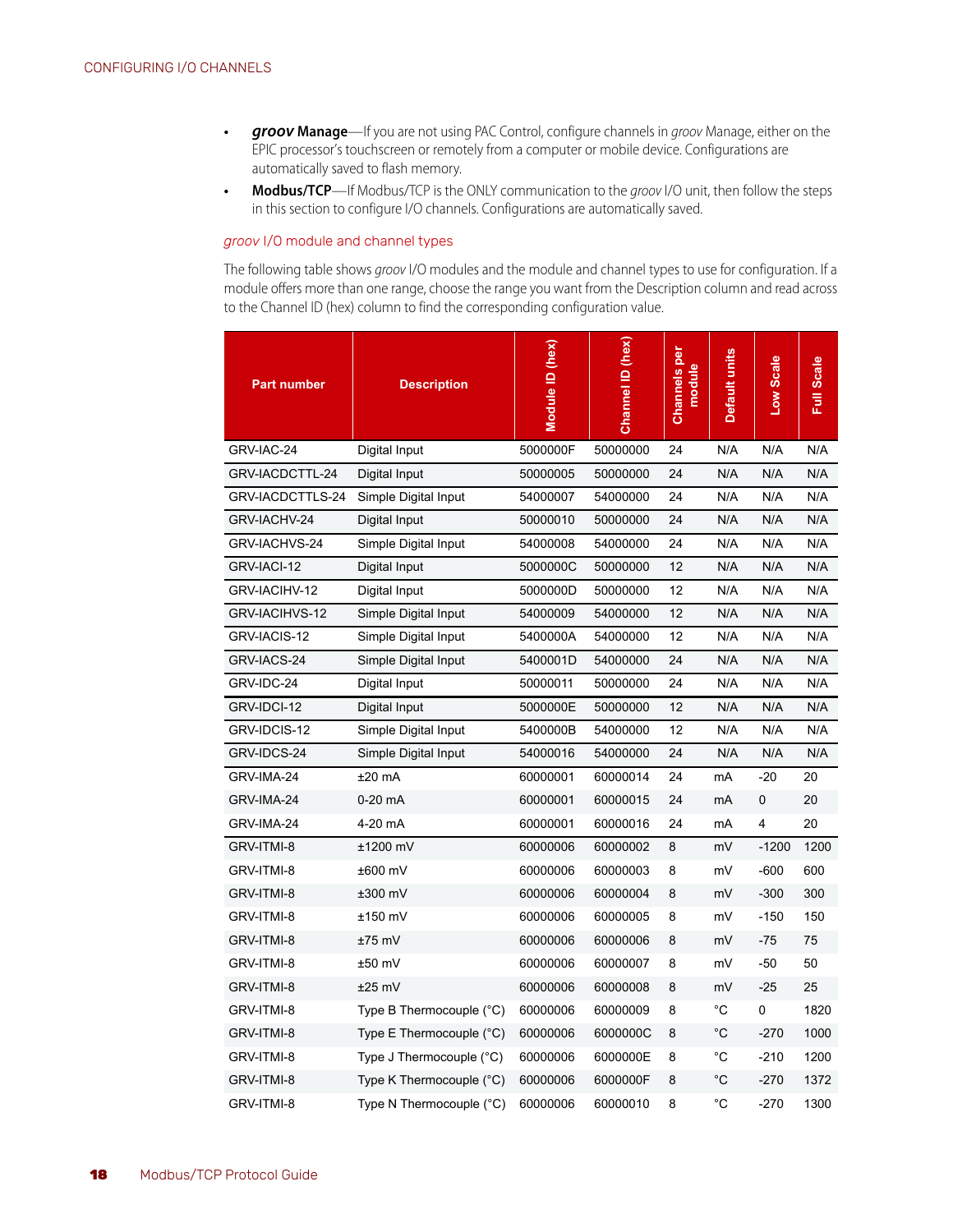| <b>Part number</b> | <b>Description</b>                  | Module ID (hex) | Channel ID (hex) | <b>Channels</b> per<br>module | Default units | Low Scale   | <b>Full Scale</b> |
|--------------------|-------------------------------------|-----------------|------------------|-------------------------------|---------------|-------------|-------------------|
| GRV-ITMI-8         | Type R Thermocouple $(^{\circ}C)$   | 60000006        | 60000011         | 8                             | °C            | $-50$       | 1768              |
| GRV-ITMI-8         | Type S Thermocouple (°C)            | 60000006        | 60000012         | 8                             | °C            | -50         | 1768              |
| GRV-ITMI-8         | Type $T$ Thermocouple $(^{\circ}C)$ | 60000006        | 60000013         | 8                             | °C            | $-270$      | 400               |
| GRV-IV-24          | ±160 V                              | 60000002        | 60000024         | 24                            | V             | $-160$      | 160               |
| GRV-IV-24          | ±80 V                               | 60000002        | 6000000D         | 24                            | V             | $-80$       | 80                |
| GRV-IV-24          | ±40 V                               | 60000002        | 6000000B         | 24                            | $\vee$        | -40         | 40                |
| GRV-IV-24          | ±20V                                | 60000002        | 6000000A         | 24                            | V             | $-20$       | 20                |
| GRV-IV-24          | ±10 V                               | 60000002        | 60000017         | 24                            | V             | $-10$       | 10                |
| GRV-IV-24          | ±5V                                 | 60000002        | 60000019         | 24                            | V             | $-5$        | 5                 |
| GRV-IV-24          | ±2.5V                               | 60000002        | 60000025         | 24                            | V             | $-2.5$      | 2.5               |
| GRV-IV-24          | ±1.25 V                             | 60000002        | 60000001         | 24                            | V             | $-1.25$     | 1.25              |
| GRV-OAC-12         | Digital Output                      | 90000012        | 90000000         | 12                            | N/A           | N/A         | N/A               |
| GRV-OACI-12        | Digital Output                      | 90000014        | 90000000         | 12                            | N/A           | N/A         | N/A               |
| GRV-OACIS-12       | Simple Digital Output               | 94000017        | 94000000         | 12                            | N/A           | N/A         | N/A               |
| GRV-OACS-12        | Simple Digital Output               | 9400001C        | 94000000         | 12                            | N/A           | N/A         | N/A               |
| GRV-ODCI-12        | Digital Output                      | 90000015        | 90000000         | 12                            | N/A           | N/A         | N/A               |
| GRV-ODCIS-12       | Simple Digital Output               | 94000018        | 94000000         | 12                            | N/A           | N/A         | N/A               |
| GRV-ODCSRC-24      | Digital Output                      | 90000013        | 90000000         | 24                            | N/A           | N/A         | N/A               |
| GRV-OMRIS-8        | Simple Digital Output               | 94000019        | 94000000         | 8                             | N/A           | N/A         | N/A               |
| GRV-OVMALC-8       | $0-20$ mA                           | A0000003        | A000001B         | 8                             | mA            | 0           | 20                |
| GRV-OVMALC-8       | $0-24$ mA                           | A0000003        | A000001C         | 8                             | mA            | $\mathbf 0$ | 24                |
| GRV-OVMALC-8       | 4-20 mA                             | A0000003        | A000001D         | 8                             | mA            | 4           | 20                |
| GRV-OVMALC-8       | ±10 V                               | A0000003        | A000001F         | 8                             | V             | $-10$       | 10                |
| GRV-OVMALC-8       | $0-10V$                             | A0000003        | A0000020         | 8                             | V             | 0           | 10                |
| GRV-OVMALC-8       | ±5 V                                | A0000003        | A0000021         | 8                             | V             | -5          | 5                 |
| GRV-OVMALC-8       | $0-5V$                              | A0000003        | A0000022         | 8                             | $\vee$        | 0           | 5                 |
| GRV-OVMALC-8       | Analog Hi-Z                         | A0000003        | A0000023         | 8                             | None          | 0           | 0                 |

#### <span id="page-22-1"></span><span id="page-22-0"></span>Example of Configured *groov* I/O Channels for Modbus

To configure I/O channels for Modbus/TCP, write the channel configuration data from the previous table to holding registers 11271–13318. Since the data for this area of the Modbus map is in the form of 32-bit integers, use two consecutive registers to write the data to one channel.

For example, look at the table starting on [page 18](#page-21-0). Suppose the module in position 0 on the rack is a GRV-IV-24 and you want to use a range of ±10 V for the first two channels (channels 0 and 1). You find the module's range in the Description column and read across to see the configuration value to use, 0x60000017.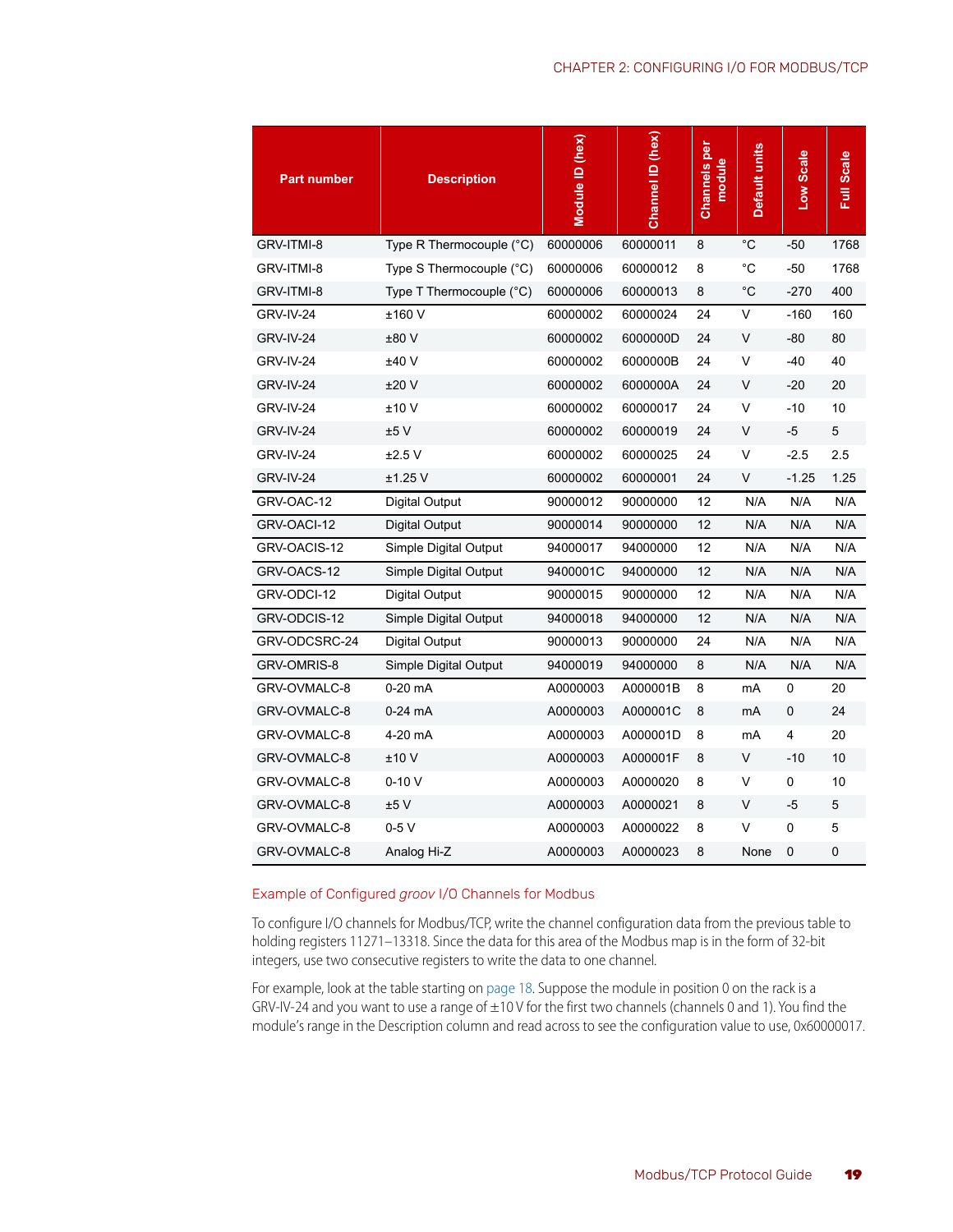Now take a look at the Holding Registers section of the Modbus map on [page 37](#page-40-1). You will write to the Configure Channels area, registers 11271–13318. Since it takes two registers per channel and you are configuring the first two channels, you write the hex value 60000017 (for a -10 to +10 V input) as follows:

| l Channel 0 | To this register: | 11271 | 11272 |
|-------------|-------------------|-------|-------|
|             | Write this value: | 6000  | 0017  |
|             | To this register: | 11273 | 11274 |
| Channel 1   |                   |       |       |

**Word swapped.** The registers and values shown in the table are correct if your *groov* I/O unit is using the default Big Endian format. However, if you have configured the I/O unit in *groov* Manage to be Big Endian Word Swapped, you would reverse the registers for each channel. For example, for channel 0 you would write 0017 to register 11271 and 6000 to register 11272.

#### <span id="page-23-3"></span><span id="page-23-0"></span>Configuring I/O Channels for SNAP Analog/Digital I/O Units

You can configure SNAP I/O units in three ways:

- **PAC Control**—If you are using PAC Control, configure channels there while you are programming your strategy.
- **PAC Manager**—If you are not using PAC Control, configure channels in PAC Manager and save to flash memory.

*CAUTION: Store to flash only once! Storing to flash memory in a loop can wear out the memory.*

**• Modbus/TCP** —If you are not using PAC Control or PAC Manager and Modbus/TCP is the ONLY communication to the SNAP I/O unit, then follow the steps in this section to configure I/O channels. (For SNAP digital-only I/O units, see [page 28.](#page-31-1))

*About E1 and E2 brain boards: You can configure E1s and E2s like any other I/O unit if you have E1/E2 firmware R1.2a (and higher) and PAC Project 9.5000 (and higher). Also, if a SNAP PAC controller communicates with the E1 or E2, the controller must have PAC firmware R9.5a (or higher) to use this simplified configuration method. If you are not using these firmware and software versions (or if you prefer to use the previous method to reconfigure existing E1s or E2s), see* [I/O Configuration for E1 an E2 Brain Boards](http://www.opto22.com/site/documents/doc_drilldown.aspx?aid=1944) *(form 1576).* 

All SNAP analog/digital I/O units recognize analog, serial, and high-density digital modules on the rack. Positions on the rack that don't contain modules the I/O unit recognizes are assumed to contain digital input modules. If the individual channel types on the module differ from the default type for that module, you must configure the channels using the tables below.

#### <span id="page-23-2"></span><span id="page-23-1"></span>SNAP I/O Channel Types

The following tables show SNAP I/O modules that can be used with Ethernet-based I/O units and Modbus/TCP (some older I/O units cannot use all of these modules; see the module's data sheet for compatibility). Default channel types are shaded. If a channel differs from the default, use the value in the Channel Type (Hex) column to configure the channel. For examples of channel configuration, see [page 28,](#page-31-0) following the tables.

#### **Digital Inputs and Outputs**

| <b>Module &amp; Description</b>  | <b>Channel Type</b><br>(Dec) | <b>Channel Type</b><br>(Hex) | <b>Module Type</b><br>(Hex) |
|----------------------------------|------------------------------|------------------------------|-----------------------------|
| 4-channel digital input module*  | 256                          | 100                          | 00                          |
| 4-channel digital output module* | 384                          | 180                          | 00                          |

\* High-density digital modules are automatically recognized; channels do not require configuration.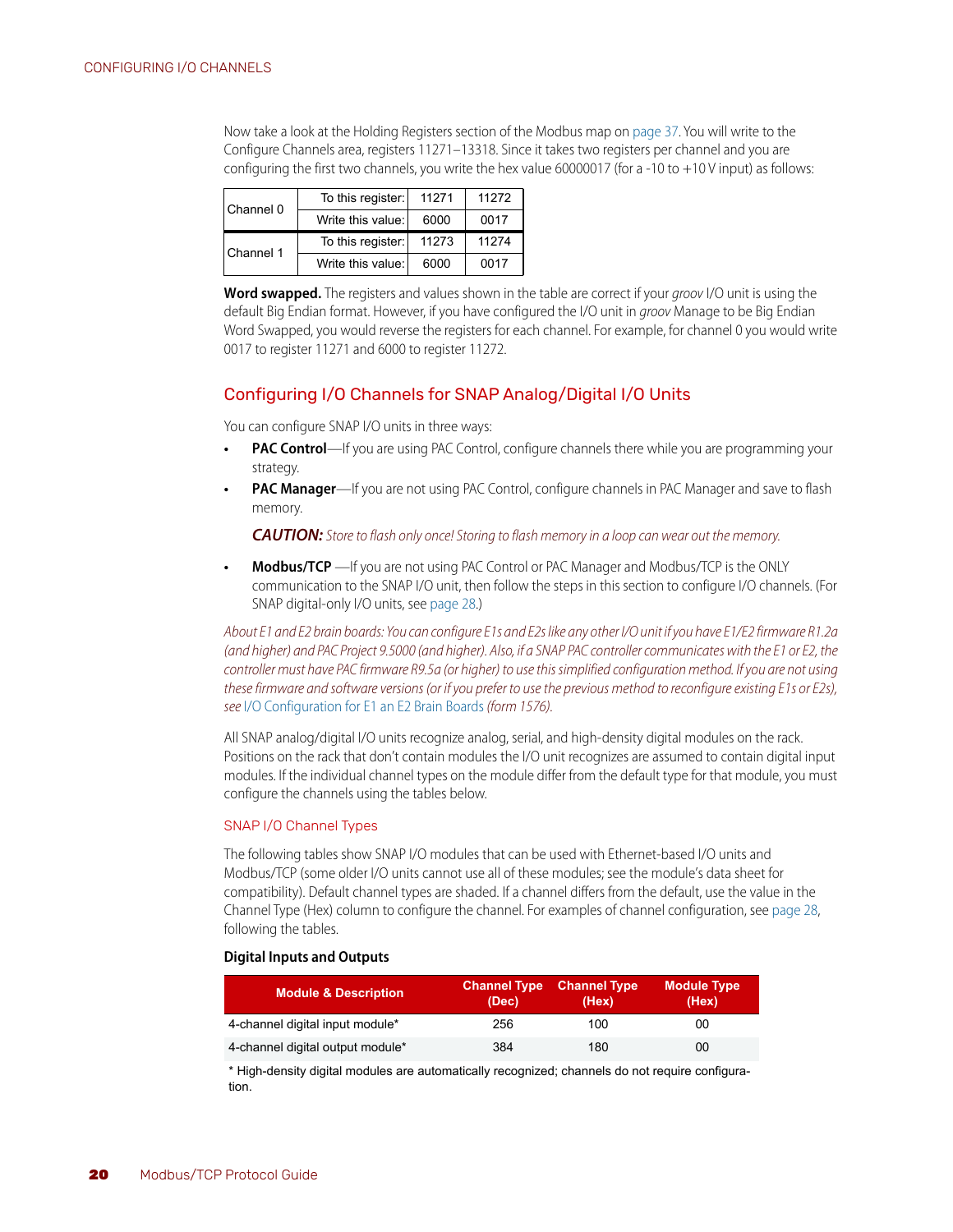# <span id="page-24-0"></span>**Analog Inputs**

| <b>Part Number &amp;</b><br><b>Description</b> | Point Type (Dec) | Point Type (Hex) | Module Type (Hex) | Points per Module | Default Unit of<br><b>Measurement</b> | Underrange | Low Scale | <b>Full Scale</b> | <b>Overrange</b> |
|------------------------------------------------|------------------|------------------|-------------------|-------------------|---------------------------------------|------------|-----------|-------------------|------------------|
| SNAP-AIARMS: 0-10 AAC/DC                       | 71               | 47               | 71                | $\overline{2}$    | A                                     | 0.0        | 0.0       | 10.0              | 11.0             |
| SNAP-AIARMS-i: 0-10 AAC/DC                     | 71               | 47               | 29                | $\overline{2}$    | A                                     | 0.0        | 0.0       | 10.0              | 11.0             |
| SNAP-AIARMS-i-FM: 0-10 AAC/DC                  | 71               | 47               | 29                | $\overline{2}$    | A                                     | 0.0        | 0.0       | 10.0              | 11.0             |
| <b>SNAP-AICTD: ICTD Temp. Probe</b>            | $\overline{4}$   | 4                | 04                | $\overline{2}$    | Degrees C                             | $-273.0$   | $-40.0$   | 150.0             | 150.0            |
| <b>SNAP-AICTD-4: ICTD Temp. Probe</b>          | 4                | 4                | 42                | 4                 | Degrees C                             | $-273.0$   | $-40.0$   | 150.0             | 150.0            |
| <b>SNAP-AICTD-8: ICTD Temp. Probe</b>          | 4                | 4                | 4C                | 8                 | Degrees C                             | $-273.0$   | $-40.0$   | 150.0             | 150.0            |
| SNAP-AILC: -2 to +2 mV/V Fast                  | 34               | 22               | 0 <sub>B</sub>    | $\overline{2}$    | Percent                               | $-110.0$   | $-100.0$  | 100.0             | 110.0            |
| SNAP-AILC: -2 to +2 mV/V Slow                  | 36               | 24               | 0B                | $\overline{2}$    | Percent                               | $-110.0$   | $-100.0$  | 100.0             | 110.0            |
| SNAP-AILC: -3 to +3 mV/V Fast                  | 35               | 23               | 0B                | $\overline{2}$    | Percent                               | $-110.0$   | $-100.0$  | 100.0             | 110.0            |
| SNAP-AILC: -3 to +3 mV/V Slow                  | 37               | 25               | 0B                | $\overline{2}$    | Percent                               | $-110.0$   | $-100.0$  | 100.0             | 110.0            |
| SNAP-AILC: Filter of 1st channel               | 0                | 0                | 0 <sub>B</sub>    | $\overline{2}$    | Percent                               | $-110.0$   | $-100.0$  | 100.0             | 110.0            |
| SNAP-AILC-2: -3 to +3 mV/V Fast                | 35               | 23               | 0C                | $\overline{2}$    | Percent                               | $-110.0$   | $-100.0$  | 100.0             | 110.0            |
| SNAP-AILC-2: -3 to +3 mV/V Slow                | 37               | 25               | 0C                | $\overline{2}$    | Percent                               | $-110.0$   | $-100.0$  | 100.0             | 110.0            |
| <b>SNAP-AILC-2: -4 to +4 mV/V Fast</b>         | 34               | 22               | 0C                | $\overline{2}$    | Percent                               | $-110.0$   | $-100.0$  | 100.0             | 110.0            |
| SNAP-AILC-2: -4 to +4 mV/V Slow                | 36               | 24               | 0C                | $\overline{2}$    | Percent                               | $-110.0$   | $-100.0$  | 100.0             | 110.0            |
| SNAP-AILC-2: Filter of 1st channel             | 0                | 0                | 0C                | $\overline{2}$    | Percent                               | $-110.0$   | $-100.0$  | 100.0             | 110.0            |
| <b>SNAP-AIMA: -20 to +20 mA</b>                | 64               | 40               | 64                | $\overline{2}$    | mA                                    | $-22.0$    | $-20.0$   | 20.0              | 22.0             |
| SNAP-AIMA: 0 to +20 mA                         | $\overline{c}$   | 2                | 64                | $\overline{2}$    | mA                                    | $-22.0$    | 0.0       | 20.0              | 22.0             |
| SNAP-AIMA: 4 to +20 mA                         | 3                | 3                | 64                | $\overline{2}$    | mA                                    | $-22.0$    | 4.0       | 20.0              | 22.0             |
| SNAP-AIMA2-i: -1 to +1 mA                      | 85               | 55               | 27                | $\overline{2}$    | mA                                    | $-1.1$     | $-1.0$    | 1.0               | 1.1              |
| <b>SNAP-AIMA-i: -20 to +20 mA</b>              | 64               | 40               | 22                | $\overline{2}$    | mA                                    | $-22.0$    | $-20.0$   | 20.0              | 22.0             |
| SNAP-AIMA-i: 0 to +20 mA                       | $\overline{c}$   | 2                | 22                | $\overline{2}$    | mA                                    | $-22.0$    | 0.0       | 20.0              | 22.0             |
| SNAP-AIMA-i: 4 to +20 mA                       | 3                | 3                | 22                | $\overline{2}$    | mA                                    | $-22.0$    | 4.0       | 20.0              | 22.0             |
| SNAP-AIMA-iH: 4 to +20 mA                      | 3                | 3                | 2A                | $\overline{2}$    | mA                                    | 3.2        | 4.0       | 20.0              | 24.0             |
| SNAP-AIMA-ISRC: -20 to +20 mA                  | 64               | 40               | 26                | $\overline{2}$    | mA                                    | $-22.0$    | $-20.0$   | 20.0              | 22.0             |
| SNAP-AIMA-iSRC: 0 to +20 mA                    | 2                | 2                | 26                | $\overline{2}$    | mA                                    | $-22.0$    | 0.0       | 20.0              | 22.0             |
| SNAP-AIMA-iSRC: 4 to +20 mA                    | 3                | 3                | 26                | 2                 | mA                                    | $-22.0$    | 4.0       | 20.0              | 22.0             |
| SNAP-AIMA-ISRC-FM: -20 to +20 mA               | 64               | 40               | 26                | $\overline{2}$    | mA                                    | $-22.0$    | $-20.0$   | 20.0              | 22.0             |
| SNAP-AIMA-iSRC-FM: 0 to +20 mA                 | 2                | 2                | 26                | $\overline{2}$    | mA                                    | $-22.0$    | 0.0       | 20.0              | 22.0             |
| SNAP-AIMA-iSRC-FM: 4 to +20 mA                 | 3                | 3                | 26                | 2                 | mA                                    | -22.0      | 4.0       | 20.0              | 22.0             |
| <b>SNAP-AIMA-4: -20 to +20 mA</b>              | 64               | 40               | 40                | 4                 | mA                                    | $-22.0$    | $-20.0$   | 20.0              | 22.0             |
| SNAP-AIMA-4: 0 to +20 mA                       | $\overline{2}$   | 2                | 40                | 4                 | mA                                    | -22.0      | 0.0       | 20.0              | 22.0             |
| SNAP-AIMA-4: 4 to +20 mA                       | 3                | 3                | 40                | 4                 | mA                                    | $-22.0$    | 4.0       | 20.0              | 22.0             |
| <b>SNAP-AIMA-8: -20 to +20 mA</b>              | 64               | 40               | 4A                | 8                 | mA                                    | $-22.0$    | $-20.0$   | 20.0              | 22.0             |
| SNAP-AIMA-8: 0 to +20 mA                       | 2                | 2                | 4A                | 8                 | mA                                    | $-22.0$    | 0.0       | 20.0              | 22.0             |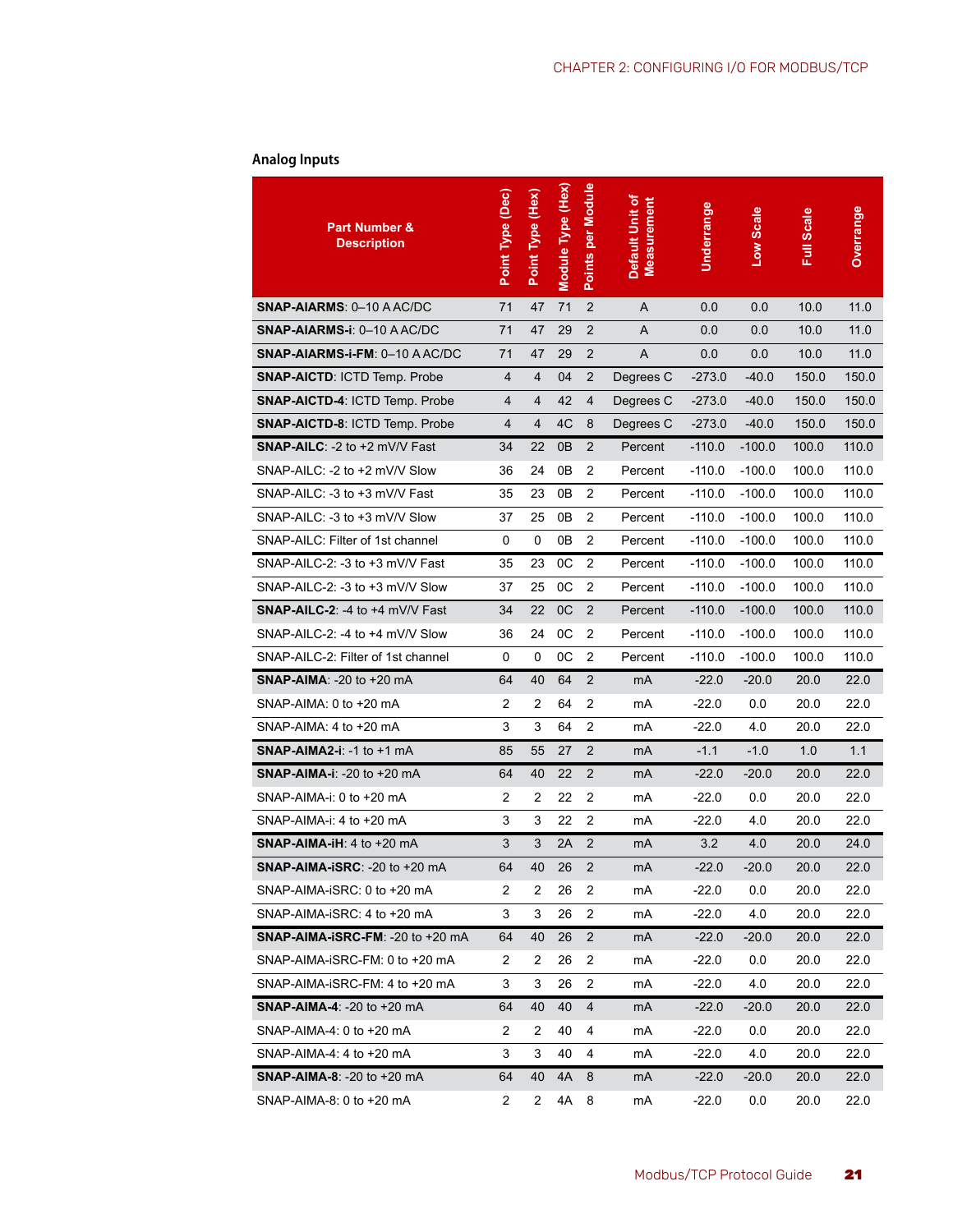| <b>Part Number &amp;</b><br><b>Description</b>  | Point Type (Dec) | Point Type (Hex) | Module Type (Hex) | Points per Module | Default Unit of<br><b>Measurement</b> | Underrange     | Low Scale      | Full Scale  | <b>Overrange</b> |
|-------------------------------------------------|------------------|------------------|-------------------|-------------------|---------------------------------------|----------------|----------------|-------------|------------------|
| SNAP-AIMA-8: 4 to +20 mA                        | 3                | 3                | 4A                | 8                 | mA                                    | $-22.0$        | 4.0            | 20.0        | 22.0             |
| <b>SNAP-AIMA-32: -20 to +20 mA</b>              | 64               | 40               | 4D                | 32                | mA                                    | $-22.0$        | $-20.0$        | 20.0        | 22.0             |
| SNAP-AIMA-32: 0 to +20 mA                       | 2                | 2                | 4D                | 32                | mA                                    | $-22.0$        | 0.0            | 20.0        | 22.0             |
| SNAP-AIMA-32: 4 to +20 mA                       | 3                | 3                | 4D                | 32                | mA                                    | $-22.0$        | 4.0            | 20.0        | 22.0             |
| <b>SNAP-AIMA-32-FM: -20 to +20 mA</b>           | 64               | 40               | 4D                | 32                | mA                                    | $-22.0$        | $-20.0$        | 20.0        | 22.0             |
| SNAP-AIMA-32-FM: 0 to +20 mA                    | 2                | 2                | 4D                | 32                | mA                                    | $-22.0$        | 0.0            | 20.0        | 22.0             |
| SNAP-AIMA-32-FM: 4 to +20 mA                    | 3                | 3                | 4D                | 32                | mA                                    | $-22.0$        | 4.0            | 20.0        | 22.0             |
| <b>SNAP-AIMV-4: -150 to +150 mV</b>             | 66               | 42               | 44                | $\overline{4}$    | mV                                    | $-165.0$       | -150.0         | 150.0       | 165.0            |
| SNAP-AIMV-4: -75 to +75 mV                      | 68               | 44               | 44                | 4                 | mV                                    | $-82.5$        | $-75.0$        | 75.0        | 82.5             |
| <b>SNAP-AIMV2-4: -50 to +50 mV</b>              | 9                | 9                | 45                | $\overline{4}$    | mV                                    | $-55.0$        | $-50.0$        | 50.0        | 55.0             |
| SNAP-AIMV2-4: -25 to +25 mV                     | 67               | 43               | 45                | 4                 | mV                                    | $-27.5$        | -25.0          | 25.0        | 27.5             |
| <b>SNAP-AIPM</b> (point 0 only)                 | 70               | 46               | 0A                | $\star$           | <b>AC VRMS</b>                        | 0.0            | 0              | 250         | 275              |
| <b>SNAP-AIPM</b> (point 1 only)                 | 71               | 47               | 0A                | $\star$           | <b>AC ARMS</b>                        | 0.0            | 0              | 10          | 11.0             |
| <b>SNAP-AIPM</b> (point 2 only)                 | 82               | 52               | 0A                | $\star$           | True power                            | n/a            | n/a            | n/a         | n/a              |
| <b>SNAP-AIPM</b> (point 3 only)                 | 83               | 53               | 0A                | $\star$           | Volt/Amps                             | n/a            | n/a            | n/a         | n/a              |
| <b>SNAP-AIPM-3</b> (points 0, 4 & 8)            | 70               | 46               | 49                | $\star$           | <b>AC VRMS</b>                        | 0.0            | 0              | 300         | 330              |
| <b>SNAP-AIPM-3</b> (points 1, 5 & 9)            | 71               | 47               | 49                | $\star$           | <b>AC ARMS</b>                        | 0.0            | 0              | 5           | 5.5              |
| <b>SNAP-AIPM-3</b> (points 2, 6 & 10)           | 82               | 52               | 49                | $\star$           | True power                            | n/a            | n/a            | n/a         | n/a              |
| <b>SNAP-AIPM-3</b> (points 3, 7 & 11)           | 83               | 53               | 49                | $\star$           | Volt/Amps                             | n/a            | n/a            | n/a         | n/a              |
| <b>SNAP-AIPM-3</b> (points 12 & 13)             | 86               | 56               | 49                | $\star$           | True power                            | n/a            | n/a            | n/a         | n/a              |
| <b>SNAP-AIPM-3V</b> (points $0, 4, 8, 8$ )      | 100              | 64               | 48                | $\star$           | <b>AC VRMS</b>                        | 0.0            | 0              | 300         | 330              |
| <b>SNAP-AIPM-3V</b> (points 1, 5 & 9)           | 89               | 59               | 48                | $\star$           | VAC from<br>СT                        | 0.0            | 0              | 0.333       | 0.366            |
| <b>SNAP-AIPM-3V</b> (points 2, 6 $\&$ 10)       | 90               | 5A               | 48                | $\star$           | True power                            | n/a            | n/a            | n/a         | n/a              |
| <b>SNAP-AIPM-3V</b> (points 3, 7 & 11)          | 90               | 5A               | 48                | $\star$           | Volt/Amps                             | n/a            | n/a            | n/a         | n/a              |
| <b>SNAP-AIPM-3V</b> (points 12 & 13)            | 184              | B <sub>8</sub>   | 48                | $\ast$            | True power                            | n/a            | n/a            | n/a         | n/a              |
| <b>SNAP-AIRATE: Rate (Frequency)</b>            | 69               | 45               | 69                | 2                 | Hz                                    | 0.0            | 0.0            | 25000.<br>0 | 27500.<br>0      |
| SNAP-AIRATE-HFi: Rate (0.1 s data<br>freshness) | 68               | 44               | 2B                | $\overline{2}$    | Hz                                    | $\overline{2}$ | $\overline{2}$ | 500,00<br>0 | 500,00<br>0      |
| SNAP-AIRATE-HFi: Rate (1 s data<br>freshness)   | 69               | 45               | 2B                | 2                 | Hz                                    | 20             | 20             | 500,00<br>0 | 500,00<br>0      |
| <b>SNAP-AIRTD: 100 Ohm Pt 3-wire</b>            | 10               | 0A               | 10                | $\overline{2}$    | Degrees C                             | $-200.0$       | $-200.0$       | 850.0       | 850.0            |
| SNAP-AIRTD: 100 Ohm Ni 3-wire                   | 46               | 2E               | 10                | 2                 | Degrees C                             | $-60.0$        | $-60.0$        | 250.0       | 250.0            |
| SNAP-AIRTD: 0-400 Ohms, Lead<br>Compensated     | 15               | 0F               | 10                | 2                 | Ohms                                  | 0              | 0              | 400         | 440              |
| SNAP-AIRTD: 120 Ohm Ni 3-wire                   | 48               | 30               | 10                | 2                 | Degrees C                             | $-80.0$        | $-80.0$        | 260.0       | 260.0            |
| SNAP-AIRTD-10: 10 Ohm Cu 3-wire                 | 14               | 0E               | $0E$              | $\overline{2}$    | Degrees C                             | $-180.0$       | $-180.0$       | 260.0       | 260.0            |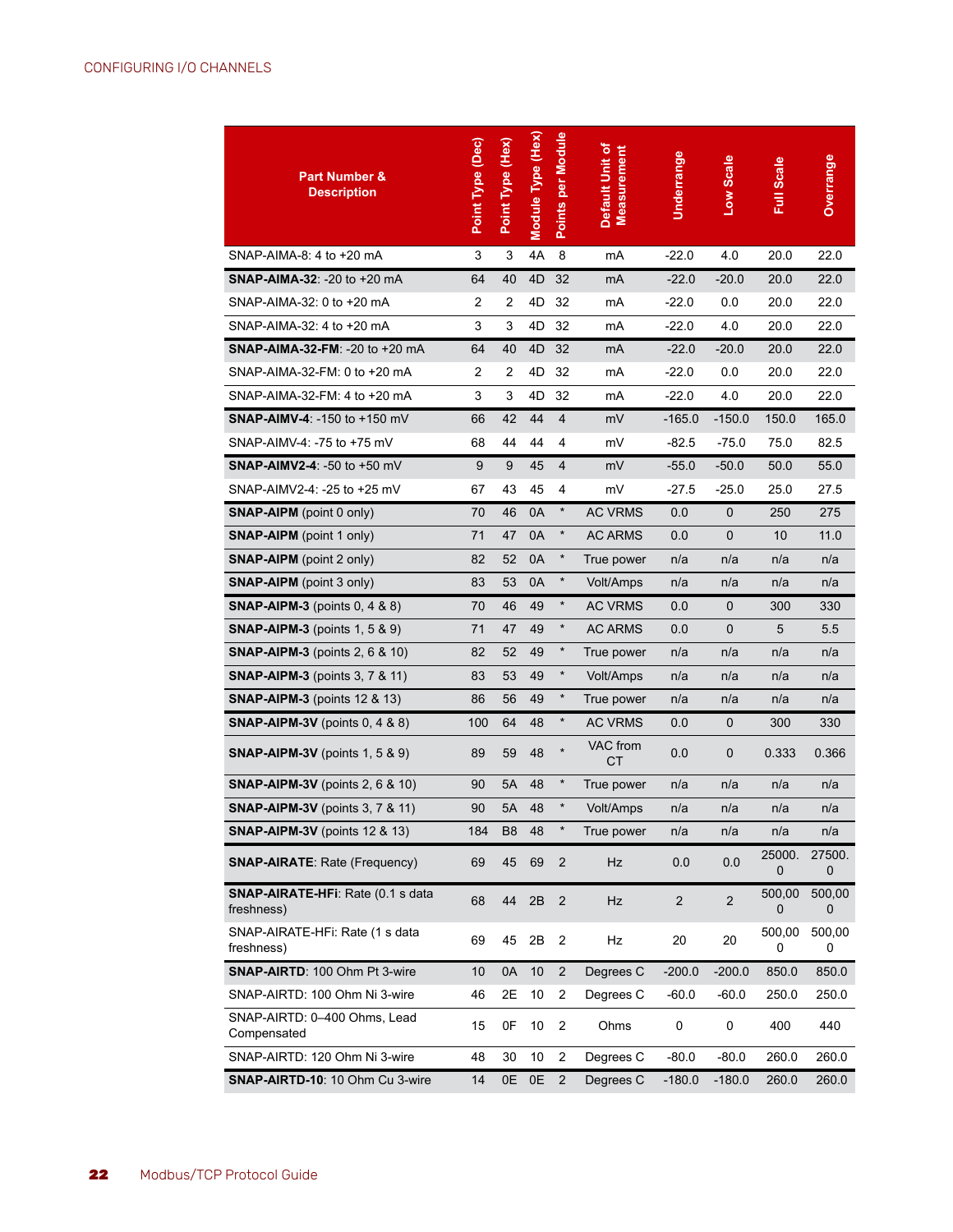| <b>Part Number &amp;</b><br><b>Description</b>  | Point Type (Dec) | Point Type (Hex) | Module Type (Hex) | Points per Module | Default Unit of<br>Measurement | Underrange   | Low Scale    | <b>Full Scale</b> | <b>Overrange</b> |
|-------------------------------------------------|------------------|------------------|-------------------|-------------------|--------------------------------|--------------|--------------|-------------------|------------------|
| SNAP-AIRTD-10: 0-25 Ohms, Lead<br>Compensated   | 15               | 0F               | 0E                | $\overline{2}$    | Ohms                           | $\mathbf 0$  | 0            | 25                | 27.5             |
| <b>SNAP-AIRTD-1K: 1000 Ohm Pt 3-wire</b>        | 92               | 5C               | 0F                | $\overline{2}$    | Degrees C                      | $-200.0$     | $-200.0$     | 850.0             | 850.0            |
| SNAP-AIRTD-1K: 1000 Ohm Ni 3-wire               | 93               | 5D               | 0F                | 2                 | Degrees C                      | $-60.0$      | -60.0        | 250.0             | 250.0            |
| SNAP-AIRTD-1K: 1000 Ohm Ni 3-wire               | 94               | 5Е               | 0F                | 2                 | Degrees F                      | -50.0        | -50.0        | 275.0             | 275.0            |
| SNAP-AIRTD-1K: 0-4000 Ohms, Lead<br>Compensated | 15               | 0F               | 0F                | $\overline{2}$    | Ohms                           | 0            | 0            | 4000              | 4400             |
| <b>SNAP-AIRTD-8U: 0-8000 Ohms - Fixed</b>       | 155              | 9 <sub>B</sub>   | 55                | 8                 | Ohms                           | $\mathbf{0}$ | $\mathbf{0}$ | 8000              | 8800             |
| SNAP-AIRTD-8U: 1000 Ohm Ni 3-wire @<br>70° F    | 182              | B <sub>6</sub>   | 55                | 8                 | Degrees F                      | -46          | $-46$        | 148.9             | 148.9            |
| SNAP-AIRTD-8U: 1000 Ohm Ni 3-wire @<br>0 °C     | 181              | B <sub>5</sub>   | 55                | 8                 | Degrees C                      | $-40$        | $-40$        | 135               | 135              |
| SNAP-AIRTD-8U: 1000 Ohm Pt @ 0 °C               | 180              | B4               | 55                | 8                 | Degrees C                      | $-200$       | -200         | 850               | 850              |
| SNAP-AIRTD-8U: 120 Ohm Ni @ 0 °C                | 179              | B3               | 55                | 8                 | Degrees C                      | -80          | -80          | 260               | 260              |
| SNAP-AIRTD-8U: 100 Ohm Ni @ 0 °C                | 178              | <b>B2</b>        | 55                | 8                 | Degrees C                      | -60          | $-60$        | 250               | 250              |
| SNAP-AIRTD-8U: 100 Ohm Pt @ 0 °C                | 177              | B1               | 55                | 8                 | Degrees C                      | -200         | -200         | 850               | 850              |
| SNAP-AIRTD-8U: 10 Ohm Cu                        | 176              | B <sub>0</sub>   | 55                | 8                 | Degrees C                      | -60          | $-60$        | 355               | 355              |
| SNAP-AIRTD-8U: 0-8000 Ohms - Auto               | 171              | AB               | 55                | 8                 | Ohms                           | 0            | 0            | 8000              | 8800             |
| SNAP-AIRTD-8U: 0-4000 Ohms - Auto               | 170              | AA               | 55                | 8                 | Ohms                           | 0            | 0            | 4000              | 4400             |
| SNAP-AIRTD-8U: 0-2000 Ohms - Auto               | 169              | A <sub>9</sub>   | 55                | 8                 | Ohms                           | 0            | 0            | 2000              | 2200             |
| SNAP-AIRTD-8U: 0-1000 Ohms - Auto               | 168              | A8               | 55                | 8                 | Ohms                           | 0            | 0            | 1000              | 1100             |
| SNAP-AIRTD-8U: 0-800 Ohms - Auto                | 167              | A7               | 55                | 8                 | Ohms                           | 0            | 0            | 800               | 880              |
| SNAP-AIRTD-8U: 0-400 Ohms - Auto                | 166              | A6               | 55                | 8                 | Ohms                           | 0            | 0            | 400               | 440              |
| SNAP-AIRTD-8U: 0-200 Ohms - Auto                | 165              | A5               | 55                | 8                 | Ohms                           | 0            | 0            | 200               | 220              |
| SNAP-AIRTD-8U: 0-100 Ohms - Auto                | 164              | A4               | 55                | 8                 | Ohms                           | 0            | 0            | 100               | 110              |
| SNAP-AIRTD-8U: 0-80 Ohms - Auto                 | 163              | A <sub>3</sub>   | 55                | 8                 | Ohms                           | 0            | 0            | 80                | 88               |
| SNAP-AIRTD-8U: 0-40 Ohms - Auto                 | 162              | A2               | 55                | 8                 | Ohms                           | $\pmb{0}$    | 0            | 40                | 44               |
| SNAP-AIRTD-8U: 0-20 Ohms - Auto                 | 161              | A1               | 55                | 8                 | Ohms                           | 0            | 0            | 20                | 22               |
| SNAP-AIRTD-8U: 0-10 Ohms - Auto                 | 160              | A0               | 55                | 8                 | Ohms                           | 0            | 0            | 10                | 11               |
| SNAP-AIRTD-8U: 0-4000 Ohms - Fixed              | 154              | 9Α               | 55                | 8                 | Ohms                           | 0            | 0            | 4000              | 4400             |
| SNAP-AIRTD-8U: 0-2000 Ohms - Fixed              | 153              | 99               | 55                | 8                 | Ohms                           | $\pmb{0}$    | 0            | 2000              | 2200             |
| SNAP-AIRTD-8U: 0-1000 Ohms - Fixed              | 152              | 98               | 55                | 8                 | Ohms                           | 0            | 0            | 1000              | 1100             |
| SNAP-AIRTD-8U: 0-800 Ohms - Fixed               | 151              | 97               | 55                | 8                 | Ohms                           | 0            | 0            | 800               | 880              |
| SNAP-AIRTD-8U: 0-400 Ohms - Fixed               | 150              | 96               | 55                | 8                 | Ohms                           | 0            | 0            | 400               | 440              |
| SNAP-AIRTD-8U: 0-200 Ohms - Fixed               | 149              | 95               | 55                | 8                 | Ohms                           | $\pmb{0}$    | 0            | 200               | 220              |
| SNAP-AIRTD-8U: 0-100 Ohms - Fixed               | 148              | 94               | 55                | 8                 | Ohms                           | 0            | 0            | 100               | 110              |
| SNAP-AIRTD-8U: 0-80 Ohms - Fixed                | 147              | 93               | 55                | 8                 | Ohms                           | 0            | 0            | 80                | 88               |
| SNAP-AIRTD-8U: 0-40 Ohms - Fixed                | 146              | 92               | 55                | 8                 | Ohms                           | 0            | 0            | 40                | 44               |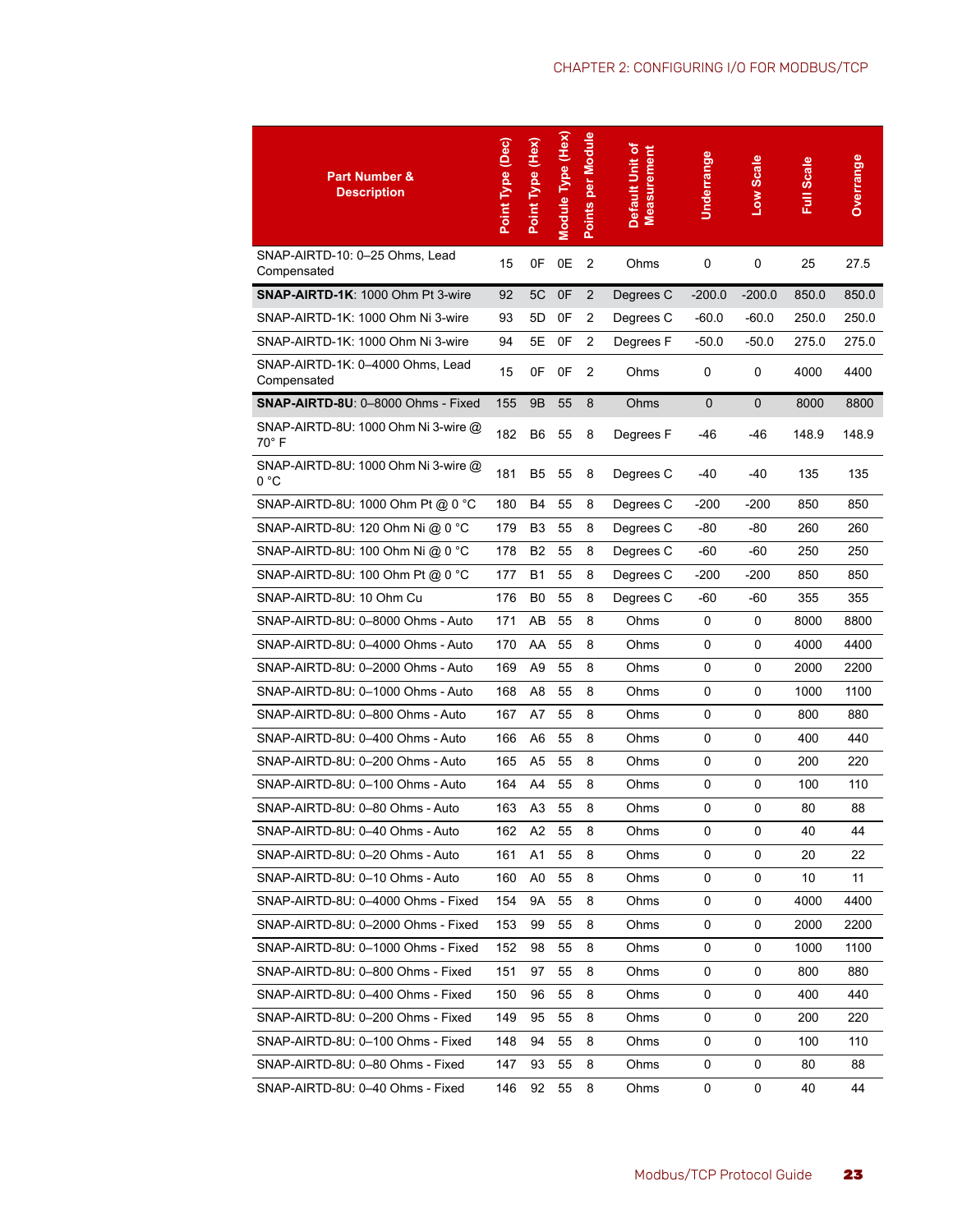| <b>Part Number &amp;</b><br><b>Description</b> | Point Type (Dec) | Point Type (Hex) | Module Type (Hex) | Points per Module | Default Unit of<br><b>Measurement</b> | Underrange | Low Scale   | Full Scale | Overrange |
|------------------------------------------------|------------------|------------------|-------------------|-------------------|---------------------------------------|------------|-------------|------------|-----------|
| SNAP-AIRTD-8U: 0-20 Ohms - Fixed               | 145              | 91               | 55                | 8                 | Ohms                                  | 0          | 0           | 20         | 22        |
| SNAP-AIRTD-8U: 0-10 Ohms - Fixed               | 144              | 90               | 55                | 8                 | Ohms                                  | $\pmb{0}$  | $\mathbf 0$ | 10         | 11        |
| <b>SNAP-AITM: -150 to +150 mV</b>              | 66               | 42               | 66                | $\sqrt{2}$        | mV                                    | $-165.0$   | $-150.0$    | 150.0      | 165.0     |
| SNAP-AITM: -75 to +75 mV                       | 68               | 44               | 66                | 2                 | mV                                    | $-82.5$    | $-75.0$     | 75.0       | 82.5      |
| SNAP-AITM: Type E Thermocouple                 | 19               | 13               | 66                | $\overline{2}$    | Degrees C                             | $-270.0$   | $-270.0$    | 1000.0     | 1000.0    |
| SNAP-AITM: Type J Thermocouple                 | 5                | 5                | 66                | $\overline{2}$    | Degrees C                             | $-210.0$   | $-210.0$    | 1200.0     | 1200.0    |
| SNAP-AITM: Type K Thermocouple                 | 8                | 8                | 66                | $\overline{2}$    | Degrees C                             | $-270.0$   | $-270.0$    | 1372.0     | 1372.0    |
| SNAP-AITM-i: -150 to +150 mV                   | 66               | 42               | 20                | $\overline{2}$    | mV                                    | $-165.0$   | $-150.0$    | 150.0      | 165.0     |
| SNAP-AITM-i: -75 to +75 mV                     | 68               | 44               | 20                | 2                 | mV                                    | $-82.5$    | $-75.0$     | 75.0       | 82.5      |
| SNAP-AITM-i: Type E Thermocouple               | 19               | 13               | 20                | $\overline{2}$    | Degrees C                             | $-270.0$   | $-270.0$    | 1000.0     | 1000.0    |
| SNAP-AITM-i: Type J Thermocouple               | 5                | 5                | 20                | $\overline{2}$    | Degrees C                             | $-210.0$   | $-210.0$    | 1200.0     | 1200.0    |
| SNAP-AITM-i: Type K Thermocouple               | 8                | 8                | 20                | $\overline{2}$    | Degrees C                             | $-270.0$   | $-270.0$    | 1372.0     | 1372.0    |
| SNAP-AITM-4i: -150 to +150 mV                  | 66               | 42               | 32                | 4                 | mV                                    | $-165.0$   | $-150.0$    | 150.0      | 165.0     |
| SNAP-AITM-4i: -75 to +75 mV                    | 68               | 44               | 32                | 4                 | mV                                    | $-82.5$    | $-75.0$     | 75         | 82.5      |
| SNAP-AITM-4i: -50 to +50 mV                    | 9                | 9                | 32                | 4                 | mV                                    | -55.0      | $-50.0$     | 50.0       | 55.0      |
| SNAP-AITM-4i: -25 to +25 mV                    | 67               | 43               | 32                | 4                 | mV                                    | -27.5      | $-25.0$     | 25.0       | 27.5      |
| SNAP-AITM-4i: Type B Thermocouple              | 24               | 18               | 32                | 4                 | Degrees C                             | 42.0       | 42.0        | 1820.0     | 1820.0    |
| SNAP-AITM-4i: Type C Thermocouple              | 32               | 20               | 32                | 4                 | Degrees C                             | 0.0        | 0.0         | 2320.0     | 2320.0    |
| SNAP-AITM-4i: Type D Thermocouple              | 33               | 21               | 32                | 4                 | Degrees C                             | 0.0        | 0.0         | 2320.0     | 2320.0    |
| SNAP-AITM-4i: Type E Thermocouple              | 19               | 13               | 32                | 4                 | Degrees C                             | $-270.0$   | $-270.0$    | 1000.0     | 1000.0    |
| SNAP-AITM-4i: Type G Thermocouple              | 31               | 1F               | 32                | 4                 | Degrees C                             | 0.0        | 0.0         | 2320.0     | 2320.0    |
| SNAP-AITM-4i: Type J Thermocouple              | 5                | 5                | 32                | 4                 | Degrees C                             | $-210.0$   | $-210.0$    | 1200.0     | 1200.0    |
| SNAP-AITM-4i: Type K Thermocouple              | 8                | 8                | 32                | 4                 | Degrees C                             | $-270.0$   | $-270.0$    | 1372.0     | 1372.0    |
| SNAP-AITM-4i: Type N Thermocouple              | 30               | 1E               | 32                | 4                 | Degrees C                             | $-270.0$   | $-270.0$    | 1300.0     | 1300.0    |
| SNAP-AITM-4i: Type R Thermocouple              | 17               | 11               | 32                | 4                 | Degrees C                             | $-50.0$    | -50.0       | 1768.0     | 1768.0    |
| SNAP-AITM-4i: Type S Thermocouple              | 23               | 17               | 32                | 4                 | Degrees C                             | -50.0      | $-50.0$     | 1768.0     | 1768.0    |
| SNAP-AITM-4i: Type T Thermocouple              | 18               | 12               | 32                | 4                 | Degrees C                             | $-270.0$   | -270.0      | 400.0      | 400.0     |
| SNAP-AITM-8: -75 to +75 mV                     | 68               | 44               | 4F                | 8                 | mV                                    | $-82.5$    | $-75.0$     | 75.0       | 82.5      |
| SNAP-AITM-8: -50 to +50 mV                     | 9                | 9                | 4F                | 8                 | mV                                    | $-55.0$    | $-50.0$     | 50.0       | 55.0      |
| SNAP-AITM-8: - 25 to +25 mV                    | 67               | 43               | 4F                | 8                 | mV                                    | -27.5      | $-25.0$     | 25.0       | 27.5      |
| SNAP-AITM-8: Type B Thermocouple               | 24               | 18               | 4F                | 8                 | Degrees C                             | 42.0       | 42.0        | 1820.0     | 1820.0    |
| SNAP-AITM-8: Type C Thermocouple               | 32               | 20               | 4F                | 8                 | Degrees C                             | 0.0        | 0.0         | 2320.0     | 2320.0    |
| SNAP-AITM-8: Type D Thermocouple               | 33               | 21               | 4F                | 8                 | Degrees C                             | 0.0        | 0.0         | 2320.0     | 2320.0    |
| SNAP-AITM-8: Type E Thermocouple               | 19               | 13               | 4F                | 8                 | Degrees C                             | $-270.0$   | $-270.0$    | 1000.0     | 1000.0    |
| SNAP-AITM-8: Type G Thermocouple               | 31               | 1F               | 4F                | 8                 | Degrees C                             | 0.0        | 0.0         | 2320.0     | 2320.0    |
| SNAP-AITM-8: Type J Thermocouple               | 5                | $\mathbf 5$      | 4F                | 8                 | Degrees C                             | $-210.0$   | $-210.0$    | 1200.0     | 1200.0    |
| SNAP-AITM-8: Type K Thermocouple               | 8                | 8                | 4F                | 8                 | Degrees C                             | $-270.0$   | $-270.0$    | 1372.0     | 1372.0    |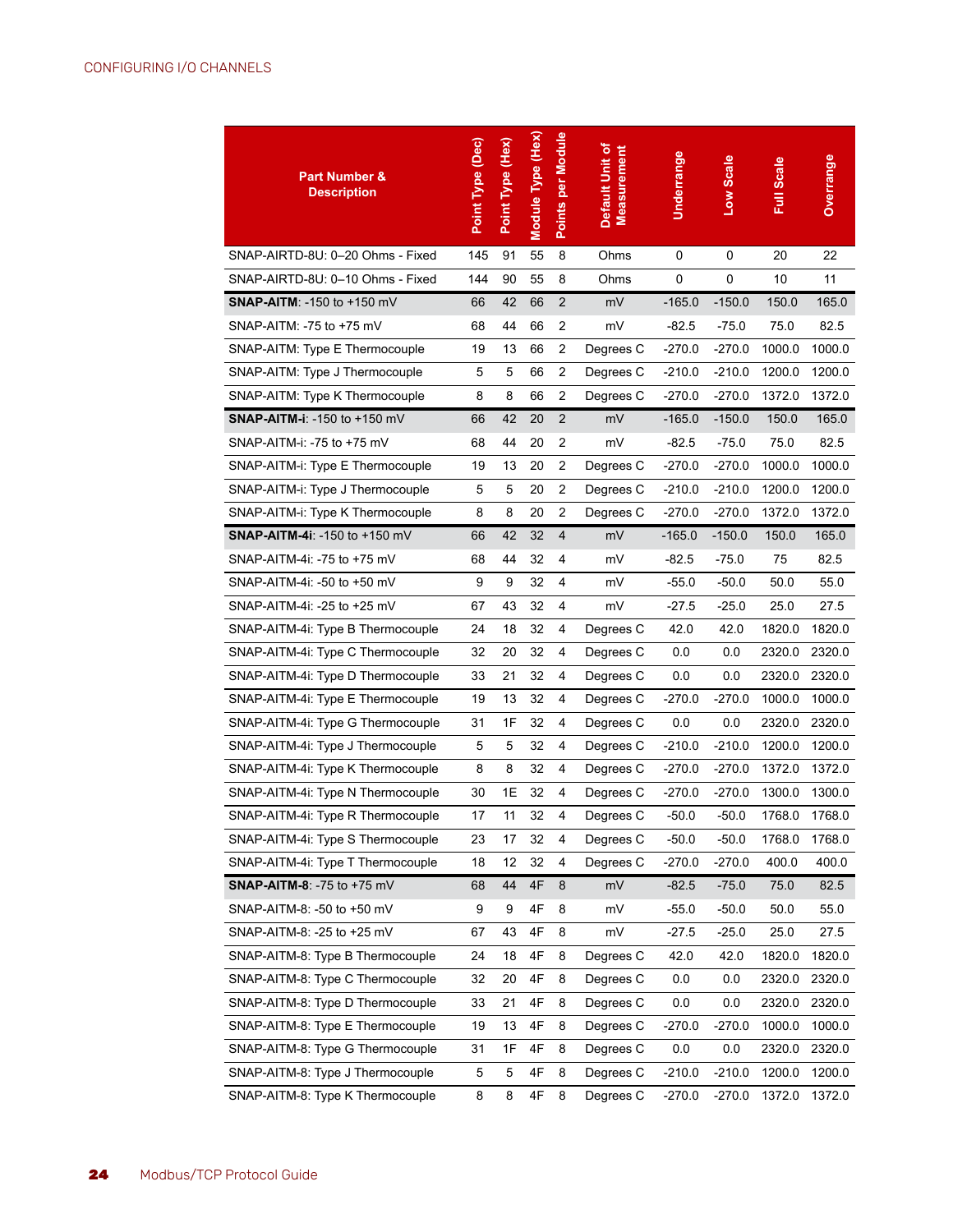| <b>Part Number &amp;</b><br><b>Description</b> | Point Type (Dec) | Point Type (Hex)  | Module Type (Hex) | Points per Module | Default Unit of<br>Measurement | Underrange | Low Scale | <b>Full Scale</b> | Overrange |
|------------------------------------------------|------------------|-------------------|-------------------|-------------------|--------------------------------|------------|-----------|-------------------|-----------|
| SNAP-AITM-8: Type N Thermocouple               | 30               | 1Ε                | 4F                | 8                 | Degrees C                      | $-270.0$   | $-270.0$  | 1300.0            | 1300.0    |
| SNAP-AITM-8: Type R Thermocouple               | 17               | 11                | 4F                | 8                 | Degrees C                      | $-50.0$    | $-50.0$   | 1768.0            | 1768.0    |
| SNAP-AITM-8: Type S Thermocouple               | 23               | 17                | 4F                | 8                 | Degrees C                      | $-50.0$    | $-50.0$   | 1768.0            | 1768.0    |
| SNAP-AITM-8: Type T Thermocouple               | 18               | 12                | 4F                | 8                 | Degrees C                      | $-270.0$   | $-270.0$  | 400.0             | 400.0     |
| <b>SNAP-AITM-8-FM: -75 to +75 mV</b>           | 68               | 44                | 4F                | 8                 | mV                             | $-82.5$    | $-75.0$   | 75.0              | 82.5      |
| SNAP-AITM-8-FM: -50 to +50 mV                  | 9                | 9                 | 4F                | 8                 | mV                             | $-55.0$    | $-50.0$   | 50.0              | 55.0      |
| SNAP-AITM-8-FM: -25 to +25 mV                  | 67               | 43                | 4F                | 8                 | mV                             | $-27.5$    | -25.0     | 25.0              | 27.5      |
| SNAP-AITM-8-FM: Type B Thermocou-<br>ple       | 24               | 18                | 4F                | 8                 | Degrees C                      | 42.0       | 42.0      | 1820.0            | 1820.0    |
| SNAP-AITM-8-FM: Type C Thermocou-<br>ple       | 32               | 20                | 4F                | 8                 | Degrees C                      | 0.0        | 0.0       | 2320.0            | 2320.0    |
| SNAP-AITM-8-FM: Type D Thermocou-<br>ple       | 33               | 21                | 4F                | 8                 | Degrees C                      | 0.0        | 0.0       | 2320.0            | 2320.0    |
| SNAP-AITM-8-FM: Type E Thermocou-<br>ple       | 19               | 13                | 4F                | 8                 | Degrees C                      | $-270.0$   | $-270.0$  | 1000.0            | 1000.0    |
| SNAP-AITM-8-FM: Type G Thermocou-<br>ple       | 31               | 1F                | 4F                | 8                 | Degrees C                      | 0.0        | 0.0       | 2320.0            | 2320.0    |
| SNAP-AITM-8-FM: Type J Thermocouple            | 5                | 5                 | 4F                | 8                 | Degrees C                      | $-210.0$   | $-210.0$  | 1200.0            | 1200.0    |
| SNAP-AITM-8-FM: Type K Thermocou-<br>ple       | 8                | 8                 | 4F                | 8                 | Degrees C                      | $-270.0$   | $-270.0$  | 1372.0            | 1372.0    |
| SNAP-AITM-8-FM: Type N Thermocou-<br>ple       | 30               | 1E                | 4F                | 8                 | Degrees C                      | $-270.0$   | $-270.0$  | 1300.0            | 1300.0    |
| SNAP-AITM-8-FM: Type R Thermocou-<br>ple       | 17               | 11                | 4F                | 8                 | Degrees C                      | $-50.0$    | $-50.0$   | 1768.0            | 1768.0    |
| SNAP-AITM-8-FM: Type S Thermocou-<br>ple       | 23               | 17                | 4F                | 8                 | Degrees C                      | $-50.0$    | $-50.0$   | 1768.0            | 1768.0    |
| SNAP-AITM-8-FM: Type T Thermocou-<br>ple       | 18               | $12 \overline{ }$ | 4F                | 8                 | Degrees C                      | $-270.0$   | $-270.0$  | 400.0             | 400.0     |
| <b>SNAP-AITM2: -50 to +50 mV</b>               | 9                | 9                 | 09                | $\overline{2}$    | mV                             | $-55.0$    | -50.0     | 50.0              | 55.0      |
| SNAP-AITM2: -25 to +25 mV                      | 67               | 43                | 09                | 2                 | mV                             | $-27.5$    | $-25.0$   | 25.0              | 27.5      |
| SNAP-AITM2: Type B Thermocouple                | 24               | 18                | 09                | 2                 | Degrees C                      | 42.0       | 42.0      | 1820.0            | 1820.0    |
| SNAP-AITM2: Type C Thermocouple                | 32               | 20                | 09                | 2                 | Degrees C                      | 0.0        | 0.0       | 2320.0            | 2320.0    |
| SNAP-AITM2: Type D Thermocouple                | 33               | 21                | 09                | 2                 | Degrees C                      | 0.0        | 0.0       | 2320.0            | 2320.0    |
| SNAP-AITM2: Type G Thermocouple                | 31               | 1F                | 09                | 2                 | Degrees C                      | 0.0        | 0.0       | 2320.0            | 2320.0    |
| SNAP-AITM2: Type N Thermocouple                | 30               | 1Ε                | 09                | 2                 | Degrees C                      | -270.0     | $-270.0$  | 1300.0            | 1300.0    |
| SNAP-AITM2: Type R Thermocouple                | 17               | 11                | 09                | 2                 | Degrees C                      | $-50.0$    | -50.0     | 1768.0            | 1768.0    |
| SNAP-AITM2: Type S Thermocouple                | 23               | 17                | 09                | 2                 | Degrees C                      | $-50.0$    | -50.0     | 1768.0            | 1768.0    |
| SNAP-AITM2: Type T Thermocouple                | 18               | 12                | 09                | 2                 | Degrees C                      | -270.0     | $-270.0$  | 400.0             | 400.0     |
| SNAP-AITM2-i: -50 to +50 mV                    | 9                | 9                 | 21                | $\overline{2}$    | mV                             | $-55.0$    | $-50.0$   | 50.0              | 55.0      |
| SNAP-AITM2-i: -25 to +25 mV                    | 67               | 43                | 21                | $\overline{c}$    | mV                             | $-27.5$    | $-25.0$   | 25.0              | 27.5      |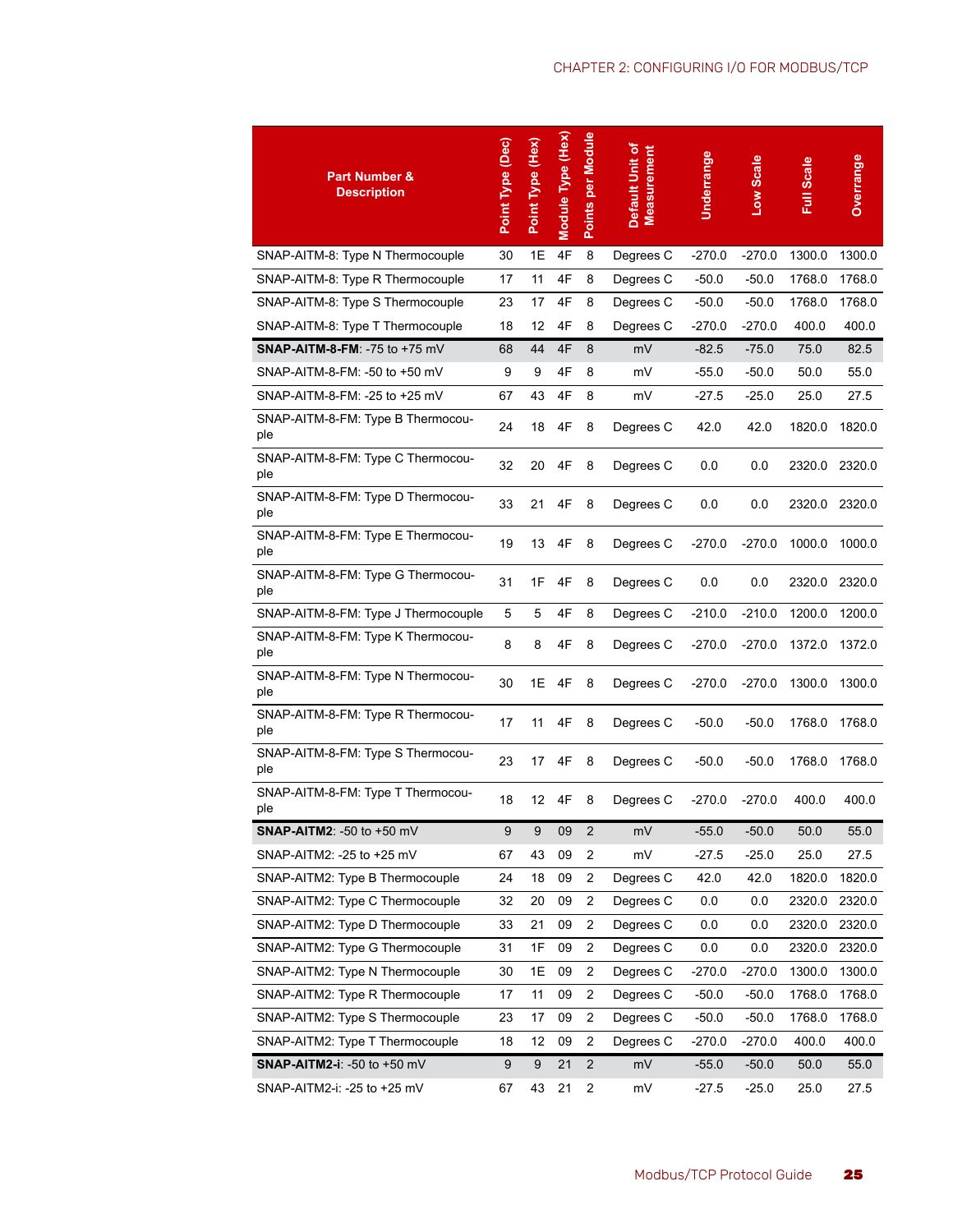| <b>Part Number &amp;</b><br><b>Description</b> | Point Type (Dec) | Point Type (Hex) | Module Type (Hex) | Points per Module | Default Unit of<br><b>Measurement</b> | Underrange | Low Scale | <b>Full Scale</b> | Overrange   |
|------------------------------------------------|------------------|------------------|-------------------|-------------------|---------------------------------------|------------|-----------|-------------------|-------------|
| SNAP-AITM2-i: Type B Thermocouple              | 24               | 18               | 21                | $\overline{2}$    | Degrees C                             | 42.0       | 42.0      | 1820.0            | 1820.0      |
| SNAP-AITM2-i: Type C Thermocouple              | 32               | 20               | 21                | $\overline{2}$    | Degrees C                             | 0.0        | 0.0       | 2320.0            | 2320.0      |
| SNAP-AITM2-i: Type D Thermocouple              | 33               | 21               | 21                | 2                 | Degrees C                             | 0.0        | 0.0       | 2320.0            | 2320.0      |
| SNAP-AITM2-i: Type G Thermocouple              | 31               | 1F               | 21                | 2                 | Degrees C                             | 0.0        | 0.0       | 2320.0            | 2320.0      |
| SNAP-AITM2-i: Type N Thermocouple              | 30               | 1E               | 21                | 2                 | Degrees C                             | -270.0     | $-270.0$  | 1300.0            | 1300.0      |
| SNAP-AITM2-i: Type R Thermocouple              | 17               | 11               | 21                | $\overline{2}$    | Degrees C                             | $-50.0$    | $-50.0$   | 1768.0            | 1768.0      |
| SNAP-AITM2-i: Type S Thermocouple              | 23               | 17               | 21                | 2                 | Degrees C                             | $-50.0$    | $-50.0$   | 1768.0            | 1768.0      |
| SNAP-AITM2-i: Type T Thermocouple              | 18               | 12               | 21                | 2                 | Degrees C                             | $-270.0$   | $-270.0$  | 400.0             | 400.0       |
| <b>SNAP-AIV: -10 to +10 VDC</b>                | 12               | C                | 12                | $\overline{2}$    | <b>VDC</b>                            | $-11.0$    | $-10.0$   | 10.0              | 11.0        |
| SNAP-AIV: -5 to +5 VDC                         | 11               | B                | 12                | $\overline{2}$    | VDC                                   | $-5.5$     | $-5.0$    | 5.0               | 5.5         |
| <b>SNAP-AIV-i: -10 to +10 VDC</b>              | 12               | C                | 23                | $\overline{2}$    | <b>VDC</b>                            | $-11.0$    | $-10.0$   | 10.0              | 11.0        |
| SNAP-AIV-i: -5 to +5 VDC                       | 11               | В                | 23                | 2                 | <b>VDC</b>                            | $-5.5$     | $-5.0$    | 5.0               | 5.5         |
| <b>SNAP-AIV-4: -10 to +10 VDC</b>              | 12               | C                | 41                | 4                 | <b>VDC</b>                            | $-11.0$    | $-10.0$   | 10.0              | 11.0        |
| SNAP-AIV-4: -5 to +5 VDC                       | 11               | B                | 41                | 4                 | <b>VDC</b>                            | $-5.5$     | $-5.0$    | 5.0               | 5.5         |
| <b>SNAP-AIV-8: -10 to +10 VDC</b>              | 12               | C                | 4B                | 8                 | <b>VDC</b>                            | $-11.0$    | $-10.0$   | 10.0              | 11.0        |
| SNAP-AIV-8: -5 to +5 VDC                       | 11               | В                | 4B                | 8                 | <b>VDC</b>                            | $-5.5$     | $-5.0$    | 5.0               | 5.5         |
| <b>SNAP-AIV-32: -10 to +10 VDC</b>             | 12               | C                | 4E                | 32                | <b>VDC</b>                            | $-11.0$    | $-10.0$   | 10.0              | 11.0        |
| SNAP-AIV-32: -5 to +5 VDC                      | 11               | B                | 4Ε                | 32                | <b>VDC</b>                            | $-5.5$     | $-5.0$    | 5.0               | 5.5         |
| SNAP-AIV-32-FM: -10 to +10 VDC                 | 12               | C                | 4E                | 32                | <b>VDC</b>                            | $-11.0$    | $-10.0$   | 10.0              | 11.0        |
| SNAP-AIV-32-FM: -5 to +5 VDC                   | 11               | В                | 4Ε                | 32                | <b>VDC</b>                            | $-5.5$     | $-5.0$    | 5.0               | 5.5         |
| <b>SNAP-AIV2-i: -100 to +100 VDC</b>           | 72               | 48               | 24                | $\overline{2}$    | <b>VDC</b>                            | $-110.0$   | $-100.0$  | 100.0             | 110.0       |
| SNAP-AIV2-i: -50 to +50 VDC                    | 73               | 49               | 24                | 2                 | VDC                                   | -55.0      | -50.0     | 50.0              | 55.0        |
| <b>SNAP-AIVRMS: 0-250 VAC/VDC</b>              | 70               | 46               | 70                | $\overline{2}$    | VAC/VDC                               | 0.0        | 0.0       | 250.0             | 275.0       |
| SNAP-AIVRMS-i: 0-250 VAC/VDC                   | 70               | 46               | 28                | $\overline{2}$    | VAC/VDC                               | 0.0        | 0.0       | 250.0             | 275.0       |
| SNAP-AIVRMS-i-FM: 0-250 VAC/VDC                | 70               | 46               | 28                | $\overline{2}$    | <b>VAC/VDC</b>                        | 0.0        | 0.0       | 250.0             | 275.0       |
| <b>SNAP-AIR40K-4: 0 to 40K Ohms</b>            | 74               | 4A               | 43                | 4                 | Ohms                                  | 0          | 0         | 40,000            | 44,000      |
| SNAP-AIR40K-4: 0 to 20K Ohms                   | 75               | 4B               | 43                | 4                 | Ohms                                  | 0          | 0         | 20,000            | 22,000      |
| SNAP-AIR40K-4: 0 to 10K Ohms                   | 76               | 4C               | 43                | 4                 | Ohms                                  | 0          | 0         | 10,000            | 11,000      |
| SNAP-AIR40K-4: 0 to 5K Ohms                    | 77               | 4D               | 43                | 4                 | Ohms                                  | 0          | 0         | 5000              | 5500        |
| <b>SNAP-AIR400K-8: 0 to 400K Ohms</b>          | 105              | 69               | 54                | 8                 | Ohms                                  | 0          | 0         | 400,00<br>0       | 440,00<br>0 |
| SNAP-AIR400K-8: 0 to 400K Autorange            | 188              | BС               | 54                | 8                 | Ohms                                  | 0          | 0         | 400,00<br>0       | 440,00<br>0 |
| SNAP-AIR400K-8: 0 to 200K Ohms                 | 106              | 6A 54            |                   | 8                 | Ohms                                  | 0          | 0         | 200,00<br>0       | 220,00<br>0 |
| SNAP-AIR400K-8: 0 to 100K Ohms                 | 107              | 6B               | 54                | 8                 | Ohms                                  | 0          | 0         | 100,00<br>0       | 110,00<br>0 |
| SNAP-AIR400K-8: 0 to 50K Ohms                  | 108              | 6C               | 54                | 8                 | Ohms                                  | 0          | 0         | 50,000            | 55,000      |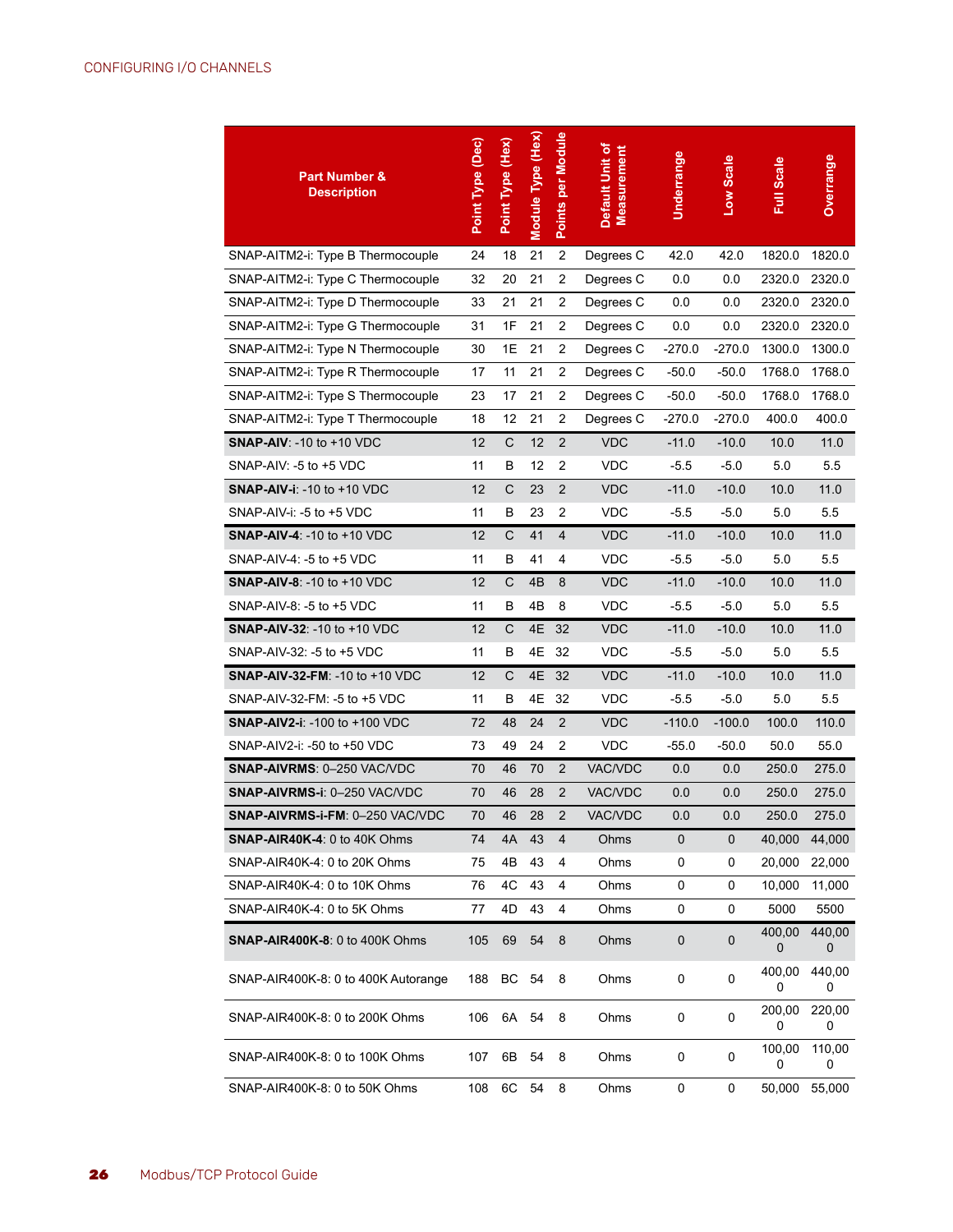| <b>Part Number &amp;</b><br><b>Description</b> | (Dec)<br>Point Type | (Hex)<br>Type<br>Point | Module Type (Hex) | per Module<br><b>Points</b> | Default Unit of<br><b>Measurement</b> | Underrange | <b>Scale</b><br><b>MOT</b> | <b>Full Scale</b> | <b>Overrange</b> |
|------------------------------------------------|---------------------|------------------------|-------------------|-----------------------------|---------------------------------------|------------|----------------------------|-------------------|------------------|
| SNAP-AIR400K-8: 0 to 40K Ohms                  | 74                  | 4A                     | 54                | 8                           | Ohms                                  | 0          | 0                          | 40,000            | 44,000           |
| SNAP-AIR400K-8: 0 to 20K Ohms                  | 75                  | 4B                     | 54                | 8                           | Ohms                                  | $\Omega$   | 0                          | 20,000            | 22,000           |
| SNAP-AIR400K-8: 0 to 10K Ohms                  | 76                  | 4C                     | 54                | 8                           | Ohms                                  | 0          | $\Omega$                   | 10,000            | 11,000           |
| SNAP-AIR400K-8: 0 to 5K Ohms                   | 77                  | 4D                     | 54                | 8                           | Ohms                                  | $\Omega$   | $\Omega$                   | 5000              | 5500             |
| SNAP-AIR400K-8: 0 to 4K Ohms                   | 38                  | 26                     | 54                | 8                           | Ohms                                  | $\Omega$   | $\Omega$                   | 4000              | 4400             |
| SNAP-AIR400K-8: 0 to 2K Ohms                   | 39                  | 27                     | 54                | 8                           | Ohms                                  | $\Omega$   | $\Omega$                   | 2000              | 2200             |
| SNAP-AIR400K-8: 0 to 1K Ohms                   | 40                  | 28                     | 54                | 8                           | Ohms                                  | $\Omega$   | 0                          | 1000              | 1100             |
| SNAP-AIR400K-8: 0 to 500 Ohms                  | 41                  | 29                     | 54                | 8                           | Ohms                                  | 0          | $\Omega$                   | 500               | 550              |
| <b>SNAP-pH/ORP: -1 to +1 VDC</b>               | 78                  | 4E                     | 25                | 2                           | <b>VDC</b>                            | $-1.1$     | $-1.0$                     | 1.0               | 1.1              |
| SNAP-pH/ORP: 0-14 pH                           | 79                  | 4F                     | 25                | 2                           | рH                                    | $-1.4$     | 0.0                        | 14.0              | 15.4             |
| SNAP-pH/ORP: - 0.5 to +0.5 VDC                 | 80                  | 50                     | 25                | 2                           | <b>VDC</b>                            | $-0.55$    | $-0.5$                     | 0.5               | 0.55             |
| <b>SNAP-PID-V</b>                              | 99                  | 63                     | D <sub>0</sub>    | 4                           | Percent                               | $\Omega$   | $\Omega$                   | 100.0             | 110.0            |

\* The SNAP-AIPM module monitors one device from point 0 (volts) and point 1 (amps). Points 2 and 3 return calculated values. The SNAP-AIPM-3 and SNAP-AIPM-3V monitor three phases from points 0,4, & 8 (volts) and points 1,5, & 9 (amps). All other points return calculated values. See the *[SNAP AIPM Modules Data Sheet](http://www.opto22.com/site/documents/drilldown.aspx?aid=1873)* (form 1453) for details.

| <b>Part Number &amp;</b><br><b>Description</b> | Point Type (Dec) | Point Type (Hex) | Module Type (Hex) | per Module<br>Points | Default Unit of<br><b>Measurement</b> | Underrange | Low scale | <b>Full scale</b> | Overrange |
|------------------------------------------------|------------------|------------------|-------------------|----------------------|---------------------------------------|------------|-----------|-------------------|-----------|
| SNAP-AOA-3: 4-20 mA                            | 131              | 83               | 83                | 1                    | mA                                    | 4.0        | 4.0       | 20.0              | 20.0      |
| SNAP-AOV-5: 0-10 VDC                           | 133              | 85               | 85                | 1                    | <b>VDC</b>                            | 0.0        | 0.0       | 10.0              | 10.0      |
| SNAP-AOA-23: 4-20 mA                           | 163              | A <sub>3</sub>   | A <sub>3</sub>    | 2                    | mA                                    | 4.0        | 4.0       | 20.0              | 20.0      |
| SNAP-AOA-23-iSRC: 4-20 mA                      | 163              | A <sub>3</sub>   | B <sub>3</sub>    | 2                    | mA                                    | 4.0        | 4.0       | 20.0              | 20.0      |
| SNAP-AOA-23-iSRC-FM: 4-20 mA                   | 163              | A <sub>3</sub>   | B <sub>3</sub>    | 2                    | mA                                    | 4.0        | 4.0       | 20.0              | 20.0      |
| SNAP-AOA-23-iH: 4-20 mA                        | 163              | A <sub>3</sub>   | AB                | 2                    | mA                                    | 4.0        | 4.0       | 20.0              | 20.0      |
| SNAP-AOV-25: 0-10 VDC                          | 165              | A <sub>5</sub>   | A <sub>5</sub>    | 2                    | <b>VDC</b>                            | 0.0        | 0.0       | 10.0              | 10.0      |
| SNAP-AOV-27: -10 to +10 VDC                    | 167              | A7               | A7                | 2                    | <b>VDC</b>                            | $-10.0$    | $-10.0$   | 10.0              | 10.0      |
| SNAP-AOA-28: 0-20 mA                           | 168              | A <sub>8</sub>   | A <sub>8</sub>    | 2                    | mA                                    | 0.0        | 0.0       | 20.0              | 20.0      |
| SNAP-AOVA-8: 0-5 VDC                           | 144              | 90               | <b>CF</b>         | 8                    | <b>VDC</b>                            | 0.0        | 0.0       | 5.0               | 5.0       |
| SNAP-AOVA-8: 0-10 VDC                          | 145              | 91               | CF                | 8                    | <b>VDC</b>                            | 0.0        | 0.0       | 10.0              | 10.0      |
| SNAP-AOVA-8: -5 to +5 VDC                      | 146              | 92               | <b>CF</b>         | 8                    | <b>VDC</b>                            | $-5.0$     | $-5.0$    | 5.0               | 5.0       |
| SNAP-AOVA-8: -10 to +10 VDC                    | 147              | 93               | <b>CF</b>         | 8                    | <b>VDC</b>                            | $-10.0$    | $-10.0$   | 10.0              | 10.0      |
| SNAP-AOVA-8: 4-20 mA                           | 148              | 94               | <b>CF</b>         | 8                    | mA                                    | 4.0        | 4.0       | 20.0              | 20.0      |

#### <span id="page-30-0"></span>**Analog Outputs**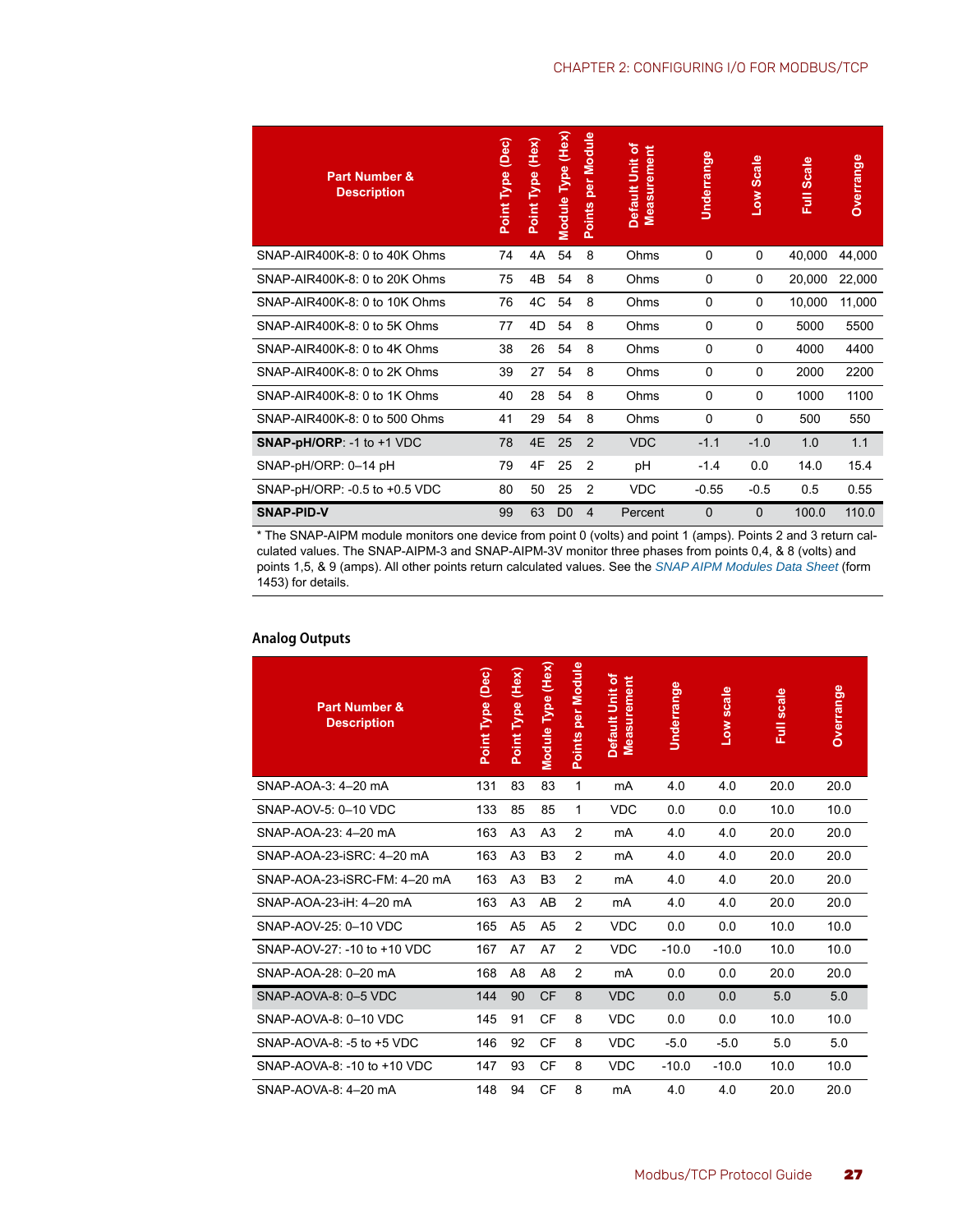| <b>Part Number &amp;</b><br><b>Description</b> | (Dec)<br><b>Type</b><br>Point | Type (Hex)<br>Point | (Hex)<br><b>Type</b><br>Module | Module<br>per<br>Points | ৳<br>Default Unit<br><b>Measureme</b> | Underrange | <b>scale</b><br>$\overline{\mathsf{S}}$ | scale<br>巨 | Overrange |
|------------------------------------------------|-------------------------------|---------------------|--------------------------------|-------------------------|---------------------------------------|------------|-----------------------------------------|------------|-----------|
| SNAP-AOVA-8: 0-20 mA                           | 149                           | 95                  | <b>CF</b>                      | 8                       | mA                                    | 0.0        | 0.0                                     | 20.0       | 20.0      |
| SNAP-AOD-29: TPO 5-60 VDC                      | 169                           | A <sub>9</sub>      | A <sub>9</sub>                 | $\mathcal{P}$           | Percent                               | n/a        | 0.0                                     | 100.0      | n/a       |
| SNAP-AOD-29-HFi: TPO 2.5-24<br><b>VDC</b>      | 131                           | 83                  | B <sub>9</sub>                 | $\mathcal{P}$           | Percent                               | n/a        | 0.0                                     | 100.0      | n/a       |

#### <span id="page-31-4"></span><span id="page-31-0"></span>Examples of Configured SNAP I/O Channels for Modbus

To configure I/O channels for Modbus/TCP, write the channel configuration data from the previous table to holding registers 11271–13318. Since the data for this area of the Modbus map is in the form of 32-bit integers, use two consecutive registers to write the data to one channel.

For example, look at the tables starting on [page 20](#page-23-1). If the module in position 0 on the rack is a SNAP-AIV with a -5 to +5 V input, it is not the default for that module. Therefore you must configure its channels. Now take a look at the Holding Registers section of the Modbus map on [page 37.](#page-40-1) You will write to the Configure Channels area, registers 11271–13318. Since it takes two registers per channel and the analog module has two channels, you write the hex value 0B (for a -5 to +5 V analog input) to the first four registers, 11271–11274.

As another example, suppose the module in position 1 on the rack is a 4-channel digital output module. Since the default is a 4-channel digital *input* module, you must configure its channels. You write the hex value 180 (for a 4-channel digital output module) to the registers for module 1.

#### <span id="page-31-5"></span><span id="page-31-1"></span>Configuring I/O Channels for SNAP Digital-Only I/O Units

The digital-only SNAP-UP1-D64 and SNAP-ENET-D64 I/O units assume that all positions on the rack contain 4-channel digital input modules. If a position contains an output module, you must configure its channels as outputs.

For example, suppose the module in position 0 on the rack is a 4-channel digital output module. To configure its channels, write a 1 to coils 193–196. See the Modbus memory map on [page 34](#page-37-0). (Be sure you are looking in the column for these digital-only I/O units.)

*NOTE: SNAP digital-only I/O units support 4-channel digital modules only; they do not support high-density digital modules.*

#### <span id="page-31-3"></span><span id="page-31-2"></span>USING I/O CHANNEL FEATURES

The I/O channel features available on Opto 22 I/O units used with Modbus/TCP depend on the combined capabilities of the I/O processor and the module. Note that some features available through other communication methods (PAC Control, Optomux, or OptoMMP, depending on the processor) are not available in the Modbus memory map.

**For groov I/O,** note that modules with an **S** in their part numbers provide channel status only; they do not offer other features. For example, the GRV-IDC**S**-24 senses on/off status only, and the GRV-OAC**S**-12 controls on/off status only.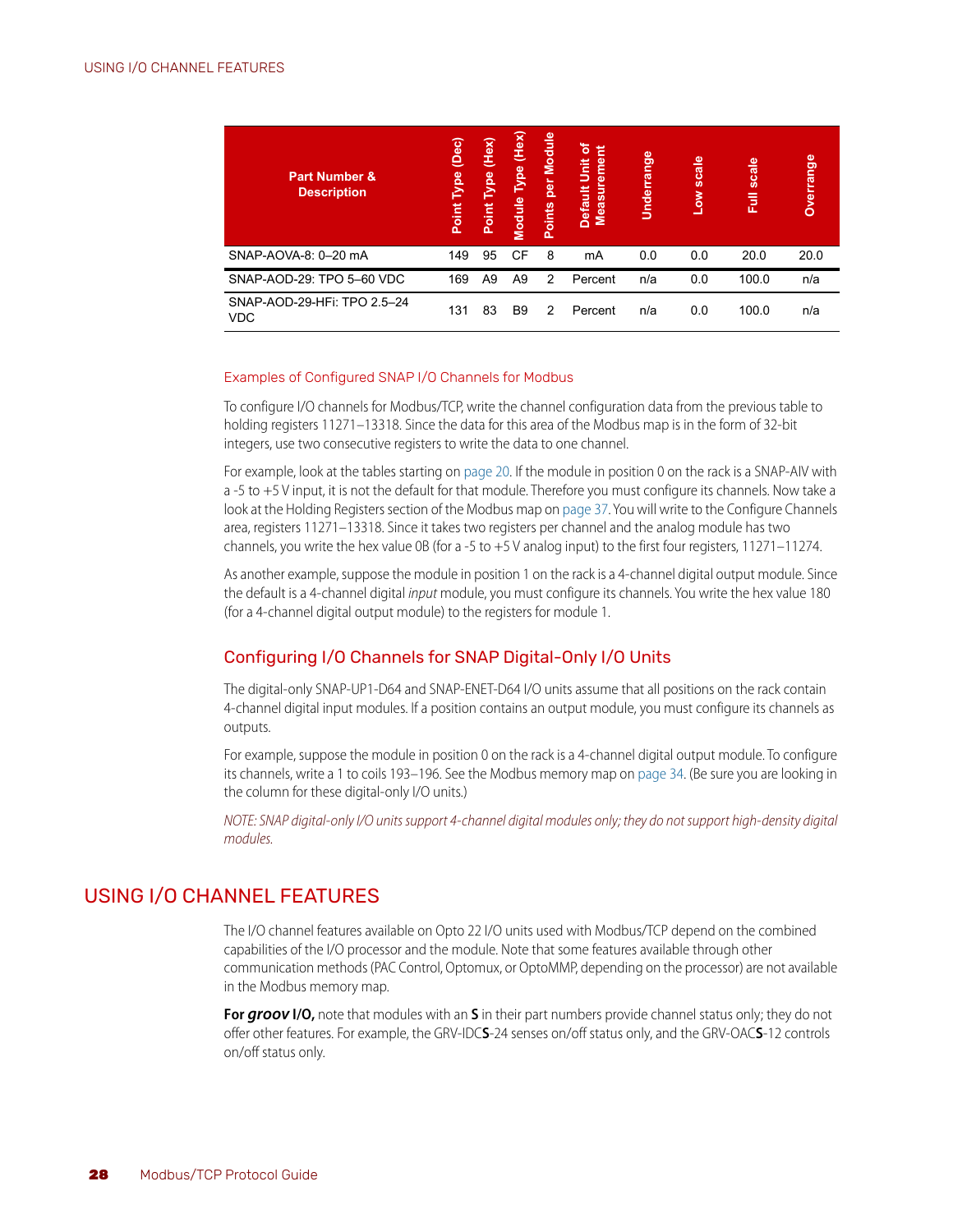<span id="page-32-14"></span>The following features are discussed in this chapter. See the referenced pages for more information on using them in your application.

<span id="page-32-12"></span><span id="page-32-9"></span><span id="page-32-7"></span><span id="page-32-6"></span>

| <b>Feature</b>                  | <b>Description</b>                                                                                                                                                                                                                                                                                                                                                                                                                                                                                                         |                 | <b>See</b>      |           |  |  |  |  |
|---------------------------------|----------------------------------------------------------------------------------------------------------------------------------------------------------------------------------------------------------------------------------------------------------------------------------------------------------------------------------------------------------------------------------------------------------------------------------------------------------------------------------------------------------------------------|-----------------|-----------------|-----------|--|--|--|--|
|                                 |                                                                                                                                                                                                                                                                                                                                                                                                                                                                                                                            | <b>For EPIC</b> | <b>For SNAP</b> | For E1/E2 |  |  |  |  |
| Channel<br><b>States</b>        | (digital inputs and outputs)—A digital channel is either on or off. You can read the<br>current state of a digital input or write an on/off state to a digital output.                                                                                                                                                                                                                                                                                                                                                     | page 40         | page 11         | page 14   |  |  |  |  |
| <b>Channel</b><br><b>Values</b> | (analog inputs and outputs)—An analog channel has a range of values. You can<br>read the current value of an analog input or write a value to an analog output.                                                                                                                                                                                                                                                                                                                                                            | page 39         | page 12         | page 15   |  |  |  |  |
| Latches                         | (digital inputs)—When the value of a digital input channel changes from off to on, an<br>on-latch is automatically set. While the value of the channel may return to off, the<br>on-latch remains set, as a record of the change, until you clear it. Similarly, an<br>off-latch is set when the value of a digital channel changes from on to off, and it<br>remains set until cleared.                                                                                                                                   | page 40         | page 29         | page 31   |  |  |  |  |
| <b>Counters</b>                 | (digital inputs)—A counter keeps track of the number of times a digital input changes<br>from off to on. The count accumulates until it reaches the maximum count available<br>in the I/O unit or until you reset the counter to zero. For example, to count the num-<br>ber of widgets produced per shift, you would clear the counter at the start of each<br>shift and read it at the end of each shift.<br>The speed of the counter depends upon the I/O processor's capabilities and the<br>speed of the module used. | page 40         | page 29         | page 31   |  |  |  |  |
| <b>Scaling</b>                  | (analog channels)—Analog input and output channels can be scaled as needed. For<br>example, you can scale a -5 V to +5 V input channel to reflect 0% to 100%                                                                                                                                                                                                                                                                                                                                                               | page 39         | page 30         | page 32   |  |  |  |  |
| Minimum &<br>maximum<br>values  | (analog inputs)—Minimum and maximum values are sometimes called peaks and<br>valleys. You can read these values at any time, for example, to record minimum and<br>maximum temperatures. You can also reset min/max values. For example, if you<br>want to record the maximum temperature at channel 2 in each 24-hour period, you<br>must reset the values after they are read each day.                                                                                                                                  | page 39         | page 31         | page 32   |  |  |  |  |
| Offset and<br>gain              | (analog inputs) Offset and gain calculations are used to calibrate analog channels. If<br>a-50 mV to +50 mV input receives signals that are slightly off (not exactly -50 mV at<br>the lowest channel, for example), the offset and gain can be calculated so that val-<br>ues will appear accurately when read.                                                                                                                                                                                                           | page 39         | page 31         | page 32   |  |  |  |  |

#### <span id="page-32-13"></span><span id="page-32-10"></span><span id="page-32-5"></span><span id="page-32-4"></span><span id="page-32-3"></span><span id="page-32-0"></span>*groov* and SNAP Digital I/O Channel Features

Refer to [Chapter 3: The Modbus Memory Map](#page-36-3) to find the coils, inputs, and registers mentioned in this section. For explanations of channel features, see [page 28](#page-31-2)*.*

#### <span id="page-32-11"></span><span id="page-32-1"></span>Latches

Latches are a channel feature automatically available on SNAP Ethernet-based I/O units; they do not require configuration. To use latches, see the Modbus memory maps beginning on [page 33](#page-36-4).

#### <span id="page-32-8"></span><span id="page-32-2"></span>Counters on *groov* I/O

Counting is available on *groov* digital I/O except for modules with an **S** in the part number, which provide on/off status only.

Counters must be configured using holding registers 13319–15366. Because the data is in the form of a 32-bit integer, use two consecutive registers for each channel. For example, to configure module 0, channel 0 as a counter, you would write the following:

| To these registers:   13319   13320 |  |
|-------------------------------------|--|
| Write this: I                       |  |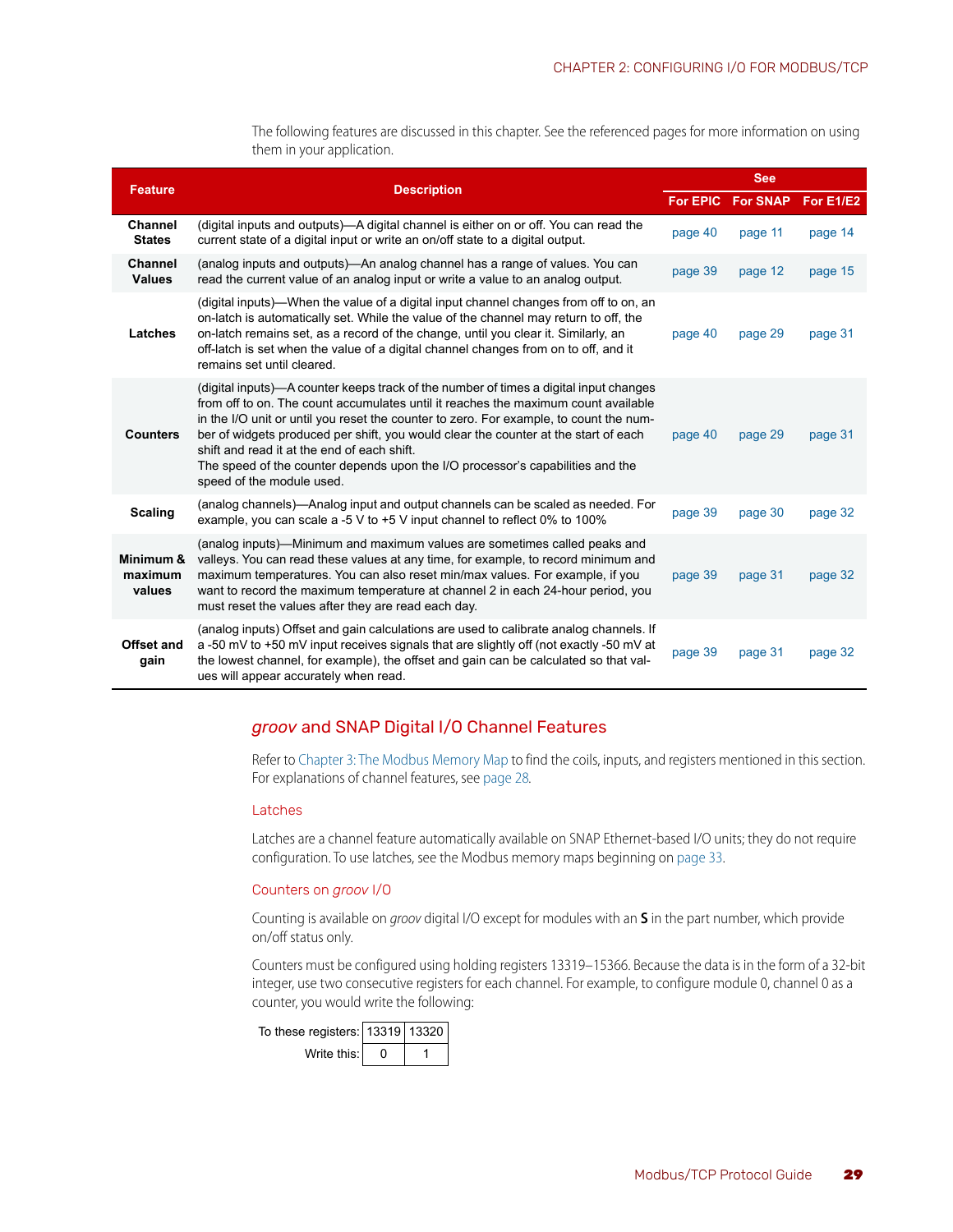To read counters on *groov* I/O, read input registers 513–2560 (or read and clear counters using input registers 2561–4608). Read two consecutive registers per channel. See ["Notes for groov I/O and SNAP High-Density](#page-43-3)  [Digital \(HDD\) Modules" on page 40](#page-43-3)

#### <span id="page-33-4"></span><span id="page-33-0"></span>Counters on SNAP I/O

*High-Speed Counters.* Analog/digital SNAP I/O units with high-speed capability (such as SNAP-PAC-R1 and SNAP-PAC-EB1 I/O units) support high-speed counters on any 4-channel digital input; the actual counter speed depends on the module. Digital-only and analog/simple digital I/O units (such as SNAP-PAC-R2 and SNAP-PAC-EB2 I/O units) do not support high-speed counters. High-speed counters require configuration. See below, ["Using Counters ."](#page-33-3) 

**Other Counters.** Channels on SNAP high-density digital modules automatically provide counting. These counters are not high speed; see the module's data sheet for specific information.

<span id="page-33-3"></span>**Using Counters.** High-speed counters on SNAP 4-channel modules involve two steps: configure the counter and read data. Counters on SNAP high-density digital modules do not need configuration for Modbus/TCP.

**•** To configure a *high-speed counter*, write to holding registers 13319–15366. Remember that you use two consecutive registers for each channel, since the data is in the form of a 32-bit integer. For example, to configure module 0, channel 0 as a counter, you would write the following:



- **•** To read high-speed counter data, read input registers 385–512. Read two consecutive registers per channel.
- **•** To clear a high-speed counter, write to coils 257–320. For example, to clear the counter on module 0, channel 0, you would write a 1 to coil 257.
- **•** To read *counters on high-density digital modules*, read input registers 513–2560 (or read and clear counters using input registers 2561–4608). Read two consecutive registers per channel.

#### <span id="page-33-5"></span><span id="page-33-1"></span>*groov* and SNAP Analog I/O Channel Features

Analog channel features apply to *groov* I/O and SNAP I/O units that contain analog modules. For explanations of channel features, see [page 28](#page-31-2)*.*

<span id="page-33-7"></span>Analog channel features generally require that you read or write to two consecutive registers for each channel, since the data is in the form of a 32-bit IEEE float. Data is in Big Endian format. You can change the word order if you wish:

- **•** For *groov* I/O, change it in *groov* Manage (Home > I/O > I/O Unit Configuration and Tools > Configuration).
- **•** For SNAP I/O, you can change it using the Modbus memory map (see Holding Register 1029 on [page 38\)](#page-41-0). If you change word order, be sure to store configuration information to flash (Holding Register 1026) so it will be saved when the I/O unit is turned off.

See ["Notes for All Analog Modules" on page 39](#page-42-2) for more information on reading and writing to analog I/O features.

#### <span id="page-33-6"></span><span id="page-33-2"></span>**Scaling**

To scale an analog channel, write the low-scale value to holding registers 7175–9222 and the high-scale value to holding registers 9223–11270. Write to two consecutive registers for each channel you are scaling.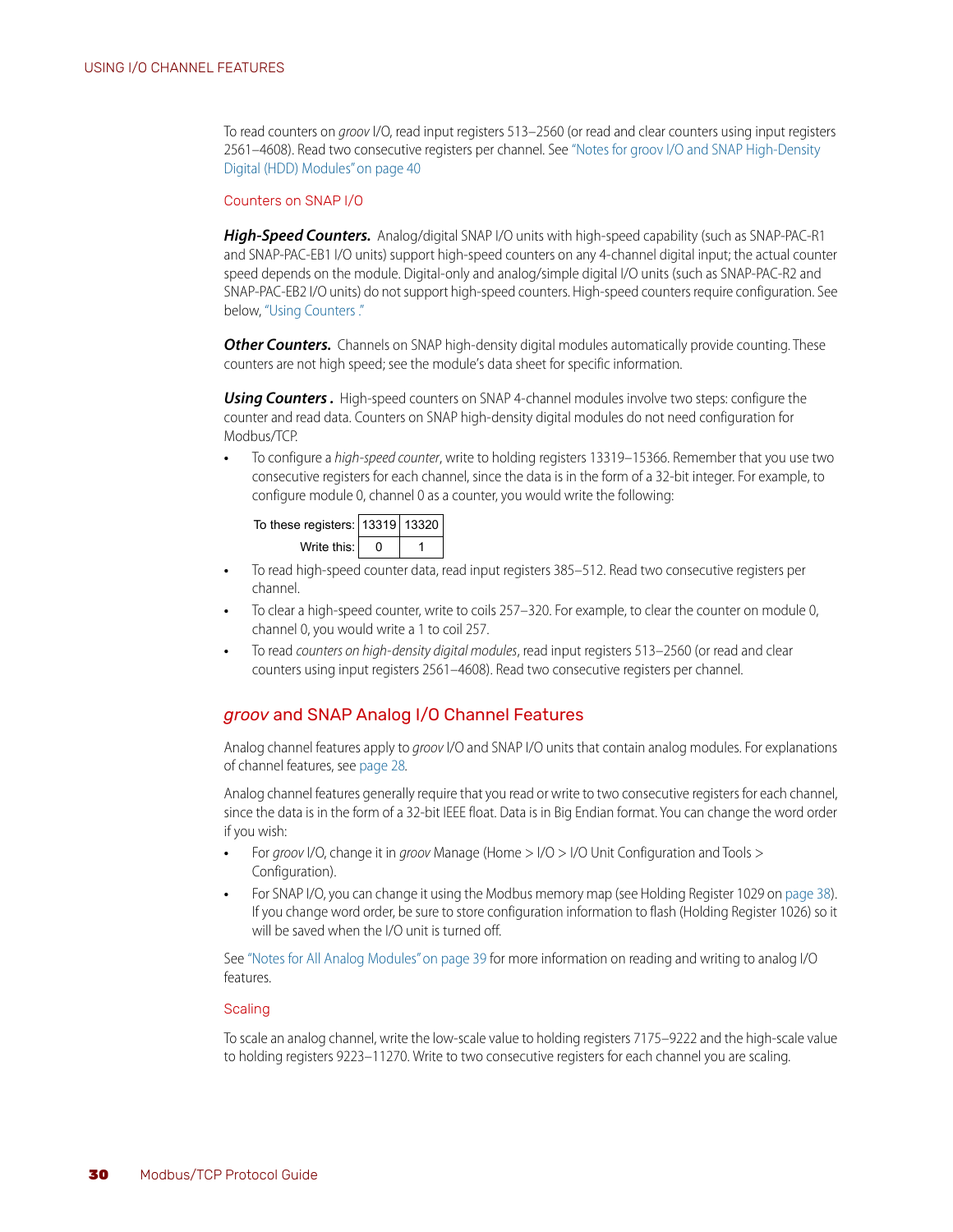#### <span id="page-34-6"></span><span id="page-34-0"></span>Minimum and Maximum Values

Minimum and maximum values are analog channel features. The I/O unit automatically keeps track of minimum and maximum values; they do not require configuration. You can read the values at any time, for example to record minimum and maximum temperatures. You can also clear them.

- **•** To read min/max values, read input registers 6657–10752. Read two consecutive registers per channel.
- **•** To clear min/max values, write 1 bits to coils 3585–5632.

#### <span id="page-34-5"></span><span id="page-34-1"></span>Offset and Gain

Offset and gain are also analog channel features on *groov* I/O and SNAP I/O units. Setting offset and gain for analog input channels is important to make sure that values appear accurately when read. If a -50 mV to +50 mV input receives signals that are slightly off (not exactly -50 mV at the lowest channel, for example), you can set offset and gain to adjust them.

Calculate offset first, and then calculate gain. The offset must be calculated at the channel's low scale, and the gain must be calculated at the channel's high scale.

Once you have calculated offset and gain values, write them to the I/O unit. To set offset, write to holding registers 3079–5126, using two consecutive registers per channel. To set gain, write to holding registers 5127– 7174. See

#### <span id="page-34-8"></span><span id="page-34-2"></span>E1 Digital Channel Features

For explanations of digital channel features, see [page 28.](#page-31-2)

#### <span id="page-34-9"></span><span id="page-34-3"></span>Latches

Latches are a digital channel feature available on E1 brain boards. They do not require configuration. Read and clear latches as shown in the following table and the Modbus memory map beginning on [page 33.](#page-36-4)

| To do this               | Use these coils/inputs |
|--------------------------|------------------------|
| Read the on-latch state  | Read inputs 65-80      |
| Read the off-latch state | Read inputs 129-144    |
| Clear on-latches         | Write to coils 129–144 |
| Clear off-latches        | Write to coils 193–208 |

#### <span id="page-34-7"></span><span id="page-34-4"></span>**Counters**

Using counters involves three steps: configure the counter (holding registers 769-800), activate the counter (coils 65-80), and read data (input registers 385-416). See the Modbus memory map beginning on [page 33](#page-36-4) to find the coils and registers mentioned.

| To do this          | Use these coils/registers                                                                                                                                                                                                                                                                          |
|---------------------|----------------------------------------------------------------------------------------------------------------------------------------------------------------------------------------------------------------------------------------------------------------------------------------------------|
| Configure a counter | Write to holding registers 769–800. Remember that you use two consecutive reg-<br>isters for each channel, since the data is in the form of a 32-bit integer but the<br>registers are 16 bits each. For example, to configure channel #1 as a counter, you<br>would write 01 to registers 769-770. |
|                     | To these registers: $769$ 770                                                                                                                                                                                                                                                                      |
|                     | Write this: $0 \mid 1$                                                                                                                                                                                                                                                                             |
| Activate a counter  | Write to coils 65-80. For example, to activate the counter for channel #1, you<br>would write to coil number 65.                                                                                                                                                                                   |
| Read counter data   | Read input registers 385–416. Read two consecutive registers per channel.                                                                                                                                                                                                                          |
| Clear a counter     | Write to coils 257-272. For example, to clear the counter on channel #1, you<br>would write a 1 to coil 257.                                                                                                                                                                                       |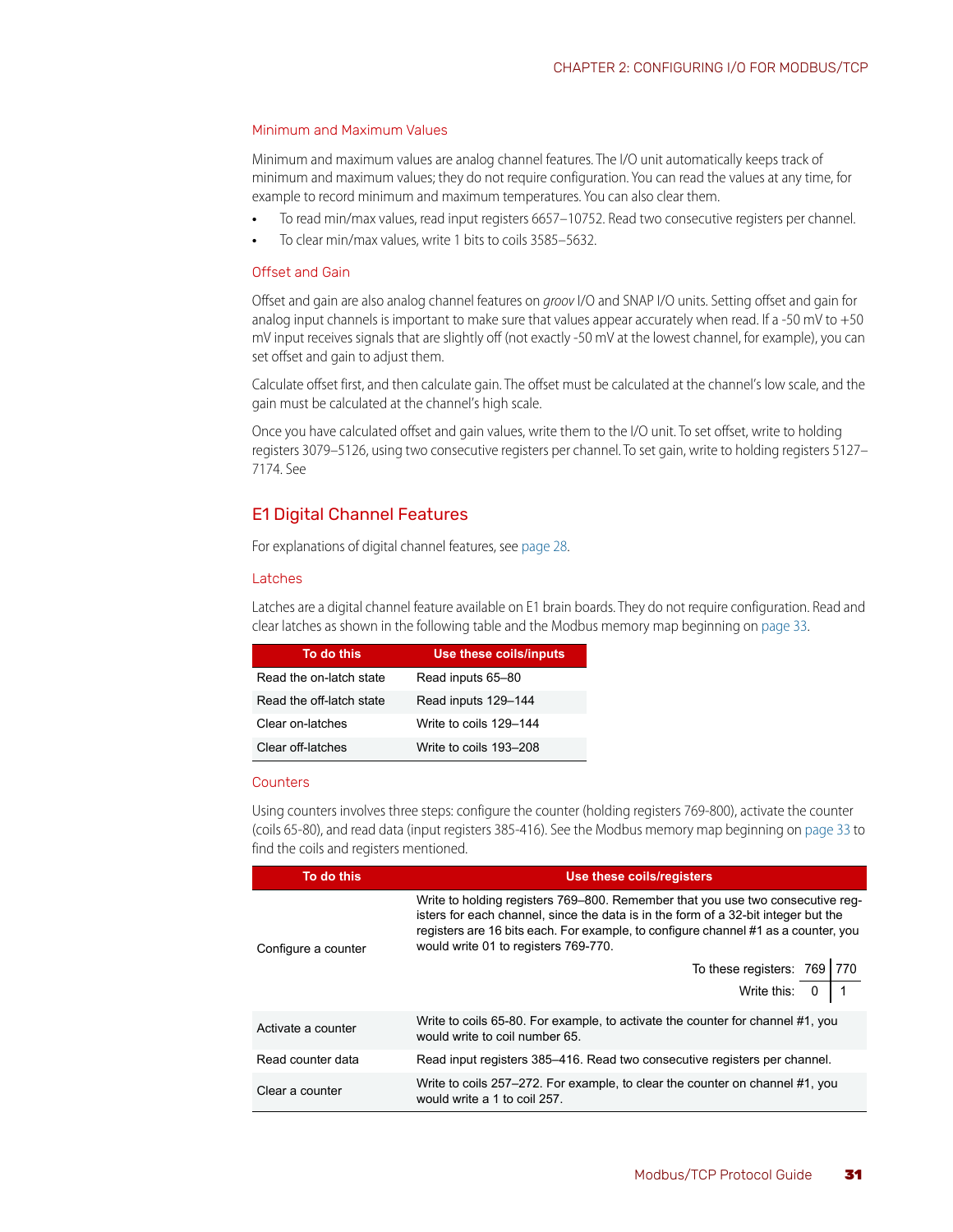#### <span id="page-35-5"></span><span id="page-35-0"></span>E2 Analog Channel Features

For explanations of analog channel features, see [page 28.](#page-31-2)

Analog channel features generally require that you read or write two consecutive registers for each channel, since the data is in the form of a 32-bit IEEE float. Data is in Big Endian format. You can change the word order if you wish, using Holding Register 1029, which is described on [page 38.](#page-41-0) If you change word order, be sure to store configuration information to flash (Holding Register 1026) so it will be saved when power to the brain board is cycled.

#### <span id="page-35-9"></span><span id="page-35-8"></span><span id="page-35-1"></span>Scaling E2 Analog Channels

Configuration of E1 and E2 brain boards is simplified in E1/E2 firmware R1.2a (and higher) and in PAC Project 9.5000 (and higher). Also, if a SNAP PAC controller communicates with the E1 or E2, the controller must have PAC firmware R9.5a (or higher) to use the simplified configuration method.

If you are not using these firmware and software versions, you must scale analog channels when you configure I/O. For details, see Opto 22 [form 1576, I/O Configuration for E1 and E2 Brain Boards.](http://www.opto22.com/site/documents/drilldown.aspx?aid=1944)

#### <span id="page-35-7"></span><span id="page-35-2"></span>Minimum and Maximum Values

Minimum and maximum values (also called peaks and valleys) are automatically tracked on the E2 and do not require configuration. For example, you can read the values at any time to record minimum and maximum pressures. You can also clear them.

#### *NOTE: The E2 does not maintain minimum and maximum values for temperature.*

- **•** To read min/max values, read input registers 129–160 (min) and 257–288 (max). Read two consecutive registers per channel.
- <span id="page-35-6"></span>**•** To clear min/max values, write 1 bits to coils 321–336 (min) and 385–400 (max).

#### <span id="page-35-3"></span>Offset and Gain

You can monitor current values for offset and gain using holding registers 129–160 and 257–288. To perform calibration on analog channels, use PAC Manager. See the *PAC Manager User's Guide*.

#### <span id="page-35-4"></span>A Note on Analog Counts

As mentioned, the configuration method for E2 I/O units was simplified in E2 firmware R1.2a and PAC Project R9.5. With the new method, you can configure E2s in PAC Control and PAC Manager just as you would other I/O units, and configure their channels as G1 modules rather than similar SNAP modules.

This change makes a difference in how the E2 I/O unit reports counts. Modules configured directly as G1 modules (the new method) will report counts as G1 counts (0 to +4095 nominal range). Modules configured under the old method will report counts as SNAP counts (0 to +25000, or -25000 to +25000).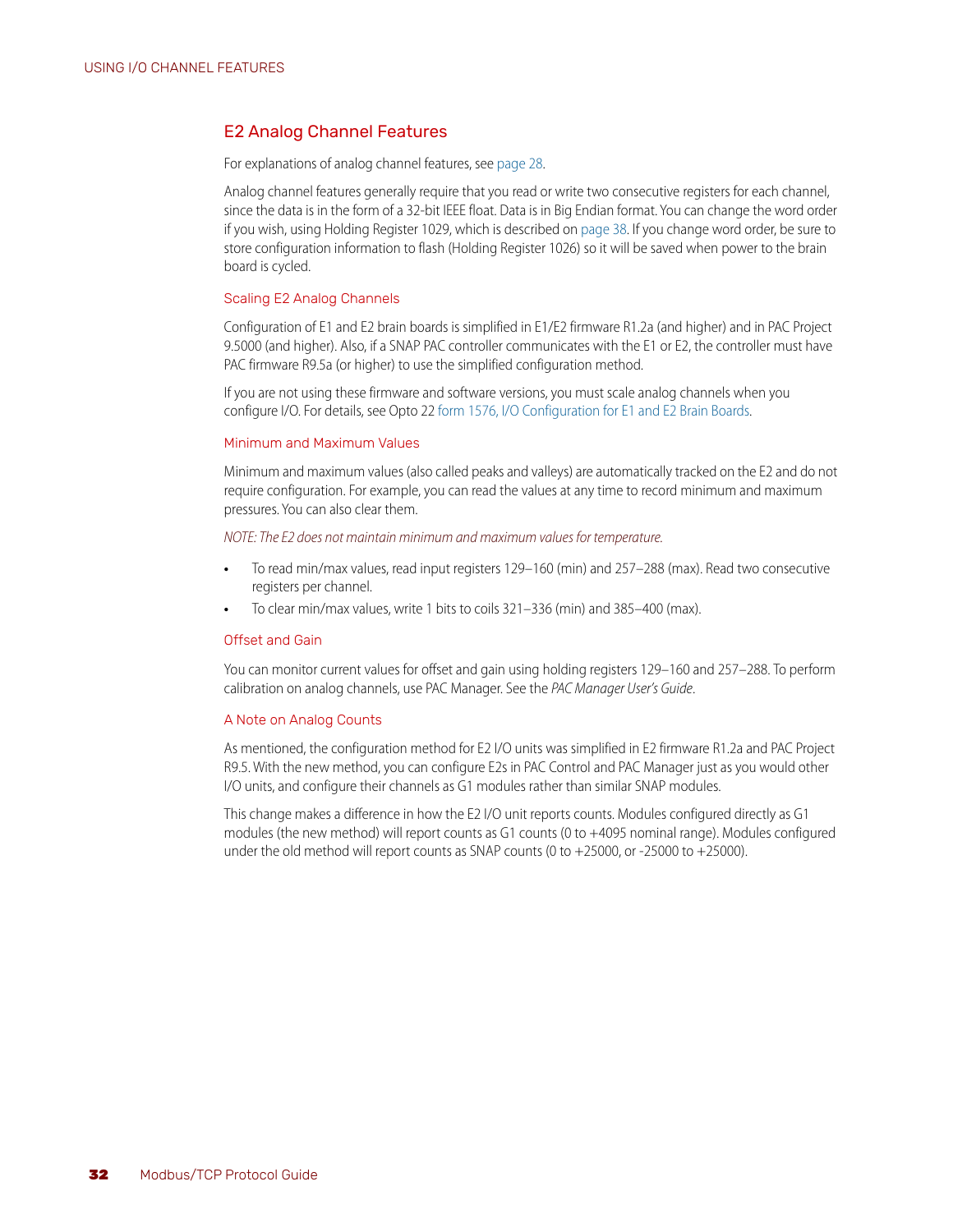# <span id="page-36-5"></span><span id="page-36-3"></span><span id="page-36-0"></span>3: The Modbus Memory Map

#### <span id="page-36-4"></span><span id="page-36-1"></span>INTRODUCTION

The following tables show the coils, inputs, input registers, and holding registers that apply to Opto 22 devices supporting Modbus/TCP. We call these the Modbus memory map.

New areas have been added to the Modbus memory map to accommodate new higher-density digital and analog modules, including *groov* I/O modules. As a result, the functions of some coil, input, and register numbers have been duplicated in larger areas. In the following tables, the older numbers are shown in brackets. These older numbers can still be used for backward compatibility, but we recommend using the referenced larger areas for new development.

*NOTE: Because digital counters and module configuration require more than one bit, they are handled in input and holding registers.*

#### **For all actions in this chapter, use a unit ID (slave ID) of 1.**

If you need to take actions not shown in the following tables, see [Chapter 4: Accessing Other Data.](#page-46-4)

#### <span id="page-36-6"></span><span id="page-36-2"></span>COILS NUMBER

**For SNAP 4-channel digital I/O modules:** For these modules, up to 64 channels are available on the largest SNAP I/O rack; therefore, digital coils contain 64 numbers. Each number contains the data for one channel. Data is either 0 or 1.

**For digital and analog I/O on E1 and E2 I/O units:** These racks contain up to 16 channels, so coils contain 16 numbers, each with the data for one channel. Data is either 0 or 1.

**For** *groov* **I/O, SNAP high-density digital I/O, and SNAP analog minimum/maximum:** Coils contain 512 numbers, with an extra 512 coils reserved. See ["Notes for groov I/O and SNAP High-Density Digital \(HDD\)](#page-43-1)  [Modules" on page 40](#page-43-1) and ["Notes for All Analog Modules" on page 39](#page-42-0).

The Coils table begins on the following page.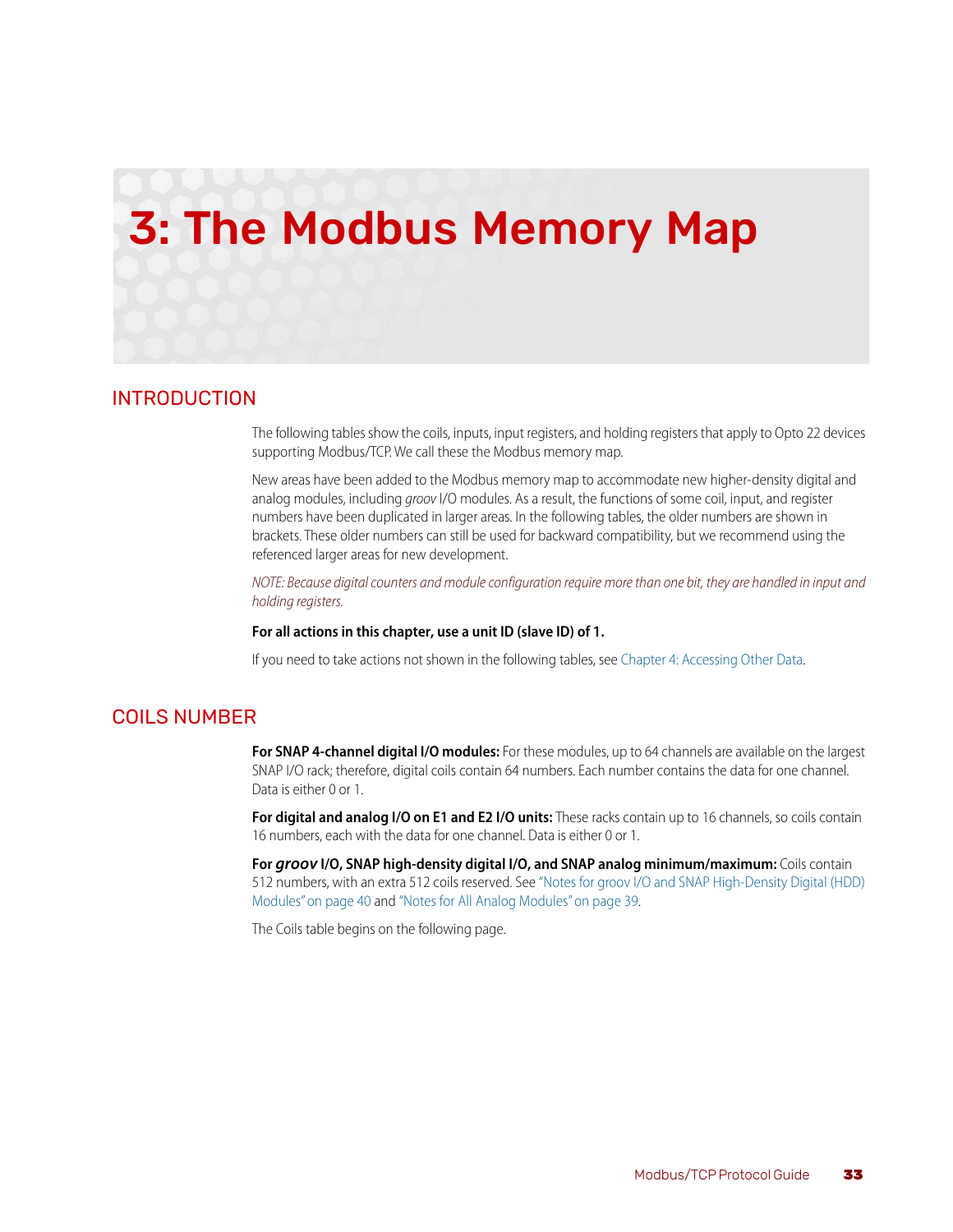<span id="page-37-0"></span>

|                                                                                |                               |                                                                | <b>Coil Numbers</b>                                          |                               |                                   |                                   |                                                                                                                                            |
|--------------------------------------------------------------------------------|-------------------------------|----------------------------------------------------------------|--------------------------------------------------------------|-------------------------------|-----------------------------------|-----------------------------------|--------------------------------------------------------------------------------------------------------------------------------------------|
| <b>Action</b>                                                                  | GRV-EPIC-PR1                  | SNAP-PAC-EB1<br>SNAP-B3000-ENE<br>SNAP-PAC-R1-B<br>SNAP-PAC-R1 | SNAP-PAC-EB2<br>SNAP-ENET-S64<br>SNAP-UP1-M64<br>SNAP-PAC-R2 | SNAP-ENET-D64<br>SNAP-UP1-D64 | E <sub>1</sub>                    | E <sub>2</sub>                    | <b>Notes</b>                                                                                                                               |
| Read or Write Channel<br>State on 4-channel or<br>1-channel digital outputs    |                               | $1 - 64$                                                       | $1 - 64$                                                     | $1 - 64$                      | $1 - 16$                          |                                   | $1 = On, 0 = Off$                                                                                                                          |
| Activate Counters on<br>4-channel or 1-channel digi-<br>tal modules            |                               | 65-128                                                         |                                                              |                               | $65 - 80$                         |                                   | $1 = On, 0 = Off.$ Configure<br>as a channel feature first.<br>See "Counters on SNAP<br>I/O" on page 30.                                   |
| Read or Clear On-latch on<br>4-channel or 1-channel digi-<br>tal modules       |                               | 129-192                                                        | 65-128                                                       | 65-128                        | 129-144                           |                                   | $1 =$ clear latches; $0 =$ do<br>nothing                                                                                                   |
| Read or Clear Off-latch on<br>4-channel or 1-channel digi-<br>tal modules      |                               | 193-256                                                        | 129-192                                                      | 129-192                       | 193-208                           |                                   | $1 =$ clear latches; $0 =$ do<br>nothing                                                                                                   |
| Clear Counters on 4-chan-<br>nel or 1-channel digital<br>modules               |                               | 257-320                                                        |                                                              |                               | $257 - 272$                       |                                   | $1 =$ clear counters; $0 =$ do<br>nothing                                                                                                  |
| Clear Analog Minimum Val-<br>ues on analog modules with<br>4 channels or less  |                               | $[321 - 384]$ <sup>1</sup><br>Use 3585                         | Use 3585                                                     |                               |                                   | 321-336                           | 1 = clear minimum values; 0<br>= do nothing                                                                                                |
| Clear Analog Maximum Val-<br>ues on analog modules with<br>4 channels or less  |                               | $[385 - 448]$ <sup>1</sup><br>Use 4609                         | Use 4609                                                     |                               |                                   | 385-400                           | $1 =$ clear maximum values;<br>$0 =$ do nothing                                                                                            |
| Read or Write Channel<br>State on digital modules<br>with more than 4 channels | 513-1536                      | 513-1536                                                       | 513-1536                                                     |                               |                                   |                                   | $1 = On, 0 = Off$                                                                                                                          |
| Clear On-latch (SNAP HDD<br>& groov I/O modules) <sup>2</sup>                  | 1537-2560                     | 1537-2560                                                      | 1537-2560                                                    |                               |                                   |                                   | $1 =$ clear latches; $0 =$ do<br>nothing                                                                                                   |
| Clear Off-latch (SNAP HDD<br>& groov I/O modules) <sup>2</sup>                 | 2561-3584                     | 2561-3584                                                      | 2561-3584                                                    | --                            |                                   |                                   | $1 =$ clear latches; $0 =$ do<br>nothing                                                                                                   |
| Clear Analog Minimum Val-<br>ues on all analog modules                         | 3585-4608                     | 3585–4608                                                      | 3585–4608                                                    |                               |                                   |                                   | $1 =$ clear minimum values; 0<br>$=$ do nothing                                                                                            |
| Clear Analog Maximum Val-<br>ues on all analog modules                         | 4609-5632                     | 4609–5632                                                      | 4609-5632                                                    |                               |                                   |                                   | $1 =$ clear maximum values;<br>$0 =$ do nothing                                                                                            |
| Configure Channel Type<br>(4-channel digital)                                  |                               | (See<br>Holding<br>Registers)                                  | (See<br>Holding<br>Registers)                                | 193-256                       | (See Hold-<br>ing Regis-<br>ters) | (See Hold-<br>ing Regis-<br>ters) | 1 - output; $0 =$ input                                                                                                                    |
| Store Configuration to Flash                                                   | (See<br>Holding<br>Registers) | (See<br>Holding<br>Registers)                                  | 257 (or<br>Holding<br>Register)                              | 257                           | (See Hold-<br>ing Regis-<br>ters) | (See Hold-<br>ing Regis-<br>ters) | <b>Using Modbus Command</b><br>05, write 1 to store channel<br>configuration data to flash.<br>Reading always returns 0.                   |
| Reset to Factory Defaults                                                      | (See<br>Holding<br>Registers) | (See<br>Holding<br>Registers)                                  | 258 (or<br>Holding<br>Register)                              | 258                           | (See Hold-<br>ing Regis-<br>ters) | (See Hold-<br>ing Regis-<br>ters) | Using Modbus Command<br>05, write 1 to reset. Reset-<br>ting clears latches and turns<br>off digital outputs. Reading<br>always returns 0. |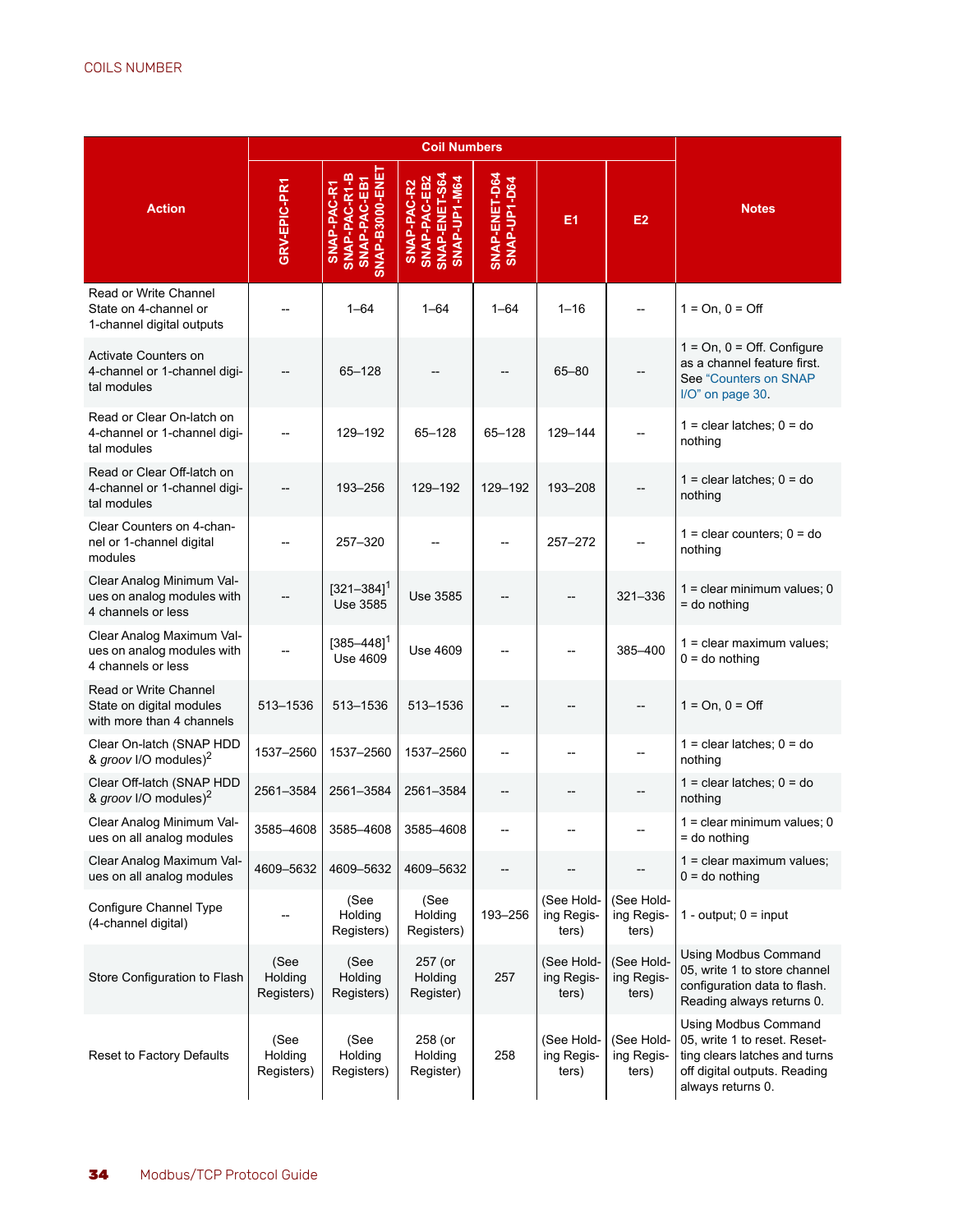|                                                      |              |                                                                                      | <b>Coil Numbers</b>                                                               |                               |                                   |                                   |                                                                                                                                                                                                                                                     |  |  |
|------------------------------------------------------|--------------|--------------------------------------------------------------------------------------|-----------------------------------------------------------------------------------|-------------------------------|-----------------------------------|-----------------------------------|-----------------------------------------------------------------------------------------------------------------------------------------------------------------------------------------------------------------------------------------------------|--|--|
| <b>Action</b>                                        | GRV-EPIC-PR1 | SNAP-B3000-ENE<br>AC-R1<br>ΕB<br>SNAP-PAC-R1<br>ပ<br><b>SNAP-PA</b><br><b>SNAP-P</b> | SNAP-ENET-S64<br>C-EB2<br><b>SNAP-UP1-M64</b><br>SNAP-PAC-R2<br>ឝ្<br><b>SNAP</b> | SNAP-ENET-D64<br>SNAP-UP1-D64 | E <sub>1</sub>                    | E2                                | <b>Notes</b>                                                                                                                                                                                                                                        |  |  |
| Clear Channel Configura-<br>tion (4-channel digital) |              | (See<br>Holding<br>Registers)                                                        | 259 (or<br>Holding<br>Register)                                                   | 259                           | (See Hold-<br>ing Regis-<br>ters) | (See Hold-<br>ing Regis-<br>ters) | Using Modbus Command<br>05, write 1 to set channel<br>configuration data to<br>defaults. Reading always<br>returns 0.                                                                                                                               |  |  |
| <b>Reset Hardware</b>                                |              | (See<br>Holding<br>Registers)                                                        | 260 (or<br>Holding<br>Register)                                                   | 260                           | (See Hold-<br>ing Regis-<br>ters) | (See Hold-<br>ing Regis-<br>ters) | Using Modbus Command<br>05, write 1 to reset hard-<br>ware, which is just like<br>cycling power to the device.<br>If channel configuration data<br>has not been stored to flash,<br>channels are reset to<br>defaults. Reading always<br>returns 0. |  |  |

1 These coil numbers were used in the past and still work, but for new development, use the referenced coil numbers instead. 2 Applies to SNAP HDD (high-density digital modules, more than 4 channels) and *groov* digital I/O except modules with S in the part number (Part numbers with S provide on/off status only.)

## <span id="page-38-1"></span><span id="page-38-0"></span>INPUTS

**SNAP 4-channel digital input modules:** inputs contain 64 numbers, each with the data for one channel. Data is either 0 or 1.

**I/O modules for E1 and E2 I/O units:** inputs contain 16 numbers, each with the data for one channel. Data is either 0 or 1.

*groov* **I/O and SNAP high-density digital input modules:** inputs contain 512 numbers, with an extra 512 numbers reserved. See ["Notes for groov I/O and SNAP High-Density Digital \(HDD\) Modules" on page 40.](#page-43-1)

|                                                          |              |                                                                                     | <b>Input Numbers</b>                                                                                      |                               |                |                          |                                 |  |
|----------------------------------------------------------|--------------|-------------------------------------------------------------------------------------|-----------------------------------------------------------------------------------------------------------|-------------------------------|----------------|--------------------------|---------------------------------|--|
| <b>Action</b>                                            | GRV-EPIC-PR1 | <b>HENE</b><br>B3000-<br><b>NAP</b><br>$\frac{5}{2}$<br>$\vec{s}$<br>$\vec{s}$<br>ഄ | <b>584</b><br>EB2<br><b>M64</b><br>ш<br>غ<br>ج<br>ш<br><b>SNAP</b><br><b>INNS</b><br>SNA<br>$\frac{5}{2}$ | SNAP-ENET-D64<br>SNAP-UP1-D64 | E <sub>1</sub> | E <sub>2</sub>           | <b>Notes</b>                    |  |
| Read 4-channel Digital Inputs                            | --           | $1 - 64$                                                                            | $1 - 64$                                                                                                  | $1 - 64$                      | $1 - 16$       | $\overline{\phantom{a}}$ | $1 = On, 0 = Off$               |  |
| Read State of On-latches (4-channel digital<br>modules)  |              | $65 - 128$                                                                          | $65 - 128$                                                                                                | 65-128                        | $65 - 80$      | $\overline{\phantom{a}}$ | $1 = On, 0 = Off$               |  |
| Read State of Off-latches (4-channel digital<br>modules) |              | 129-192                                                                             | 129-192                                                                                                   | $129 -$<br>192                | 129-144        | --                       | $1 = On, 0 = Off$               |  |
| Read Counter Active State (4-channel digital<br>modules) |              | 193-256                                                                             |                                                                                                           |                               | 193-208        | $\overline{\phantom{a}}$ | $1 =$ Active, $0 =$<br>Inactive |  |
| Read digital modules with more than 4 chan-<br>nels      | 513-1536     | 513-1536                                                                            | 513-1536                                                                                                  |                               | --             | $\overline{\phantom{a}}$ | $1 = On, 0 = Off$               |  |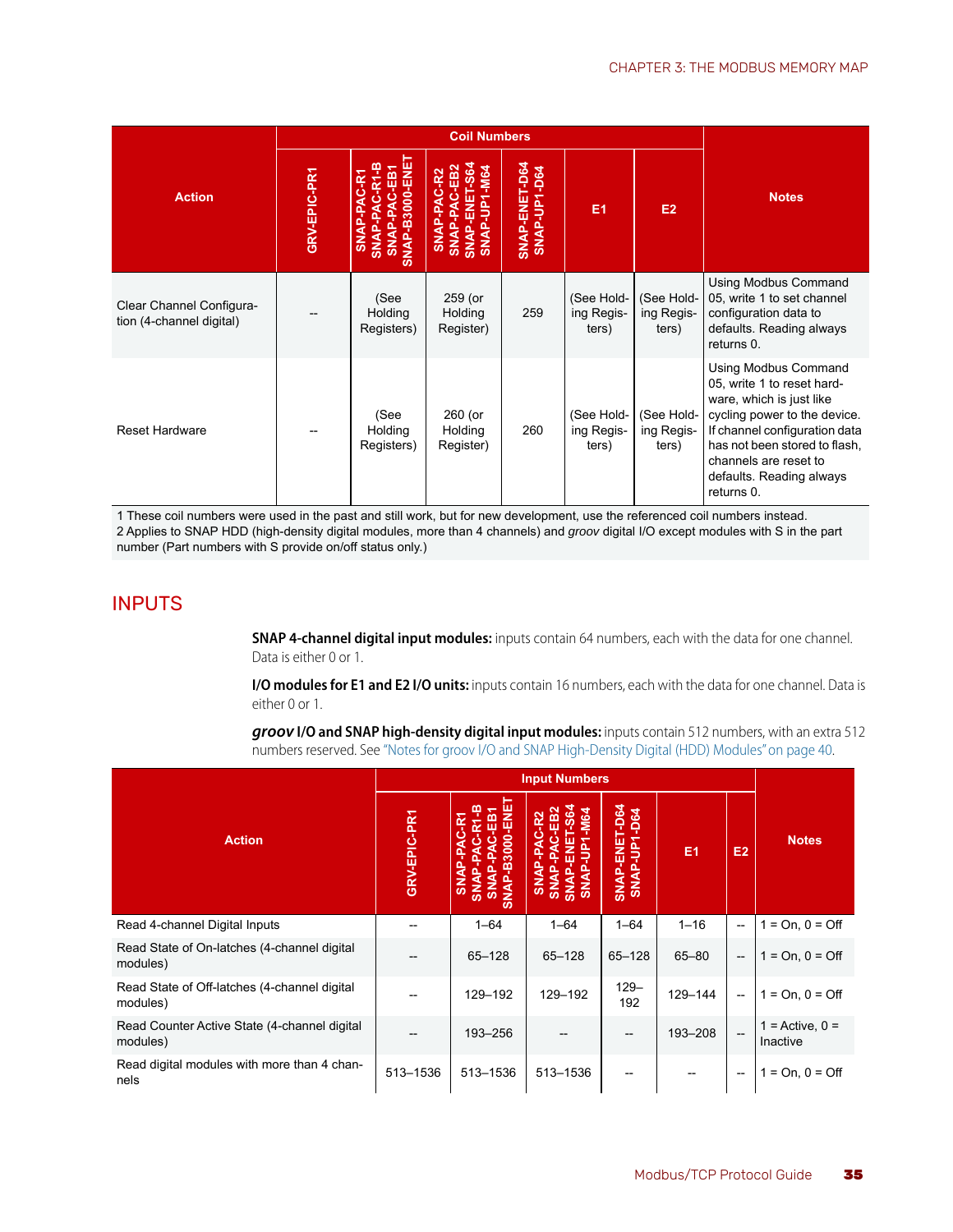|                                                       |              |                                                                  | <b>Input Numbers</b>                         |                                               |                |                |                       |  |
|-------------------------------------------------------|--------------|------------------------------------------------------------------|----------------------------------------------|-----------------------------------------------|----------------|----------------|-----------------------|--|
| <b>Action</b>                                         | GRV-EPIC-PR1 | نا<br>پا<br>3000<br>m<br><b>SNAP</b><br>3<br>$\frac{5}{2}$<br>ဖာ | $\mathfrak{p}$<br><b>B2</b><br>۵ò<br>š<br>ົດ | $-064$<br><b>D64</b><br>ш<br>롭<br><b>SNAP</b> | E <sub>1</sub> | E <sub>2</sub> | <b>Notes</b>          |  |
| Read On-Latches (SNAP HDD and groov I/O<br>modules)*  | 1537-2560    | 1537-2560                                                        | 1537-2560                                    | --                                            |                | --             | $=$ On, 0 = Off<br>1  |  |
| Read Off-Latches (SNAP HDD and groov I/O<br>modules)* | 2561-3584    | 2561-3584                                                        | 2561-3584                                    |                                               |                | $-$            | $=$ On, 0 = Off<br>-1 |  |

\* Applies to SNAP HDD (high-density digital modules, more than 4 channels) and *groov* digital I/O except modules with S in the part number (Part numbers with S provide on/off status only.)

# <span id="page-39-1"></span><span id="page-39-0"></span>INPUT REGISTERS

<span id="page-39-2"></span>Input register data is in 32-bit floats or 32-bit integers. Because Modbus registers contain only 16 bits, you must use two consecutive registers to read the data for one channel, starting with an odd-numbered register.

This table includes registers for all analog modules, regardless of the number of channels they have. For help in working with **analog modules**, see ["Notes for All Analog Modules" on page 39](#page-42-0).

For **high-density digital** modules, see ["Notes for groov I/O and SNAP High-Density Digital \(HDD\) Modules"](#page-43-1)  [on page 40](#page-43-1).

|                                                                                  |                |                                                                | <b>Input Register Numbers</b>                                           |                               |                |          |                   |  |  |
|----------------------------------------------------------------------------------|----------------|----------------------------------------------------------------|-------------------------------------------------------------------------|-------------------------------|----------------|----------|-------------------|--|--|
| <b>Action</b>                                                                    | GRV-EPIC-PR1   | SNAP-PAC-EB1<br>SNAP-B3000-ENE<br>SNAP-PAC-R1-B<br>SNAP-PAC-R1 | SNAP-PAC-EB2<br>ENET-S64<br>SNAP-UP1-M64<br>SNAP-PAC-R2<br><b>SNAP-</b> | SNAP-ENET-D64<br>SNAP-UP1-D64 | E <sub>1</sub> | E2       | <b>Notes</b>      |  |  |
| Read Analog Values on analog modules with<br>4 channels or less                  |                | $[1 - 128]$ <sup>1</sup><br>Use 4609                           | $[1 - 128]$ <sup>1</sup><br>Use 4609                                    |                               |                | $1 - 32$ | IEEE 32-bit float |  |  |
| Read Analog Minimum Values (Inputs only;<br>modules with 4 channels or less)     |                | $[129 - 256]$ <sup>1</sup><br>Use 6657                         | $[129 - 256]$ <sup>1</sup><br>Use 6657                                  |                               |                | 129-160  | IEEE 32-bit float |  |  |
| Read Analog Maximum Values (Inputs only;<br>modules with 4 channels or less)     |                | $[257 - 384]$ <sup>1</sup><br>Use 8705                         | $[257 - 384]$ <sup>1</sup><br>Use 8705                                  |                               |                | 257-288  | IEEE 32-bit float |  |  |
| Read Digital Counter Data on 4-channel or<br>1-channel digital modules           |                | 385-512                                                        |                                                                         |                               | 385-416        |          | 32-bit integer    |  |  |
| Read Digital Counter Data (SNAP HDD &<br>groov I/O modules) <sup>2</sup>         | 513-2560       | 513-2560                                                       | 513-2560                                                                |                               |                |          | 32-bit integer    |  |  |
| Read & Clear Digital Counter Data (SNAP<br>HDD & groov I/O modules) <sup>2</sup> | 2561-4608      | 2561-4608                                                      | 2561-4608                                                               |                               |                |          | 32-bit integer    |  |  |
| Read Analog Values (all analog modules)                                          | 4609-6656      | 4609-6656                                                      | 4609-6656                                                               | $-$                           |                | --       | IEEE 32-bit float |  |  |
| Read Analog Minimum Values (all analog<br>input modules)                         | 6657-8704      | 6657-8704                                                      | 6657-8704                                                               | --                            |                | --       | IEEE 32-bit float |  |  |
| Read Analog Maximum Values (all analog<br>input modules)                         | 8705-<br>10752 | 8705-<br>10752                                                 | 8705-<br>10752                                                          |                               |                |          | IEEE 32-bit float |  |  |

1 These register numbers were used in the past and still work, but for new development, use the referenced numbers instead. 2 Applies to SNAP HDD (high-density digital modules, more than 4 channels) and *groov* digital I/O except modules with S in the part number (Part numbers with S provide on/off status only.)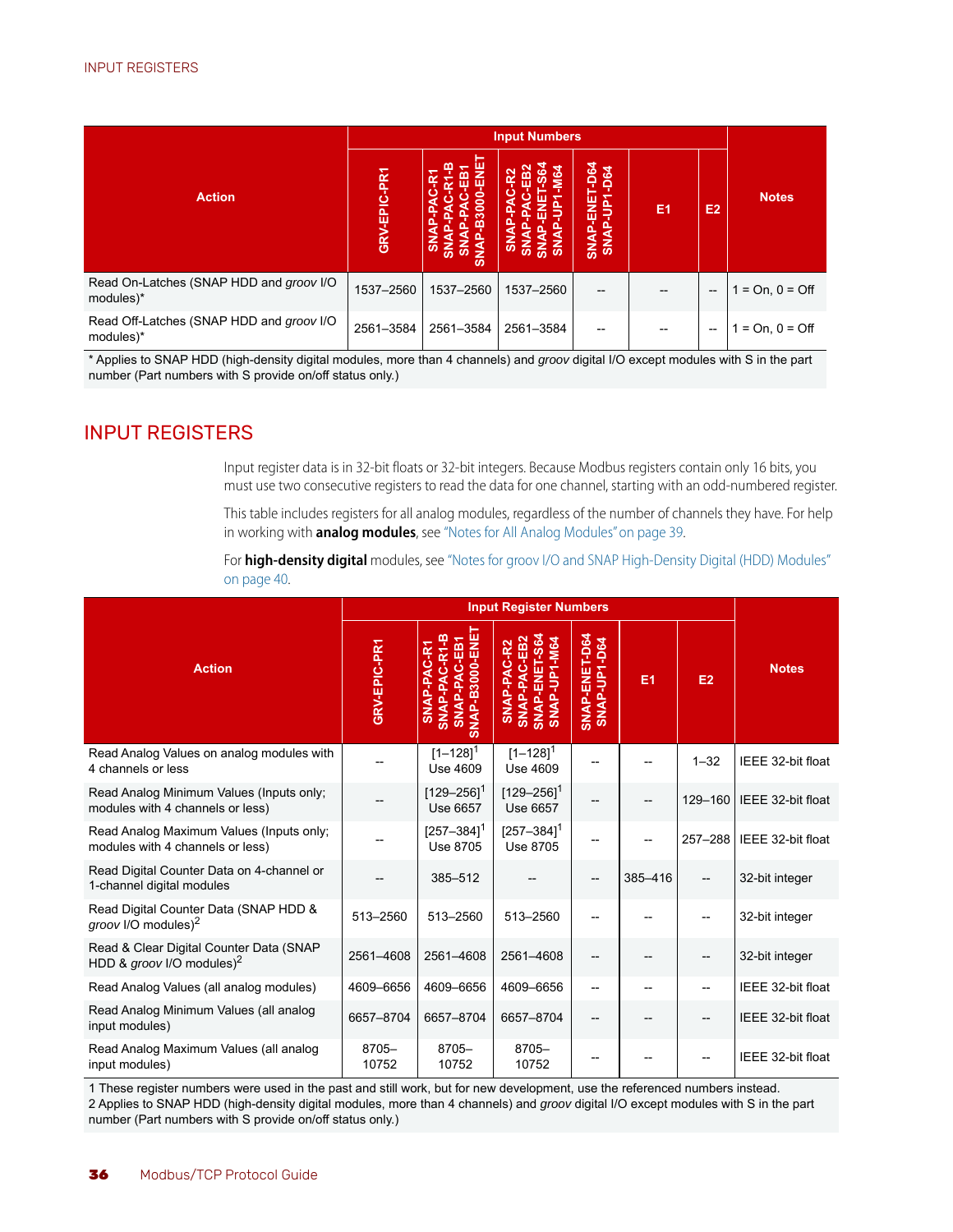<span id="page-40-2"></span>You can read a maximum of 127 registers in one command.

# <span id="page-40-1"></span><span id="page-40-0"></span>HOLDING REGISTERS

Most of this data is also in the form of 32-bit integers or 32-bit floats. For these formats, you must use two consecutive registers to read or write the data for one channel, starting with an odd-numbered register.

This table includes registers for all analog modules, regardless of the number of channels they have. For help in working with **analog modules**, see ["Notes for All Analog Modules" on page 39](#page-42-0).

|                                                                                              |              |                                                                                 | <b>Holding Register Numbers</b>                              |                               |                      |               |                                                                                                                                               |
|----------------------------------------------------------------------------------------------|--------------|---------------------------------------------------------------------------------|--------------------------------------------------------------|-------------------------------|----------------------|---------------|-----------------------------------------------------------------------------------------------------------------------------------------------|
| <b>Action</b>                                                                                | GRV-EPIC-PR1 | SNAP-B3000-ENE<br>SNAP-PAC-R1-B<br>SNAP-UP-1-ADS<br>SNAP-PAC-EB1<br>SNAP-PAC-R1 | SNAP-ENET-S64<br>SNAP-PAC-EB2<br>SNAP-UP1-M64<br>SNAP-PAC-R2 | SNAP-ENET-D64<br>SNAP-UP1-D64 | E1                   | E2            | <b>Notes</b>                                                                                                                                  |
| Read or Write Analog<br>Outputs in Engineering<br>Units (modules with 4<br>channels or less) |              | $[1 - 128]$ <sup>1</sup><br><b>Use 1031</b>                                     | $[1 - 128]$ <sup>1</sup><br><b>Use 1031</b>                  |                               |                      | $1 - 32$      | IEEE 32-bit float                                                                                                                             |
| Set Analog Offset (mod-<br>ules with 4 channels or<br>less)                                  |              | $[129 - 256]$ <sup>1</sup><br>Use 3079                                          | $[129 - 256]$ <sup>1</sup><br>Use 3079                       |                               |                      | 129-160       | IEEE 32-bit float                                                                                                                             |
| Set Analog Gain (mod-<br>ules with 4 channels or<br>less)                                    |              | $[257 - 384]$ <sup>1</sup><br>Use 5127                                          | $[257 - 384]$ <sup>1</sup><br>Use 5127                       |                               |                      | $257 - 288$   | IEEE 32-bit float                                                                                                                             |
| Set Channel Low Scale<br>Value (modules with 4<br>channels or less)                          |              | $[385 - 512]$ <sup>1</sup><br>Use 7175                                          | $[385 - 512]$ <sup>1</sup><br>Use 7175                       |                               |                      | 385-416       | IEEE 32-bit float                                                                                                                             |
| Set Channel High Scale<br>Value (modules with 4<br>channels or less)                         |              | $[513 - 640]$ <sup>1</sup><br>Use 9223                                          | $[513 - 640]$ <sup>1</sup><br>Use 9223                       |                               |                      | 513-544       | IEEE 32-bit float                                                                                                                             |
| <b>Configure Channels</b><br>(modules with 4 channels<br>or less)                            |              | $[641 - 768]$ <sup>1</sup><br>Use 11271                                         | $[641 - 768]$ <sup>1</sup><br>Use 11271                      | See<br>Coils                  | 641-672 <sup>2</sup> | $641 - 672^2$ | 32-bit integer (See page 17<br>for information on configur-<br>ing channels.)                                                                 |
| Configure Channel Fea-<br>tures (counters on<br>4-channel or 1-channel<br>digital modules)   |              | $[769 - 896]$ <sup>1</sup><br>Use 13319                                         | Use 13319                                                    | $\overline{\phantom{a}}$      | 769-800              |               | 32-bit integer (See page 28<br>for information on counters.)                                                                                  |
| Reserved                                                                                     | 897-1024     | 897-1024                                                                        | 769-1024                                                     | $\overline{\phantom{a}}$      | 897-1024             | 897-1024      | Reserved                                                                                                                                      |
| Set Degrees in F or C                                                                        | 1025         | 1025                                                                            | 1025                                                         |                               |                      | 1025          | 16-bit integer. 1 sets degrees<br>in F; 0 sets degrees in C.                                                                                  |
| Store Configuration to<br>Flash                                                              | 1026         | 1026                                                                            | 1026<br>(Or Coil 257)                                        | See<br>Coils                  | 1026                 | 1026          | 16-bit integer. Any non-zero<br>value stores configuration to<br>flash, so it is restored when<br>the brain is turned on. $0 = no$<br>action. |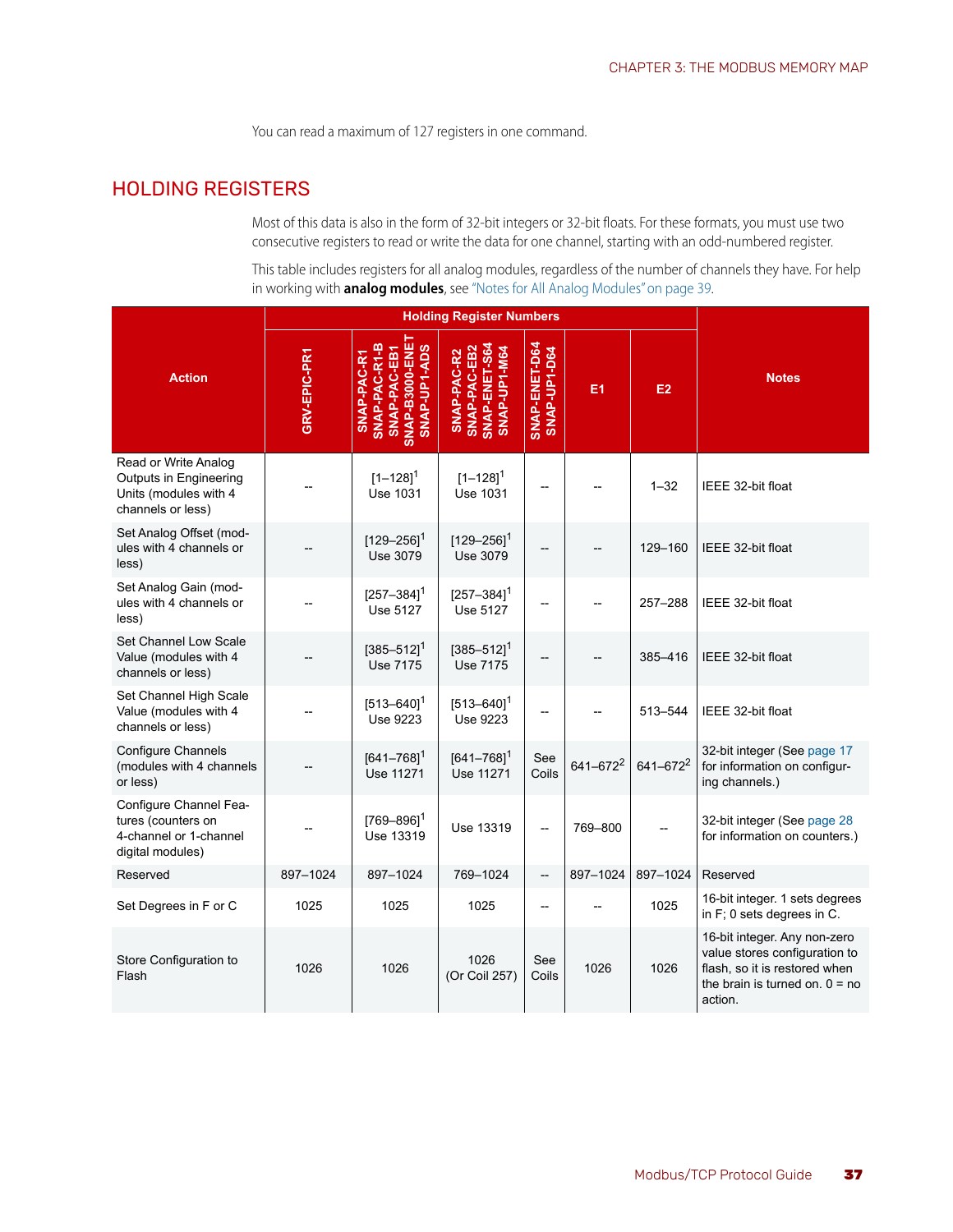<span id="page-41-0"></span>

|                                                           |              |                                                                                 | <b>Holding Register Numbers</b>                              |                               |      |                          |                                                                                                                                                                                                                                                                                                  |
|-----------------------------------------------------------|--------------|---------------------------------------------------------------------------------|--------------------------------------------------------------|-------------------------------|------|--------------------------|--------------------------------------------------------------------------------------------------------------------------------------------------------------------------------------------------------------------------------------------------------------------------------------------------|
| <b>Action</b>                                             | GRV-EPIC-PR1 | SNAP-B3000-ENE<br>SNAP-PAC-R1-B<br>SNAP-UP-1-ADS<br>SNAP-PAC-EB1<br>SNAP-PAC-R1 | SNAP-ENET-S64<br>SNAP-UP1-M64<br>SNAP-PAC-EB2<br>SNAP-PAC-R2 | SNAP-ENET-D64<br>SNAP-UP1-D64 | E1   | E <sub>2</sub>           | <b>Notes</b>                                                                                                                                                                                                                                                                                     |
| Reset to Factory Defaults                                 | 1027         | 1027                                                                            | 1027<br>(Or Coil 258)                                        | See<br>Coils                  | 1027 | 1027                     | 16-bit integer. Any non-zero<br>value resets the brain to<br>defaults as follows: Clears<br>offsets and gains, counters,<br>latches, and min/max data;<br>turns off digital outputs; sets<br>analog outputs to zero scale<br>(0 counts). (1027 is equal to<br>1028 followed by 1030.)            |
| Clear Channel Configura-<br>tion                          | 1028         | 1028                                                                            | 1028<br>(Or Coil 259)                                        | See<br>Coils                  | 1028 | 1028                     | 16-bit integer. Any non-zero<br>value clears flash.                                                                                                                                                                                                                                              |
| Set 32-bit Float Format                                   | 1029         | 1029                                                                            | 1029                                                         | Ξ.                            | 1029 | 1029                     | 16-bit integer. 0 = Big Endian;<br>$1 = Word-swaped Big$<br>Endian.                                                                                                                                                                                                                              |
| <b>Hardware Reset</b>                                     |              | 1030                                                                            | 1030<br>(Or Coil 260)                                        | See<br>Coils                  | 1030 | 1030                     | Using Modbus Command 06,<br>write any non-zero value to<br>reset hardware, which is like<br>cycling power to the brain. If<br>channel configuration data<br>has not been stored to flash<br>or flash has been cleared<br>(1028), channels are reset to<br>defaults.<br>Reading always returns 0. |
| Read or Write Analog<br>Outputs<br>(all analog modules)   | 1031-3078    | 1031-3078                                                                       | 1031-3078                                                    | Ξ.                            |      |                          | IEEE 32-bit float                                                                                                                                                                                                                                                                                |
| Set Analog Offset<br>(all analog modules)                 | 3079-5126    | 3079-5126                                                                       | 3079-5126                                                    | --                            |      |                          | IEEE 32-bit float                                                                                                                                                                                                                                                                                |
| Set Analog Gain<br>(all analog modules)                   | 5127-7174    | 5127-7174                                                                       | 5127-7174                                                    | Ξ.                            |      |                          | IEEE 32-bit float                                                                                                                                                                                                                                                                                |
| Set Channel Low Scale<br>Value (all analog mod-<br>ules)  | 7175-9222    | 7175-9222                                                                       | 7175-9222                                                    |                               |      |                          | IEEE 32-bit float                                                                                                                                                                                                                                                                                |
| Set Channel High Scale<br>Value (all analog mod-<br>ules) | 9223-11270   | 9223-11270                                                                      | 9223-11270                                                   | --                            |      |                          | IEEE 32-bit float                                                                                                                                                                                                                                                                                |
| Configure Channels (all<br>modules)                       | 11271-13318  | 11271-13318                                                                     | 11271-13318                                                  | $\overline{\phantom{a}}$      |      | --                       | 32-bit integer                                                                                                                                                                                                                                                                                   |
| Configure Channel Fea-<br>tures (all modules) $3$         | 13319-15366  | 13319-15366                                                                     | 13319-15366                                                  | $\overline{\phantom{a}}$      |      | $\overline{\phantom{a}}$ | 32-bit integer                                                                                                                                                                                                                                                                                   |

1 These register numbers were used in the past and still work, but for new development, use the referenced numbers instead. 2 The method to configure E1 and E2 brain boards is simplified in E1/E2 firmware R1.2a (and higher) and in PAC Project 9.5000 (and higher). Also, if a SNAP PAC controller communications with the E1 or E2, the controller must have PAC firmware R9.5a (or higher) to use the simplified configuration method. If you are not using these firmware and software versions (or if you prefer to use the previous method to reconfigure existing E1s or E2s), see Opto 22 [form 1576,](http://www.opto22.com/site/documents/drilldown.aspx?aid=1944) *I/O Configuration for E1 and E2 Brain Boards*. 3 Except *groov* I/O modules with S in the part number, which provide on/off status only.

You can read a maximum of 127 registers in one command.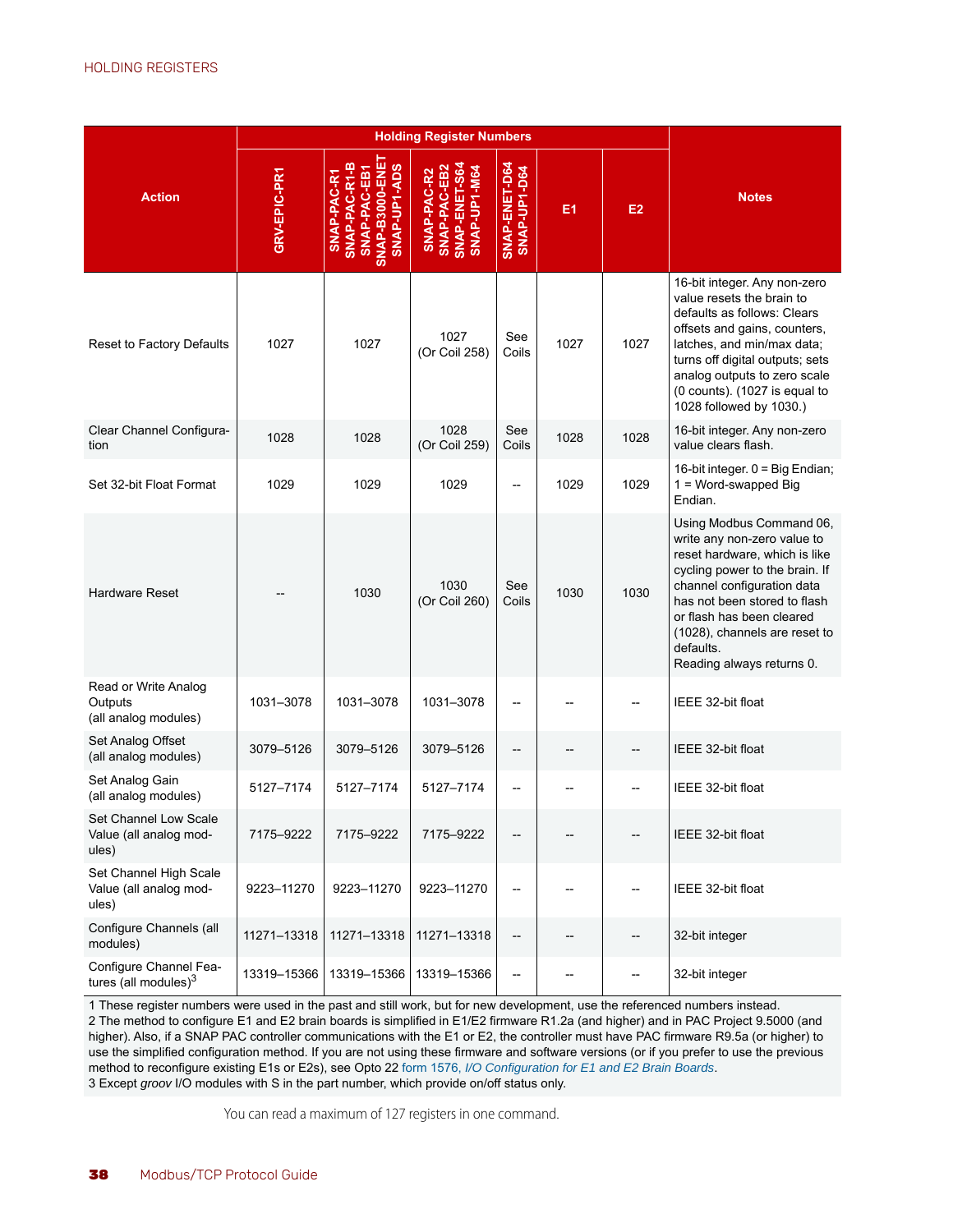## <span id="page-42-2"></span><span id="page-42-0"></span>NOTES FOR ALL ANALOG MODULES

<span id="page-42-4"></span><span id="page-42-3"></span>Changes have been made to the Modbus memory map to accommodate higher-density *groov* and SNAP analog input and output modules. Analog modules range from 1 to 32 channels. Adjust your reads and writes depending on the module you have; for example, if your analog module has two channels, use only the registers for the first two channels. If it has eight channels, use only the registers for the first eight channels.

**Coils** contain 32 numbers per module for clearing analog minimum and maximum values. Data for each coil is either 0 or 1. Registers and corresponding channels for a 32-channel analog module in position 0 are shown below as an example:

|         | Coil 3585 | 1358613587 | 3588   3589   3590   3591 |  | 3592 | '36091 |    | 3610 3611 3612 3613 3614 3615 3616 |    |    |        |
|---------|-----------|------------|---------------------------|--|------|--------|----|------------------------------------|----|----|--------|
| Channel |           |            |                           |  |      | つら     | 26 | 28                                 | 29 | 30 | $\sim$ |

**Input and holding registers** contain 64 registers for each module (since the data for each channel requires two registers). For example, on a 32-channel analog module in position 0:

| Register   4609   4611   4613   4615   4617   4619   4621   4623 |   | 4610   4612   4614   4616   4618   4620   4622   4624 |  |  |    |    |        |    |    | 14657146591466114663146651466714669146711<br>14658 4660 4662 4664 4666 4668 4670 4672 |  |
|------------------------------------------------------------------|---|-------------------------------------------------------|--|--|----|----|--------|----|----|---------------------------------------------------------------------------------------|--|
| Channell                                                         | - |                                                       |  |  | 25 | 26 | $\sim$ | 28 | 29 | 30                                                                                    |  |

#### <span id="page-42-1"></span>Analog Module Register Table

The following table shows **starting registers** for the first channel on each module on the largest rack.

|                        |                        | <b>Coils</b>           |                   | <b>Input Registers</b> |                |                   |                            |                   | <b>Holding Registers</b> |                          |                |                       |
|------------------------|------------------------|------------------------|-------------------|------------------------|----------------|-------------------|----------------------------|-------------------|--------------------------|--------------------------|----------------|-----------------------|
| <b>Module Position</b> | <b>Clear Min Value</b> | <b>Clear Max Value</b> | <b>Read Value</b> | <b>Read Min Value</b>  | Read Max Value | Read/Write Output | <b>Offset</b><br>Calculate | Gain<br>Calculate | Set Low Scale            | <b>Scale</b><br>Set High | Config Channel | <b>Config Feature</b> |
| 0                      | 3585                   | 4609                   | 4609              | 6657                   | 8705           | 1031              | 3079                       | 5127              | 7175                     | 9223                     | 11271          | 13319                 |
| 1                      | 3617                   | 4641                   | 4737              | 6785                   | 8833           | 1159              | 3207                       | 5255              | 7303                     | 9351                     | 11399          | 13447                 |
| $\overline{2}$         | 3649                   | 4673                   | 4865              | 6913                   | 8961           | 1287              | 3335                       | 5383              | 7431                     | 9479                     | 11527          | 13575                 |
| $\mathsf 3$            | 3681                   | 4705                   | 4993              | 7041                   | 9089           | 1415              | 3463                       | 5511              | 7559                     | 9607                     | 11655          | 13703                 |
| $\overline{4}$         | 3713                   | 4737                   | 5121              | 7169                   | 9217           | 1543              | 3591                       | 5639              | 7687                     | 9735                     | 11783          | 13831                 |
| 5                      | 3745                   | 4769                   | 5249              | 7297                   | 9345           | 1671              | 3719                       | 5767              | 7815                     | 9863                     | 11911          | 13959                 |
| 6                      | 3777                   | 4801                   | 5377              | 7425                   | 9473           | 1799              | 3847                       | 5895              | 7943                     | 9991                     | 12039          | 14087                 |
| 7                      | 3809                   | 4833                   | 5505              | 7553                   | 9601           | 1927              | 3975                       | 6023              | 8071                     | 10119                    | 12167          | 14215                 |
| 8                      | 3841                   | 4865                   | 5633              | 7681                   | 9729           | 2055              | 4103                       | 6151              | 8199                     | 10247                    | 12295          | 14343                 |
| 9                      | 3873                   | 4897                   | 5761              | 7809                   | 9857           | 2183              | 4231                       | 6279              | 8327                     | 10375                    | 12423          | 14471                 |
| 10                     | 3905                   | 4929                   | 5889              | 7937                   | 9985           | 2311              | 4359                       | 6407              | 8455                     | 10503                    | 12551          | 14599                 |
| 11                     | 3937                   | 4961                   | 6017              | 8065                   | 10113          | 2439              | 4487                       | 6535              | 8583                     | 10631                    | 12679          | 14727                 |
| 12                     | 3969                   | 4993                   | 6145              | 8193                   | 10241          | 2567              | 4615                       | 6663              | 8711                     | 10759                    | 12807          | 14855                 |
| 13                     | 4001                   | 5025                   | 6273              | 8321                   | 10369          | 2695              | 4743                       | 6791              | 8839                     | 10887                    | 12935          | 14983                 |
| 14                     | 4033                   | 5057                   | 6401              | 8449                   | 10497          | 2823              | 4871                       | 6919              | 8967                     | 11015                    | 13063          | 15111                 |
| 15                     | 4065                   | 5089                   | 6529              | 8577                   | 10625          | 2951              | 4999                       | 7047              | 9095                     | 11143                    | 13191          | 15239                 |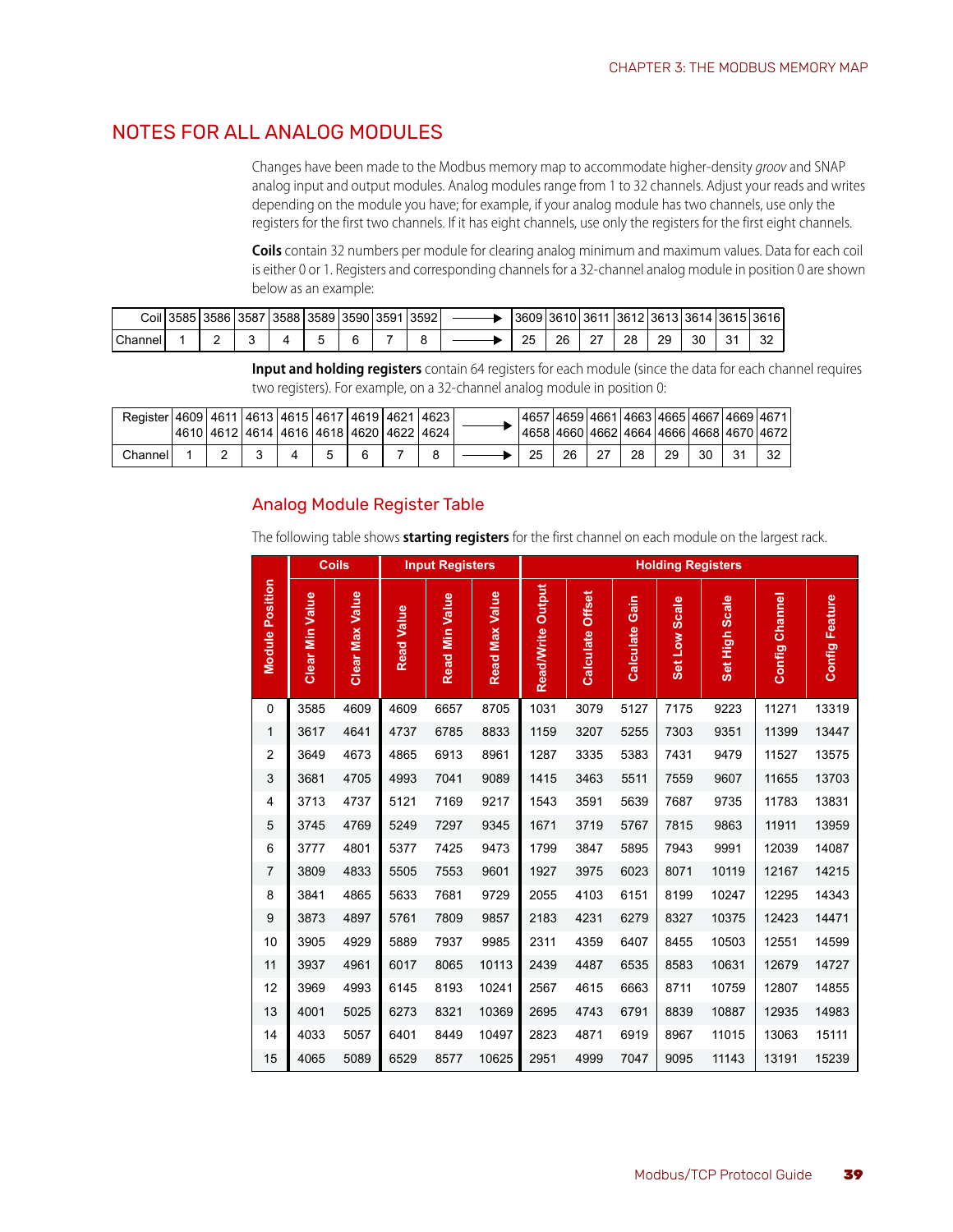#### <span id="page-43-5"></span><span id="page-43-0"></span>Change in Reporting Analog Counts for E2

The configuration method for E2 I/O units was simplified in E2 firmware R1.2a and PAC Project R9.5. With the new method, you can configure E2s in PAC Control and PAC Manager just as you would other I/O units, and configure their channels as G1 modules rather than similar SNAP modules.

**This change makes a difference in how the E2 I/O unit reports counts.** Modules configured directly as G1 modules (the new method) will report counts as G1 counts (0 to +4095 nominal range). Modules configured under the old method will report counts as SNAP counts (0 to  $+25000$ , or  $-25000$  to  $+25000$ ).

# <span id="page-43-3"></span><span id="page-43-1"></span>NOTES FOR *groov* I/O AND SNAP HIGH-DENSITY DIGITAL (HDD) MODULES

<span id="page-43-7"></span><span id="page-43-6"></span>*groov* I/O and SNAP high-density digital I/O modules contain more than 4 channels per module. They are handled differently in the Modbus memory map because additional registers are reserved.

**Coils and inputs** contain 32 numbers for each module, with an additional 32 reserved. Data for each number is either 0 or 1. Numbers and corresponding channels for a 32-channel HDD module in position 0 are shown below as an example:

| Coil/Input 513 514 515 516 517 518 519 520 |  |  |  |  |    |    |    |    | 537   538   539   540   541   542   543   544 |  |
|--------------------------------------------|--|--|--|--|----|----|----|----|-----------------------------------------------|--|
| Channel                                    |  |  |  |  | 25 | 26 | 28 | 29 | 30                                            |  |

Coils or inputs from 545–576 are reserved, and then Module 1 starts at 577. On a 16-channel HDD module, module 0 would use coils or inputs 513–528; numbers 529–576 are reserved; and module 1 would still start at 577. See "*[groov I/O and High-Density Digital Module Register Table" on page 40](#page-43-2)* for additional module starting numbers.

**Registers** contain 64 numbers for each module (since the data for each channel requires two registers), and an additional 64 registers are reserved. For example, on a 32-channel module in position 0:

| Register   513   515   517   519   521   523   525   527 |  | 514   516   518   520   522   524   526   528 |  |  |    |    |    | 561   563   565   567   569   571   573   575  <br>562   564   566   568   570   572   574   576 |         |  |
|----------------------------------------------------------|--|-----------------------------------------------|--|--|----|----|----|--------------------------------------------------------------------------------------------------|---------|--|
| Channel i                                                |  |                                               |  |  | 25 | 26 | 28 | -29                                                                                              | 30   31 |  |

Registers 577–640 are reserved, and then module 1 starts at 641. See the table below for additional modules.

#### <span id="page-43-2"></span>*groov* I/O and High-Density Digital Module Register Table

<span id="page-43-4"></span>**Module Position Coils/Inputs Input Registers State On-Latch State Off-Latch State Counter Data Read & Clear Counter** 0 513 1537 2561 513 2561 1 577 1601 2625 641 2689 2 641 1665 2689 769 2817 3 705 1729 2753 897 2945 4 769 1793 2817 1025 3073 5 833 1857 2881 1153 3201 6 897 1921 2945 1281 3329 7 961 1985 3009 1409 3457 8 1025 2049 3073 1537 3585 9 1089 2113 3137 1665 3713 10 1153 2177 3201 1793 3841 11 | 1217 2241 3265 | 1921 3969

The following table shows starting registers for the first channel on each module on the largest rack.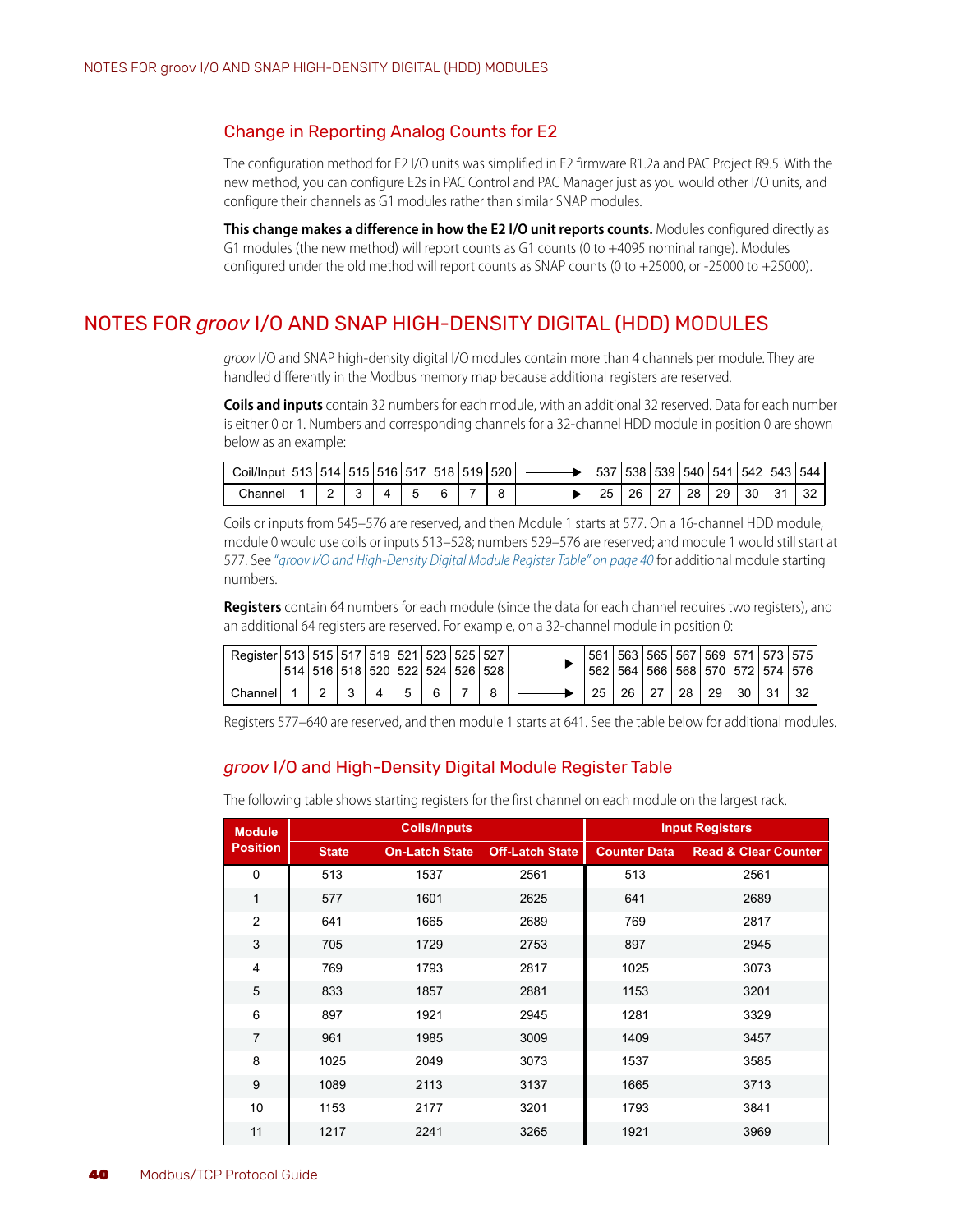| <b>Module</b>   |              | <b>Coils/Inputs</b>   |                        | <b>Input Registers</b> |                                 |  |  |  |  |
|-----------------|--------------|-----------------------|------------------------|------------------------|---------------------------------|--|--|--|--|
| <b>Position</b> | <b>State</b> | <b>On-Latch State</b> | <b>Off-Latch State</b> | <b>Counter Data</b>    | <b>Read &amp; Clear Counter</b> |  |  |  |  |
| 12              | 1281         | 2305                  | 3329                   | 2049                   | 4097                            |  |  |  |  |
| 13              | 1345         | 2369                  | 3393                   | 2177                   | 4225                            |  |  |  |  |
| 14              | 1409         | 2433                  | 3457                   | 2305                   | 4353                            |  |  |  |  |
| 15              | 1473         | 2497                  | 3521                   | 2433                   | 4481                            |  |  |  |  |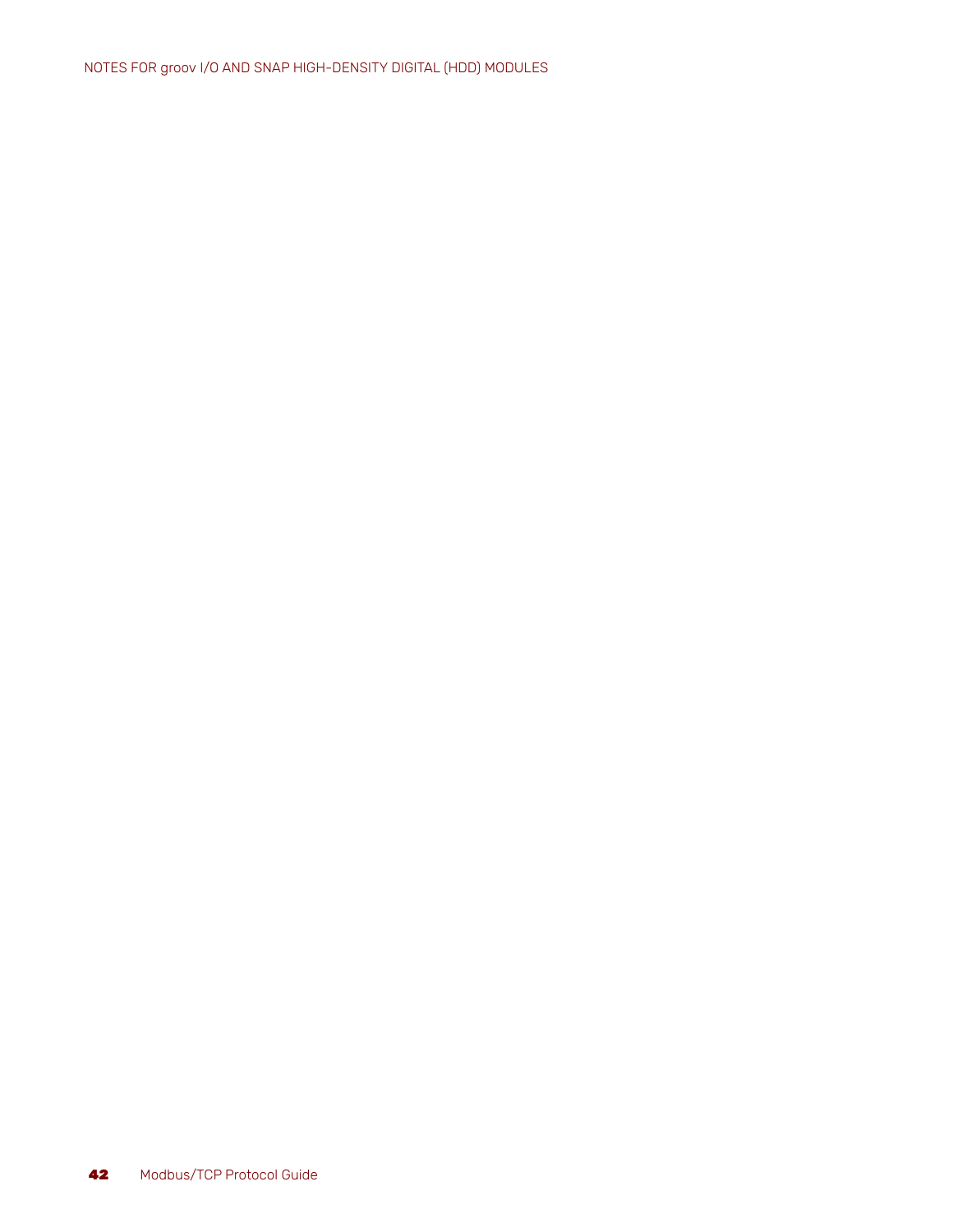# <span id="page-46-4"></span><span id="page-46-0"></span>4: Accessing Other Data

#### <span id="page-46-1"></span>INTRODUCTION

In most cases, communication between Modbus/TCP and Opto 22 systems uses the Modbus memory map detailed in [Chapter](#page-36-5) 3, which was designed to make communication easier. Always look in [Chapter 3](#page-36-5) first to see if the data you want is available there.

However, if you need to read and write data in additional areas of the device's memory map not covered in [Chapter 3: The Modbus Memory Map](#page-36-3), you can do so with any of the following controllers or I/O units:

| GRV-EPIC-PR1  |  |
|---------------|--|
| SNAP-PAC-S1   |  |
| SNAP-PAC-R1   |  |
| SNAP-PAC-R1-B |  |
| SNAP-PAC-R2   |  |
| SNAP-PAC-FR1  |  |
| SNAP-PAC-FR2  |  |

OPTOEMU-SNR-3V OPTOEMU-SNR-DR1 OPTOEMU-SNR-DR2 SNAP-B3000-ENET SNAP-ENET-S64 SNAP-UP1-M64 SNAP-UP1-ADS

*NOTE: Digital-only I/O units and E1 and E2 I/O units do not support this advanced Modbus programming.* 

#### <span id="page-46-2"></span>Why Access Other Data?

<span id="page-46-5"></span>Some common reasons for needing to access other data in a device's memory map include:

- **•** Finding out the device's unit type and firmware revision.
- **•** Reading data placed in the device's Scratch Pad area (for example, by a PAC Control strategy or by another device) or writing data to the device's Scratch Pad. Scratch Pad areas may include bits, integers, floats, and strings, depending on the device. See form 1704, *[PAC Manager User's Guide](http://www.opto22.com/site/documents/doc_drilldown.aspx?aid=3161)*, for more information on Scratch Pad areas.

#### <span id="page-46-6"></span><span id="page-46-3"></span>Accessible Data

All of the Opto 22 device's regular OptoMMP memory map addresses in the range F000 0000 to F1EB FFFE are directly available for reading and writing. The available addresses vary based on the device you're using.

Addresses outside that range (or scattered addresses) may be indirectly accessed in one contiguous chunk by using the Custom Data Access Area (F0D6 0000 to F0D6 0FFC) and Custom Configuration Area (F0D5 0000 to F0D5 0FFC) to map selected addresses into one area that is available for Modbus reads and writes.

The complete OptoMMP memory map is in an appendix in Opto 22 form 1465, *[OptoMMP Protocol Guide](http://www.opto22.com/site/documents/doc_drilldown.aspx?aid=1875)*. This guide is available on our website, www.opto22.com. You'll need the protocol guide to determine the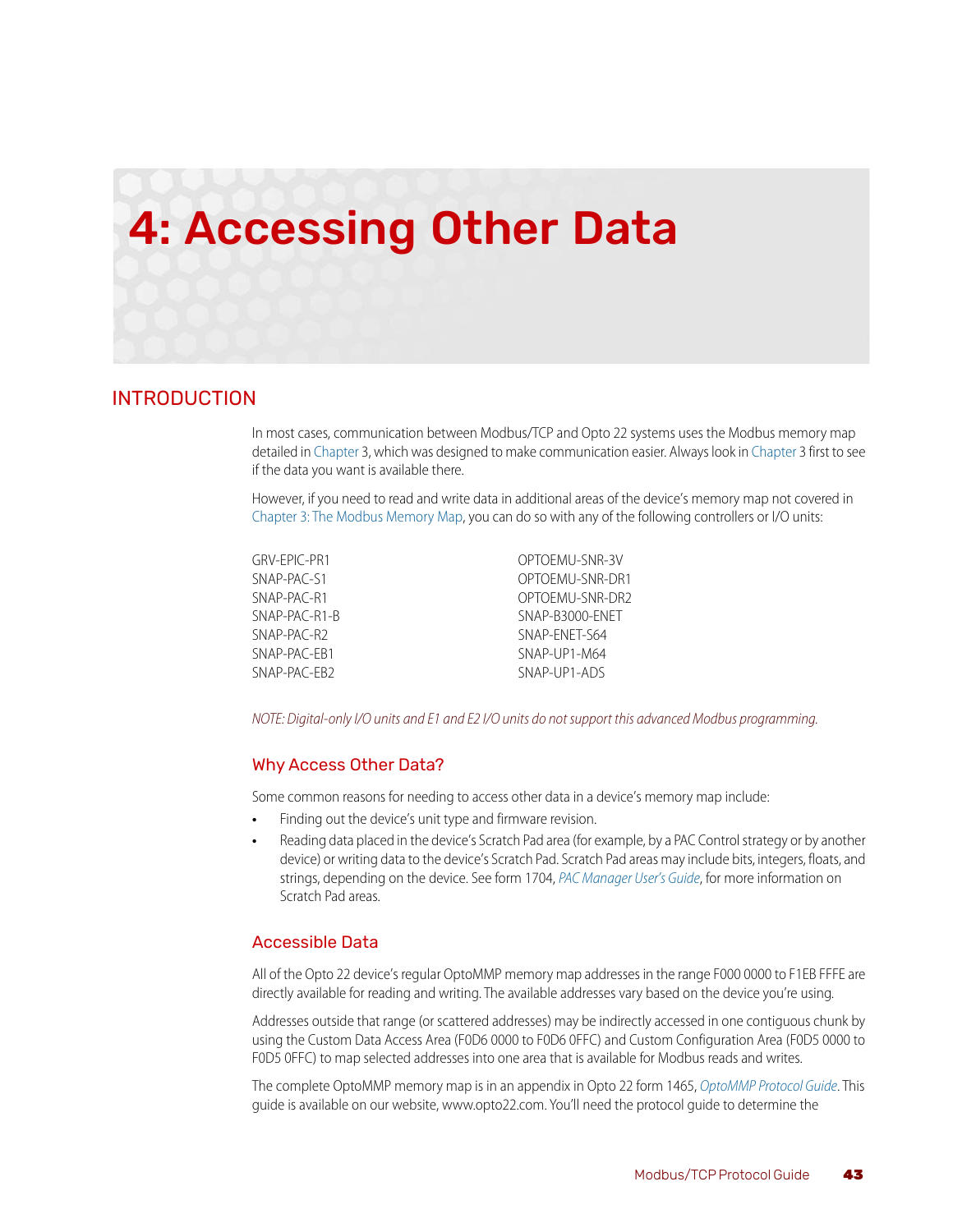addresses available for your device and to find specific addresses, data types, and data length. For some addresses you'll also need this guide to interpret the data you receive (for example, a firmware version) or to know what data to send.

You can also use the Modbus Calculator in PAC Manager to convert memory map addresses to their corresponding Modbus values.

When you're working with the memory map addresses in the *OptoMMP Protocol Guide*, remember that they refer to Opto 22 input/output channels, which are zero-based. That is, the first module position is position 0, and the first channel on any module is channel 0.

#### <span id="page-47-0"></span>Modbus Master Requirements

As explained in [Chapter 1: Introduction](#page-4-4), Opto 22 devices use a Modbus packet inside TCP/IP. The Modbus checksum is not used; instead, the Ethernet TCP/IP link layer checksum guarantees data. The size of the packet is limited to 256 bytes.

In order to access additional memory map addresses, the Modbus master needs to support Class 0 commands and the following function codes:

- 03 Read holding registers
- 06 Preset single register
- 10 Preset multiple registers

## <span id="page-47-1"></span>DETERMINING MODBUS UNIT ID AND REGISTER

For the Modbus Memory Map in [Chapter](#page-36-5) 3, you always use a unit ID (slave ID) of 1. However, Opto 22 memory mapped devices contain far more data than can fit in the registers provided by the Modbus protocol. To add more data, we used additional unit IDs.

To read and write to these other areas of the memory map, you need to determine the Modbus Unit ID and Register Address that are equivalent to the I/O unit's memory map address.

<span id="page-47-4"></span>The easiest way is to use PAC Manager software to convert addresses. PAC Manager is included on the CD that comes with a SNAP or E1/E2 device; it is also available for download from our website, www.opto22.com (search for PAC Manager).

The basic steps for determining the Modbus Unit ID and Register are shown below; see form 1704, *[PAC](http://www.opto22.com/site/documents/doc_drilldown.aspx?aid=3161)  [Manager User's Guide](http://www.opto22.com/site/documents/doc_drilldown.aspx?aid=3161)* [for additional help. Or you can use form 1465,](http://www.opto22.com/site/documents/doc_drilldown.aspx?aid=1875) *OptoMMP Protocol Guide*, to find the memory map addresses. Both guides are available on our website at [www.opto22.com](http://www.opto22.com/).

#### <span id="page-47-2"></span>Finding OptoMMP Memory Map Addresses

Find the memory map address you need by locating it in form 1465, *[OptoMMP Protocol Guide](http://www.opto22.com/site/documents/doc_drilldown.aspx?aid=1875)*.

#### <span id="page-47-3"></span>Alternative method (not available for *groov* EPIC)

For Opto 22 devices **except** *groov* **EPIC**, you can use PAC Manager's Inspect window to find a memory map address. (PAC Manager does not work with *groov* EPIC.) The Opto 22 device must be accessible from your PC in order to use this method.

#### To start PAC Manager:

- **•** In Windows 7, click the Windows Start button, and then click All Programs > Opto 22 > PAC Project 10 > PAC Manager 10.
- **•** In Windows 10, click the Windows Start button and type Opto 22 > PAC Manager 10.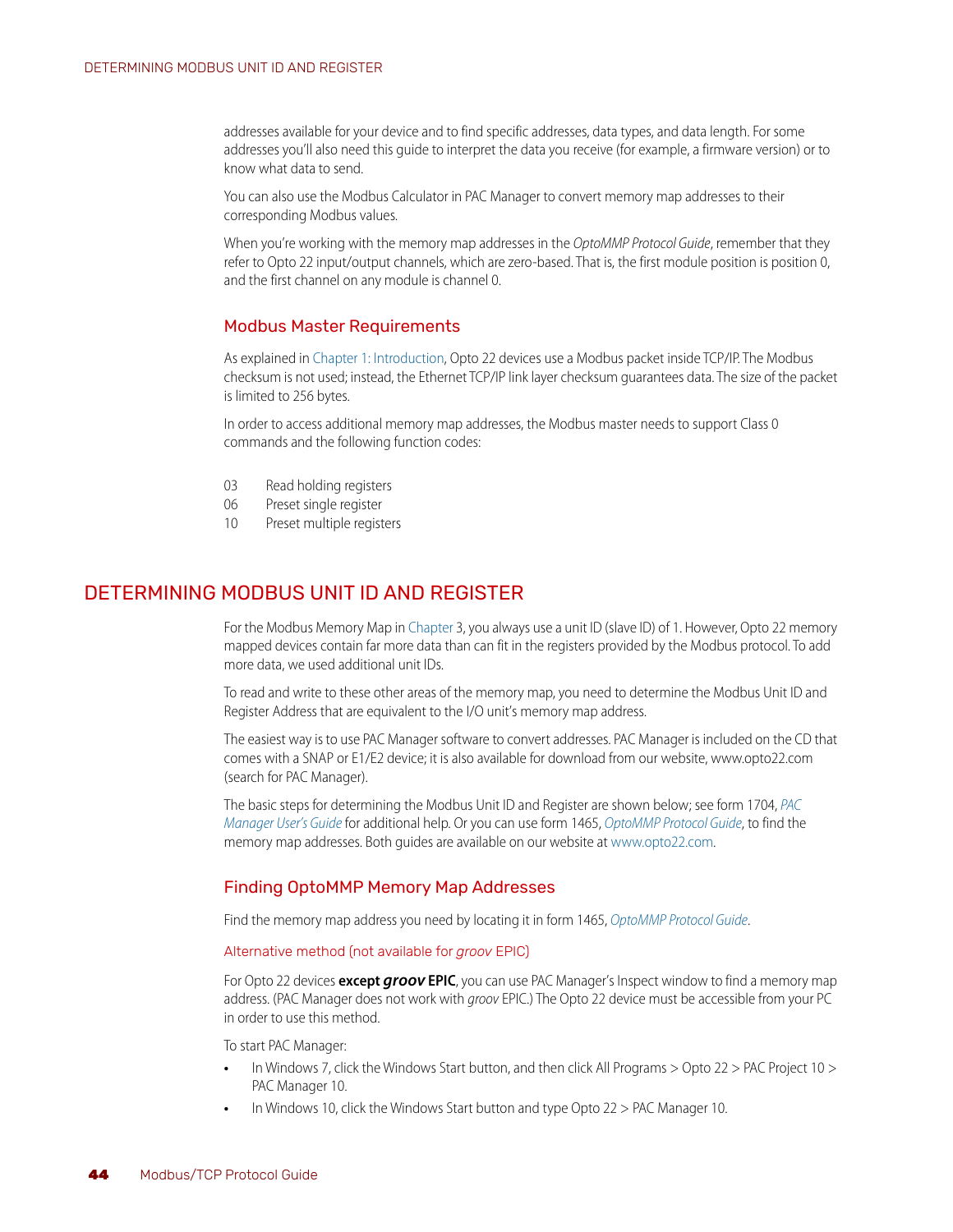| PAC Manager          | $\Box$ $\Box$ | $\mathbf{x}$ |
|----------------------|---------------|--------------|
| File Tools View Help |               |              |
| døe krek dø          |               |              |
|                      |               |              |
|                      |               |              |
|                      |               |              |
|                      |               |              |
|                      |               |              |
|                      |               |              |
|                      |               |              |
|                      |               |              |
| Ready                |               | 11.          |

**1.** Click the Inspect icon  $\mathbb{Q}$ .

| Device Name:                             | $\overline{\mathbf{r}}$<br>Options $\blacktriangleright$ | Status: Status Read area last read at 08/08/14 13:39:27 |              |
|------------------------------------------|----------------------------------------------------------|---------------------------------------------------------|--------------|
| <b>Status Read</b><br><b>Status Read</b> |                                                          |                                                         |              |
| <b>Status Write</b>                      |                                                          |                                                         | Refresh<br>۸ |
| Wireless LAN                             |                                                          |                                                         |              |
| Point Config                             |                                                          |                                                         | 目            |
| Digital Bank                             |                                                          |                                                         |              |
| <b>Digital Point</b>                     |                                                          |                                                         |              |
| Analog Bank                              |                                                          |                                                         |              |
| Analog Point                             |                                                          |                                                         |              |
| <b>High Density</b>                      |                                                          |                                                         |              |
| System                                   |                                                          |                                                         |              |
| Scratch Pad<br>٠                         |                                                          |                                                         |              |
| Data Log                                 |                                                          |                                                         |              |
| PID<br>▸                                 |                                                          |                                                         |              |
| Events<br>r                              |                                                          |                                                         |              |
| Communications >                         |                                                          |                                                         |              |
| Other<br>▶                               |                                                          |                                                         | ٠            |

**2.** Type the device's name or IP address in the Device Name field. Then click the button on the left side of the window that corresponds to the memory map address you need to find. For example, to find the memory map address for the device's firmware version, click Status Read.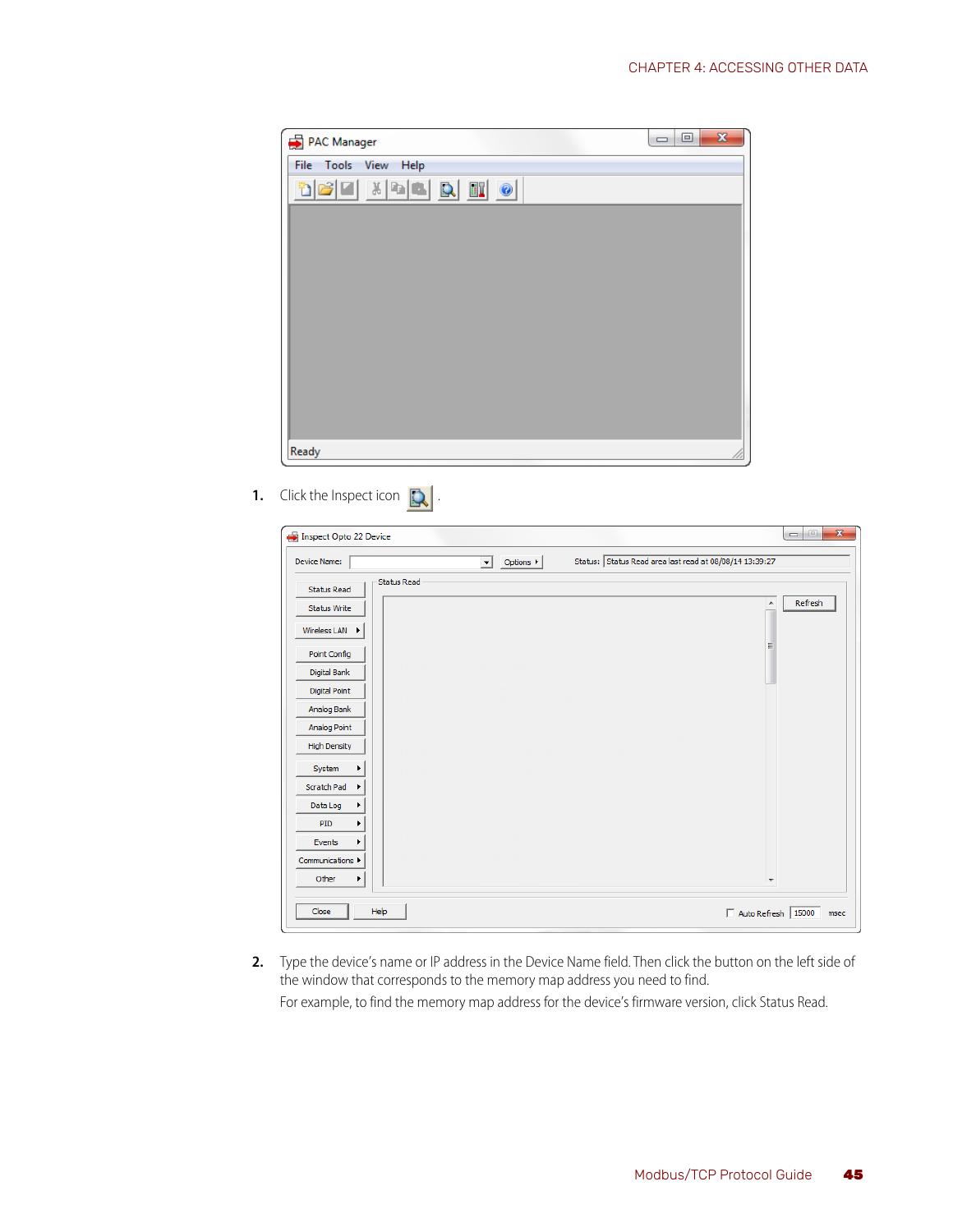| Device Name:<br>10.192.50.72 |                                         | Options $\blacktriangleright$<br>$\mathbf{r}$                                          | Status: Status Read area last read at 08/08/14 13:50:12 |         |
|------------------------------|-----------------------------------------|----------------------------------------------------------------------------------------|---------------------------------------------------------|---------|
|                              | <b>Status Read</b>                      |                                                                                        |                                                         |         |
| <b>Status Read</b>           |                                         |                                                                                        |                                                         |         |
| <b>Status Write</b>          | <b>ADDRESS</b>                          | <b>DESCRIPTION</b>                                                                     | <b>VALUE</b>                                            | Refresh |
| Wireless LAN $\rightarrow$   | 0xFFFF F030 0004<br>0xFFFF F030 0008    | Powerup Clear Flag PUC Needed<br><b>Busy Flag</b>                                      | PUC Received (0)<br>n                                   |         |
| Point Config                 | 0xFFFF F030 0018<br>0xFFFF F030 0000    | Loader Version<br>Memory Map Version                                                   | R1.0d<br>1.                                             |         |
| <b>Digital Bank</b>          | OXFFFF F030 0230                        | Current Boot Device                                                                    | Flash Memory                                            |         |
| <b>Digital Point</b>         | OXFFFF F030 001C<br>OXFFFF F030 00A0    | <b>Firmware Version</b><br>Firmware Version Date                                       | R9.4a<br>06/04/2014                                     |         |
| Analog Bank                  | OXFFFF F030 00B0                        | Firmware Version Time                                                                  | 13:07:58                                                |         |
| <b>Analog Point</b>          | 0xFFFF F030 0020                        | Unit Type                                                                              | 0x00000076                                              |         |
| <b>High Density</b>          | OXFFFF F030 0080<br>0xFFFF F030 0024    | Unit Description<br>I/O Unit Hardware Revision (Month)                                 | SNAP-PAC-EB1<br>3.                                      |         |
| System                       | 0xFFFF F030 0026                        | OXFFFF F030 0025 I/O Unit Hardware Revision (Dav)<br>I/O Unit Hardware Revision (Year) | 29<br>2007                                              |         |
| Scratch Pad                  | $0x$ FFFF F030 024C<br>0xFFFF F030 0028 | FPGA Version<br>Installed Ram                                                          | n.<br>16777216                                          |         |
| Data Log<br>▸                |                                         |                                                                                        |                                                         |         |
| <b>PID</b><br>۰              | 0xFFFF F030 002E                        | ETHERNET 1 Interface<br>MAC Address                                                    | $00 - A0 - 3D - 01 - 08 - A2$                           |         |
| Events                       | OXFFFF F030 0034<br>OXFFFF F030 0038    | IP Address<br>Subnet Mask                                                              | 10.192.50.72<br>255.255.192.0                           |         |
| Communications ▶             | OXFFFF F030 003C                        | Gateway                                                                                | 0.0.0.0                                                 |         |
| Other<br>٠                   | 0xFFFF F030 0040                        | <b>DNS</b>                                                                             | 0.0.0.0                                                 |         |

Memory map address for Firmware Version

You need to know only the last eight digits of the memory map address, in this case, F030001C.

#### <span id="page-49-0"></span>Converting OptoMMP Memory Map Addresses

Now that you have found the memory map addresses you need, you can convert them. The easiest way is by using [PAC Manager,](https://www.opto22.com/support/resources-tools/downloads/pac_manager) which is a free download from our website. You can use the PAC Manager conversion tool for *groov* I/O as well as for other Opto 22 devices.

If PAC Manager is not already open, start it:

- **•** In Windows 7, click the Windows Start button, and then click All Programs > Opto 22 > PAC Project 10 > PAC Manager 10.
- **•** In Windows 10, click the Windows Start button and type Opto 22 > PAC Manager 10.
- **1.** From PAC Manager's Tools menu, choose Modbus Calculator.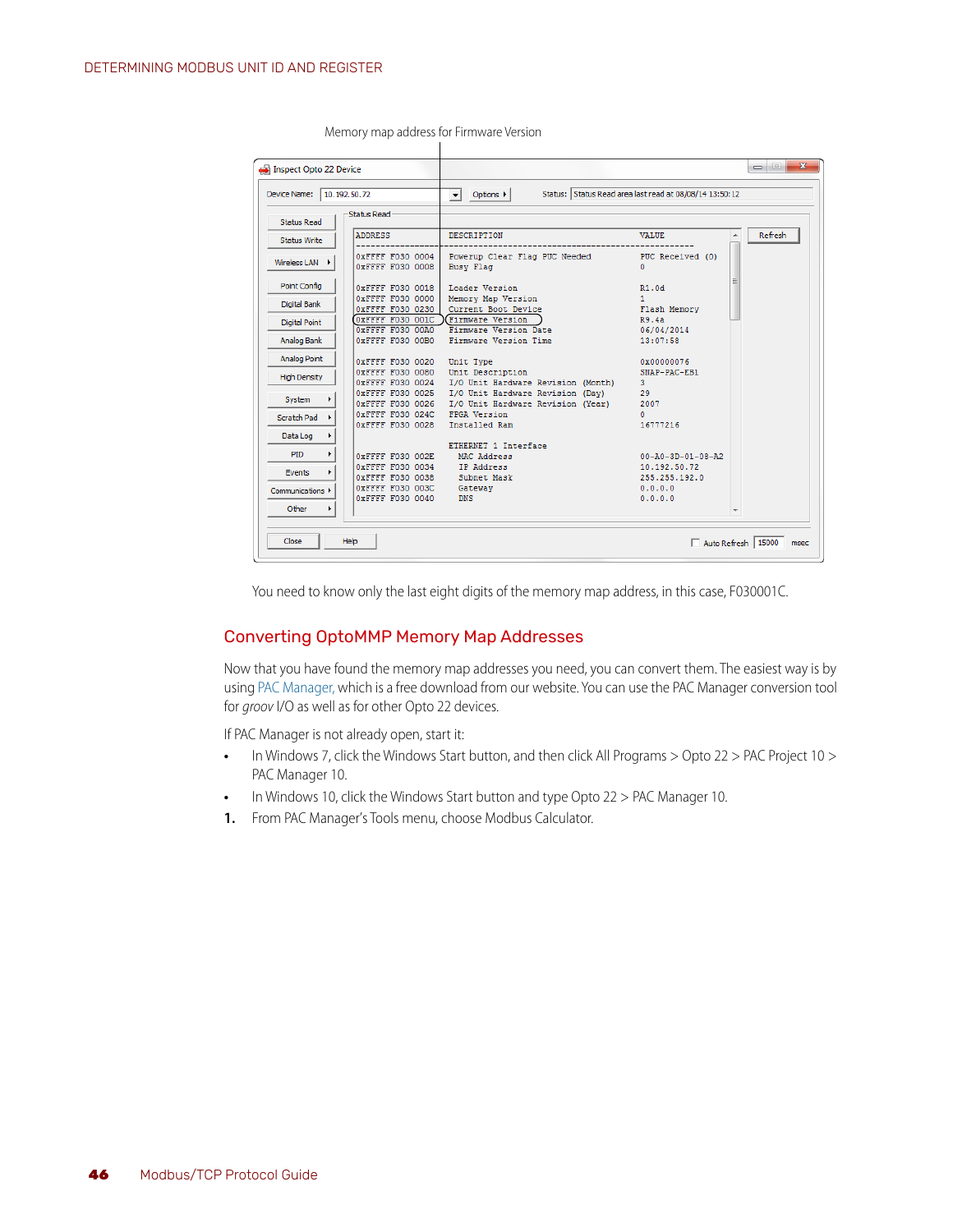| Modbus Calculator                                                                                                                                                | ж |
|------------------------------------------------------------------------------------------------------------------------------------------------------------------|---|
| <b>Address Conversion</b>                                                                                                                                        |   |
| Opto 22 Memory Map Address (Valid range F000 0000 to F1EB FFFE)<br>To convert to Modbus address                                                                  |   |
| For example: F 0 D 8 1 0 0 0                                                                                                                                     |   |
| 0 0 0 1 0 0 0 0 0 0 0 0 0 0 0 0 0 <br>1 1 1 1 0 0 0 0 1 1 0 1 1 0 0 0 <br>8 bits<br>16 bits                                                                      |   |
| 011011000<br>000100000000000                                                                                                                                     |   |
| Convert to decimal<br>Convert to decimal                                                                                                                         |   |
| 108<br>Add 2<br>$+2$                                                                                                                                             |   |
| Modbus:<br>Unit ID 110<br>Register Address 2048                                                                                                                  |   |
| For applications that use Register Number<br>instead of Register Address, convert<br>the address to a Register Number:<br>Add 1<br>$+1$                          |   |
| Modbus:<br>Unit ID 110<br>Register Number 2049                                                                                                                   |   |
| Note: Modbus Register Numbers start at 1, but the corresponding Register Addresses<br>start at 0. For example, Register Number 2049 is at Register Address 2048. |   |
| Modbus Unit ID:<br>MemMap Address: 0x<br>Register Address:                                                                                                       |   |

**2.** To convert an I/O unit memory map address to a Modbus Unit ID and Register Address, type the last eight digits of the I/O unit's memory map address in the MemMap Address field.

Make sure there are no spaces in the address (for example, type F0300020).

**3.** Click the right-arrow icon . The equivalent Modbus Unit ID and Register appear.

*NOTE: The Modbus unit ID and registers are decimal.*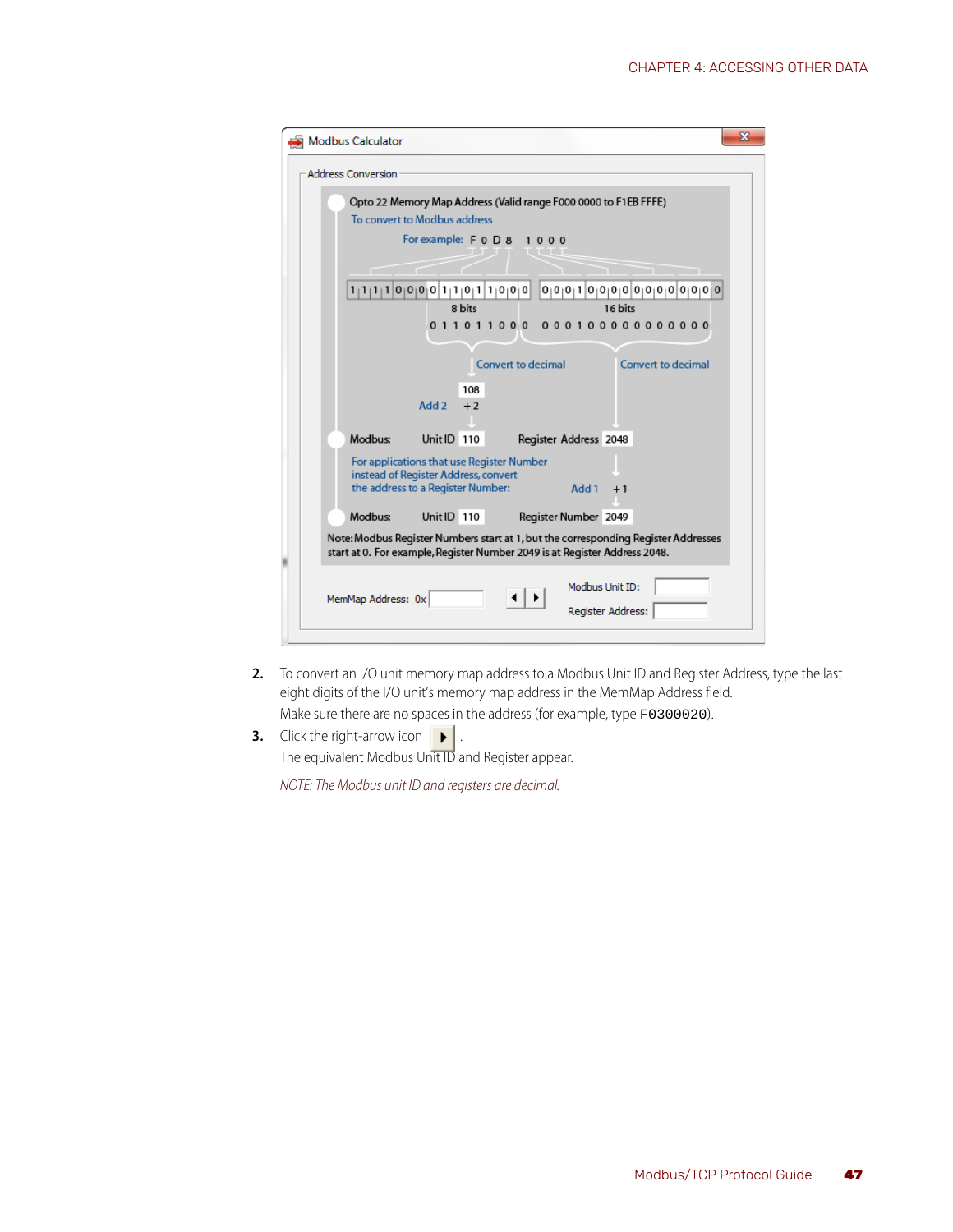#### <span id="page-51-0"></span>Example: Reading an OptoMMP Memory Map Address

For example, suppose you want to read the status of Scratch Pad bits. You can determine the memory map address in one of two ways:

- **•** Look in the *OptoMMP Protocol Guide*, find Scratch Pad addresses, and locate the address for the current state of Scratch Pad bits.
- **•** (For all devices except *groov* I/O) Use the PAC Manager Inspect window to find the address you want and copy it.

Either way, you determine that the memory map address is F0D80000. Using PAC Manager, you convert the MemMap address F0D80000 to a Unit ID of 110 and a Register Number of 0.

See the *OptoMMP Protocol Guide* to interpret the data you read.

#### <span id="page-51-1"></span>Example: Writing to an OptoMMP Memory Map Address

As another example, suppose you want to send a powerup clear (PUC) to the Opto 22 device. This operation code is in the Status Write area of the I/O unit's memory map address. To determine the address and format of the data to write in order to send a PUC, check the Status Write area in the *OptoMMP Protocol Guide*.

From the memory map appendix, you determine that the memory map address for an operation code is F0380000, and the specific data you must write to send a PUC is 0x00000001. Using the Modbus conversion tool in PAC Manager, you find that address F0380000 equals a Unit ID of 30 and a Register Number of 0.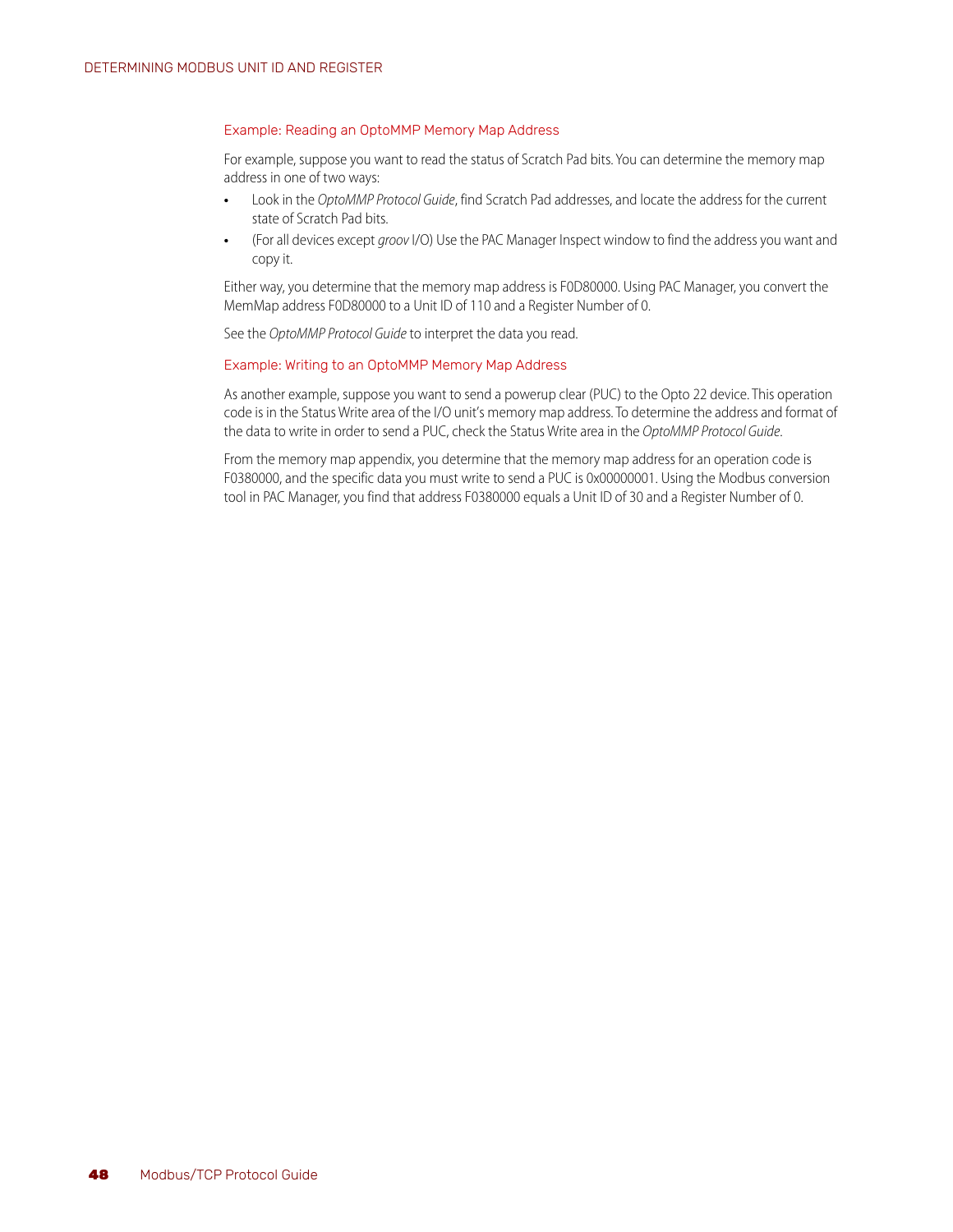# <span id="page-52-0"></span>Index

# A

analog channel channel types, inputs[, 21](#page-24-0) channel types, output[s, 27](#page-30-0) gain, definition[, 29](#page-32-3) maximum value, definition[, 29](#page-32-4) minimum value, definitio[n, 29](#page-32-4) offset, definitio[n, 29](#page-32-3) on E2 count[s, 40](#page-43-5) features[, 32](#page-35-5) gain[, 32](#page-35-6) minimum/maximum value[s, 32](#page-35-7) offse[t, 32](#page-35-6) reading and writing value[, 15](#page-18-3) scalin[g, 32](#page-35-8) on groov I/O[, 39](#page-42-3) configuration exampl[e, 19](#page-22-1) features[, 30](#page-33-5) gain[, 31](#page-34-5) minimum/maximum value[s, 31](#page-34-6) offse[t, 31](#page-34-5) reading and writing value[, 39](#page-42-4) scalin[g, 30](#page-33-6) on SNA[P, 39](#page-42-3) configuration exampl[e, 28](#page-31-4) features[, 30](#page-33-5) gain[, 31](#page-34-5) minimum/maximum value[s, 31](#page-34-6) offse[t, 31](#page-34-5) reading and writing value[, 12](#page-15-1) scalin[g, 30](#page-33-6) analog point scaling, definitio[n, 29](#page-32-5) value, definitio[n, 29](#page-32-6)

# C

calibrating analog input channel[s, 29](#page-32-3) channel types, groov[, 18](#page-21-1) channel types, SNA[P, 20](#page-23-2) coil[s, 33](#page-36-6) communication overvie[w, 5](#page-8-1) communication packet format[, 7](#page-10-2) configuring I/O channel groov analog/digital[, 17](#page-20-3) SNAP analog/digita[l, 20](#page-23-3) SNAP digital-only[, 28](#page-31-5) control strategy and Modbu[s, 4](#page-7-2) counter definitio[n, 29](#page-32-7) E1 digital channel[, 31](#page-34-7) groov I/O digital channel[, 29](#page-32-8) SNAP digital channe[l, 29](#page-32-8)

# D

data, Modbus float forma[t, 30,](#page-33-7) [32](#page-35-9) digital channel counter, definitio[n, 29](#page-32-7) latch, definition[, 29](#page-32-9) on E1 counters[, 31](#page-34-7) features[, 31](#page-34-8) latche[s, 31](#page-34-9) reading and writing value[, 14](#page-17-1) on groov I/O[, 40](#page-43-6) configuration exampl[e, 19](#page-22-1) counters[, 29](#page-32-8) features[, 29](#page-32-10) latche[s, 29](#page-32-11) reading and writing value[, 40](#page-43-6) on SNAP configuration exampl[e, 28](#page-31-4) counters[, 29](#page-32-8)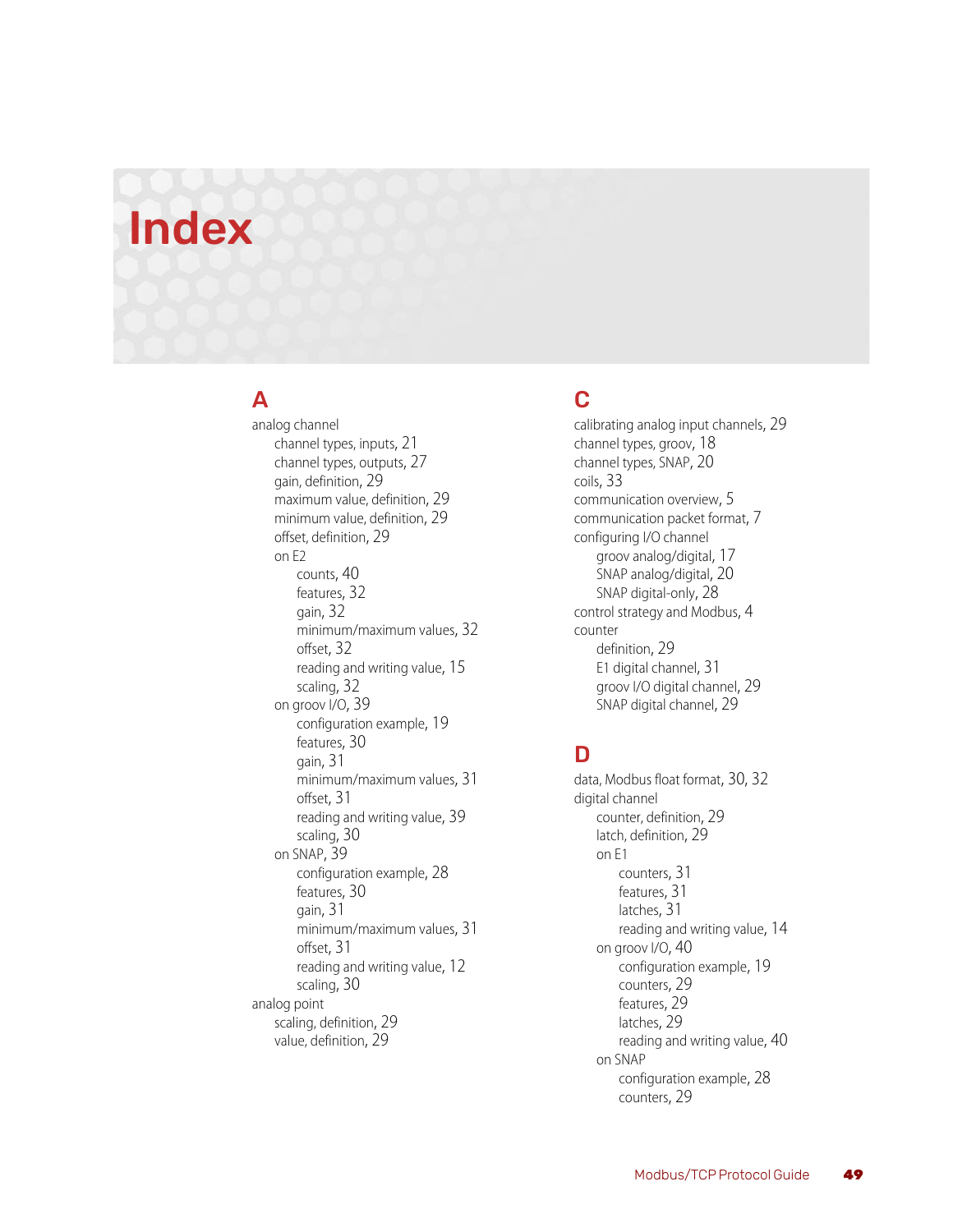features[, 29](#page-32-10) high-density digita[l, 40](#page-43-7) latche[s, 29](#page-32-11) reading and writing stat[e, 11](#page-14-2) state, definition[, 29](#page-32-12) documentation[, 2](#page-5-3)

# E

E2 analog count[s, 40](#page-43-5) EPIC module and channel positions[, 10](#page-13-1) register table for analog[, 39](#page-42-3) registe[r table for discrete](#page-10-3)[, 40](#page-43-6) error codes, 7 exception codes[, 7](#page-10-3)

# F

firmware revision, determining[, 43](#page-46-5) float format, Modbu[s, 30,](#page-33-7) [32](#page-35-9) format of communication packet[, 7](#page-10-2) of Modbus float[, 30,](#page-33-7) [32](#page-35-9) function codes for Modbus/TC[P, 6](#page-9-3)

# G

G4 I/[O, 15](#page-18-4) G4D32EB2 I/O module position[, 15](#page-18-4) G4EB2 I/O module position[, 15](#page-18-4) gain definitio[n, 29](#page-32-3) E2 analog channe[l, 32](#page-35-6) groov I/O analog channel[, 31](#page-34-5) SNAP analog channe[l, 31](#page-34-5) groov I/O channel configuration example[s, 19](#page-22-1) channel type[s, 18](#page-21-1) module and channel positions[, 10](#page-13-1) register table for analog[, 39](#page-42-4) register table for discret[e, 40](#page-43-6)

# H

har[dware used with Modbus/TCP](#page-6-3)[, 3](#page-6-2) help, 3 high-density digital module[s, 40](#page-43-7) holding registers[, 37](#page-40-2)

# I

I/O channel channel type[s, 18,](#page-21-1) [20](#page-23-2) configuring groov analog/digital[, 17](#page-20-3) configuring SNAP analog/digita[l, 20](#page-23-3) configuring SNAP digital-only[, 28](#page-31-5) feature[s, 29](#page-32-13) groov I/O configuration examples[, 19](#page-22-1) position on E1 rac[k, 13](#page-16-1) position on E2 rac[k, 13](#page-16-1) position on groov I/O chassi[s, 10](#page-13-1) position on SNAP rac[k, 11](#page-14-3) SNAP configuration example[s, 28](#page-31-4) I/O features definitions[, 29](#page-32-14) E1 digital channel[, 31](#page-34-8) E2 analog channe[l, 32](#page-35-5) groov I/O analog channel[, 30](#page-33-5) groov I/O digital channel[, 29](#page-32-10) SNAP analog channe[l, 30](#page-33-5) SNAP digital channe[l, 29](#page-32-10) I/O module position on E1 rac[k, 13](#page-16-1) position on E2 rac[k, 13](#page-16-1) position on G4EB2 or G4D32EB2 rack[, 15](#page-18-4) position on groov I/O chassi[s, 10](#page-13-1) position on SNAP rac[k, 11](#page-14-3) I/O, groov, discrete[, 40](#page-43-6) I/O, SNAP, high-density digita[l, 40](#page-43-7) input register[s, 36](#page-39-2) inputs[, 35](#page-38-1)

# L

latches definitio[n, 29](#page-32-9) E1 digital channel[, 31](#page-34-9) groov I/O discrete channel[, 29](#page-32-11) SNAP digital channe[l, 29](#page-32-11)

# M

maximum value[, 29](#page-32-4) minimum valu[e, 29](#page-32-4) minimum/maximum value E2 analog channe[l, 32](#page-35-7) groov I/O analog channel[, 31](#page-34-6) SNAP analog channe[l, 31](#page-34-6) Modbus and PAC Control strategy[, 4](#page-7-2) coils[, 33](#page-36-6) communicating with Opto 22 device[s, 3](#page-6-2)